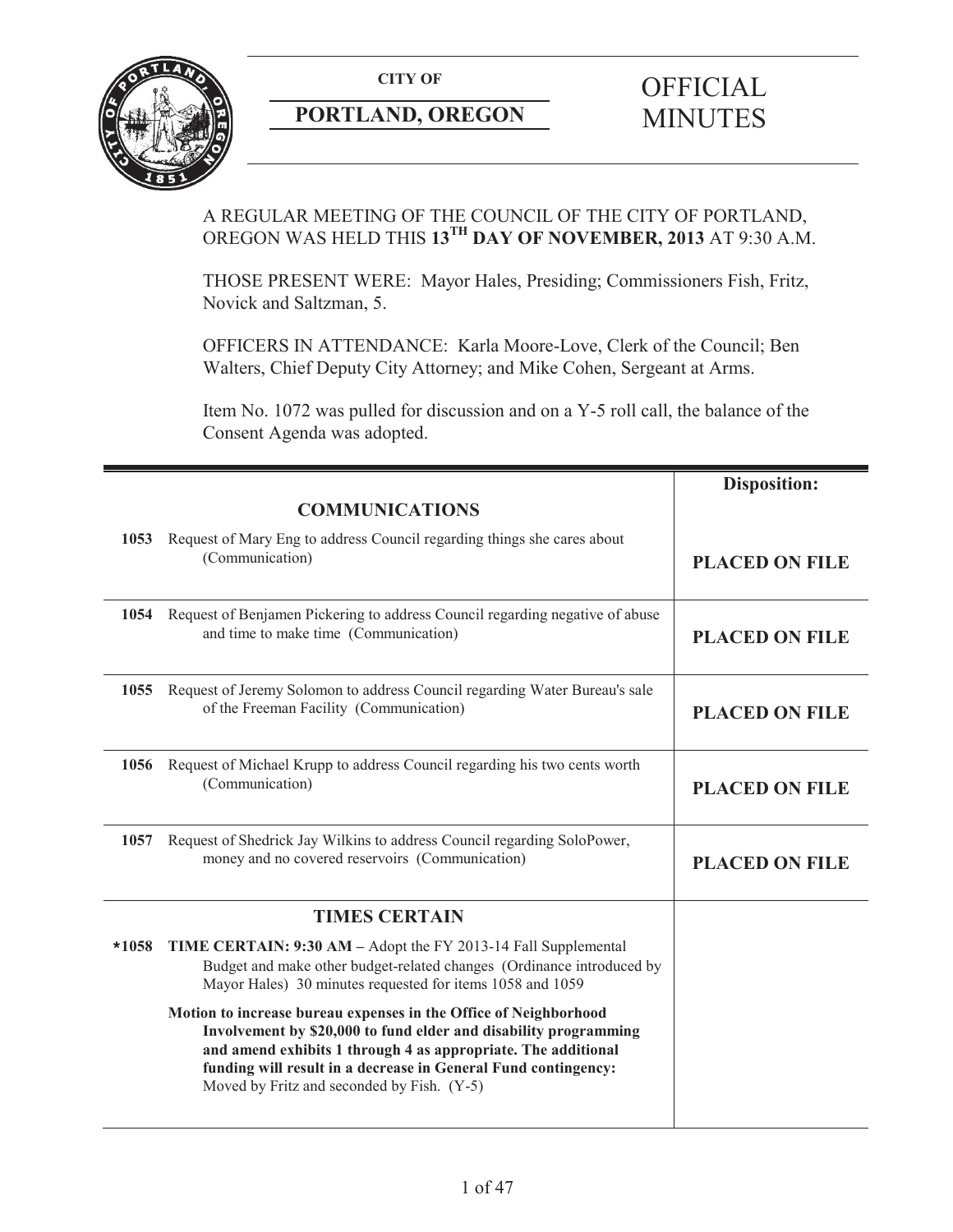|         | [1058 continued.]<br>Motion to increase the cash between the Bureau of Development Services<br>from the General Fund by \$55,404 to fund the Tree Program<br>Coordinator position and amend exhibits 1 through 5 as appropriate.<br>The additional cost of the cash transfer will result in a decrease in<br>General Fund contingency: Moved by Fritz and seconded by Fish. (Y-<br>5)<br>Motion to increase the interagency between the Bureau of Emergency<br>Communications and the Office of Management & Finance by<br>\$30,000 to restore janitorial services and amend exhibits 1 through 4<br>as appropriate. The additional cost of the interagency will be<br>absorbed within the existing budget of the Bureau of Emergency<br><b>Communications:</b> Moved by Novick and seconded by Fritz. (Y-5)<br>Motion to remove the Portland Development Commission's proposed<br>appropriation increase of \$84,918 for encumbrance carryover. | 186330<br><b>AS AMENDED</b>                                                         |
|---------|--------------------------------------------------------------------------------------------------------------------------------------------------------------------------------------------------------------------------------------------------------------------------------------------------------------------------------------------------------------------------------------------------------------------------------------------------------------------------------------------------------------------------------------------------------------------------------------------------------------------------------------------------------------------------------------------------------------------------------------------------------------------------------------------------------------------------------------------------------------------------------------------------------------------------------------------------|-------------------------------------------------------------------------------------|
|         | Remove the Office of Management and Finance's proposed<br>appropriation increase of \$214,500 for storm planter boxes. Facilities<br>Services Operating Fund contingency is increased by \$204,097 and<br>external revenue is decreased by \$10,403 to balance the transaction.<br>Amend exhibits 1 through 4 as appropriate: Moved by Saltzman and<br>seconded by Fritz. (Y-5)<br>$(Y-5)$                                                                                                                                                                                                                                                                                                                                                                                                                                                                                                                                                       |                                                                                     |
| 1059    | Amend the Business License Law to increase the Owners Compensation<br>Deduction maximum for the 2014 tax year (Ordinance introduced by<br>Mayor Hales; Previous Agenda 1051; amend Code Section 7.02.600)                                                                                                                                                                                                                                                                                                                                                                                                                                                                                                                                                                                                                                                                                                                                        | 186331                                                                              |
|         | $(Y-5)$                                                                                                                                                                                                                                                                                                                                                                                                                                                                                                                                                                                                                                                                                                                                                                                                                                                                                                                                          |                                                                                     |
|         | <b>CONSENT AGENDA - NO DISCUSSION</b>                                                                                                                                                                                                                                                                                                                                                                                                                                                                                                                                                                                                                                                                                                                                                                                                                                                                                                            |                                                                                     |
|         | <b>Mayor Charlie Hales</b>                                                                                                                                                                                                                                                                                                                                                                                                                                                                                                                                                                                                                                                                                                                                                                                                                                                                                                                       |                                                                                     |
|         | <b>Bureau of Planning &amp; Sustainability</b>                                                                                                                                                                                                                                                                                                                                                                                                                                                                                                                                                                                                                                                                                                                                                                                                                                                                                                   |                                                                                     |
|         | 1060 Consent to transfer of residential solid waste, recycling and composting<br>franchise for American Sanitary Service, Inc. to Waste Connections of<br>Oregon, Inc. (Ordinance)                                                                                                                                                                                                                                                                                                                                                                                                                                                                                                                                                                                                                                                                                                                                                               | <b>PASSED TO</b><br><b>SECOND READING</b><br><b>NOVEMBER 20, 2013</b><br>AT 9:30 AM |
|         | <b>Office of Management and Finance</b>                                                                                                                                                                                                                                                                                                                                                                                                                                                                                                                                                                                                                                                                                                                                                                                                                                                                                                          |                                                                                     |
| 1061    | Accept bid of Landis & Landis Construction, Inc. for the Vernon-Sabin-<br>Alameda Phase 2 Sewer Rehabilitation Project for \$3,162,069 (Report-<br>Bid No. 115937)                                                                                                                                                                                                                                                                                                                                                                                                                                                                                                                                                                                                                                                                                                                                                                               | <b>ACCEPTED</b><br><b>PREPARE</b>                                                   |
|         | $(Y-5)$                                                                                                                                                                                                                                                                                                                                                                                                                                                                                                                                                                                                                                                                                                                                                                                                                                                                                                                                          | <b>CONTRACT</b>                                                                     |
| $*1062$ | Pay claim of Tinh Phan in the sum of \$7,048 involving the Bureau of<br>Transportation (Ordinance)                                                                                                                                                                                                                                                                                                                                                                                                                                                                                                                                                                                                                                                                                                                                                                                                                                               | 186322                                                                              |
|         | $(Y-5)$                                                                                                                                                                                                                                                                                                                                                                                                                                                                                                                                                                                                                                                                                                                                                                                                                                                                                                                                          |                                                                                     |
| $*1063$ | Pay claim of Maria Sosa in the sum of \$35,000 involving the Water Bureau<br>(Ordinance)                                                                                                                                                                                                                                                                                                                                                                                                                                                                                                                                                                                                                                                                                                                                                                                                                                                         | 186323                                                                              |
|         | $(Y-5)$                                                                                                                                                                                                                                                                                                                                                                                                                                                                                                                                                                                                                                                                                                                                                                                                                                                                                                                                          |                                                                                     |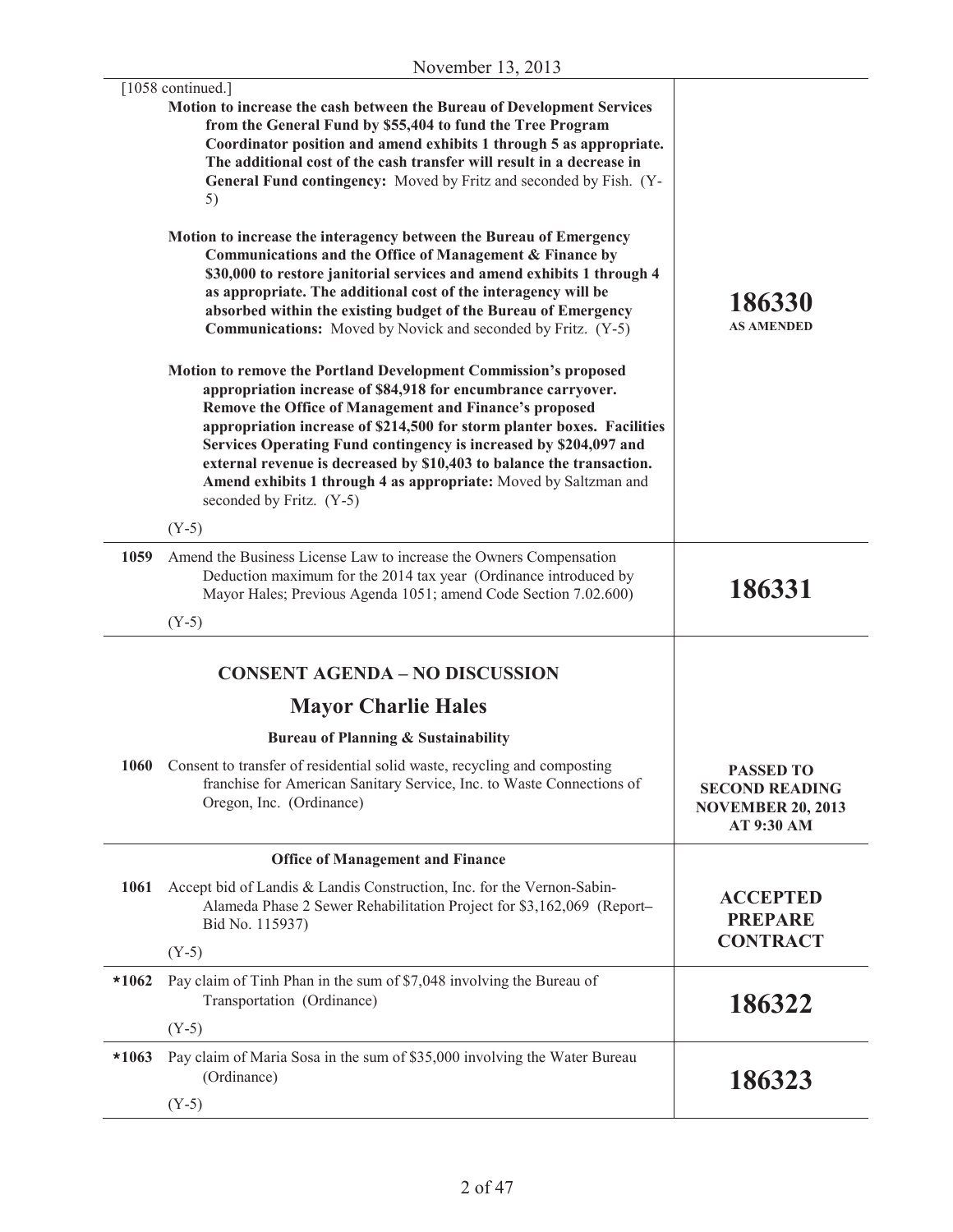| 1064 Extend term of a temporary, revocable permit granted to Portland State<br>University for electric vehicle supply equipment services (Ordinance;<br>amend Ordinance No. 184805)                                                                                                                                                                      | <b>PASSED TO</b><br><b>SECOND READING</b><br><b>NOVEMBER 20, 2013</b><br>AT 9:30 AM |
|----------------------------------------------------------------------------------------------------------------------------------------------------------------------------------------------------------------------------------------------------------------------------------------------------------------------------------------------------------|-------------------------------------------------------------------------------------|
| Grant a franchise to Oregon Health and Sciences University for<br>1065<br>telecommunications services for a period of ten years (Ordinance)                                                                                                                                                                                                              | <b>PASSED TO</b><br><b>SECOND READING</b><br><b>DECEMBER 18, 2013</b><br>AT 9:30 AM |
| <b>Commissioner Steve Novick</b>                                                                                                                                                                                                                                                                                                                         |                                                                                     |
| <b>Position No. 4</b>                                                                                                                                                                                                                                                                                                                                    |                                                                                     |
| <b>Bureau of Emergency Management</b>                                                                                                                                                                                                                                                                                                                    |                                                                                     |
| $*1066$<br>Accept and appropriate an amendment to grant agreement with Oregon Military<br>Department, Office of Emergency Management in the additional amount<br>of \$10,253 from the Federal Emergency Management Agency to<br>administer an integrated all hazard emergency management program for<br>the City (Ordinance; amend Agreement No. 12-529) | 186324                                                                              |
| $(Y-5)$                                                                                                                                                                                                                                                                                                                                                  |                                                                                     |
| $*1067$<br>Accept and appropriate a grant in the amount of \$50,281 from the Oregon<br>Military Department, Office of Emergency Management for the<br>implementation of state and local homeland security strategies<br>(Ordinance)                                                                                                                      | 186325                                                                              |
| $(Y-5)$                                                                                                                                                                                                                                                                                                                                                  |                                                                                     |
| <b>Bureau of Transportation</b>                                                                                                                                                                                                                                                                                                                          |                                                                                     |
| Authorize a contract with the lowest responsible bidder for the 102nd Avenue:<br>*1068<br>NE Glisan Street to SE Washington Street Phase II project (Ordinance)                                                                                                                                                                                          | 186326                                                                              |
| $(Y-5)$                                                                                                                                                                                                                                                                                                                                                  |                                                                                     |
| Accept a grant from Portland Development Commission for \$140,000 and<br>$*1069$<br>authorize an Intergovernmental Agreement for the construction of the<br>102nd Ave: NE Glisan St - SE Washington St Phase II project<br>(Ordinance)                                                                                                                   | 186327                                                                              |
| $(Y-5)$                                                                                                                                                                                                                                                                                                                                                  |                                                                                     |
| 1070<br>Authorize a competitive solicitation for installation of Automatic Train Stop<br>equipment on Portland Streetcar vehicles (Ordinance)                                                                                                                                                                                                            | <b>PASSED TO</b><br><b>SECOND READING</b><br><b>NOVEMBER 20, 2013</b><br>AT 9:30 AM |
| Authorize application to Oregon Department of Transportation for a 3-year<br>1071<br>Safe Community Grant in the amount of \$85,000 per year to<br>systematically apply specific engineering, enforcement, education<br>strategies and proven traffic safety countermeasures on identified arterials<br>in Portland (Second Reading Agenda 1047)         | 186328                                                                              |
| $(Y-5)$                                                                                                                                                                                                                                                                                                                                                  |                                                                                     |
| <b>Commissioner Nick Fish</b>                                                                                                                                                                                                                                                                                                                            |                                                                                     |
| <b>Position No. 2</b>                                                                                                                                                                                                                                                                                                                                    |                                                                                     |
| <b>Bureau of Environmental Services</b>                                                                                                                                                                                                                                                                                                                  |                                                                                     |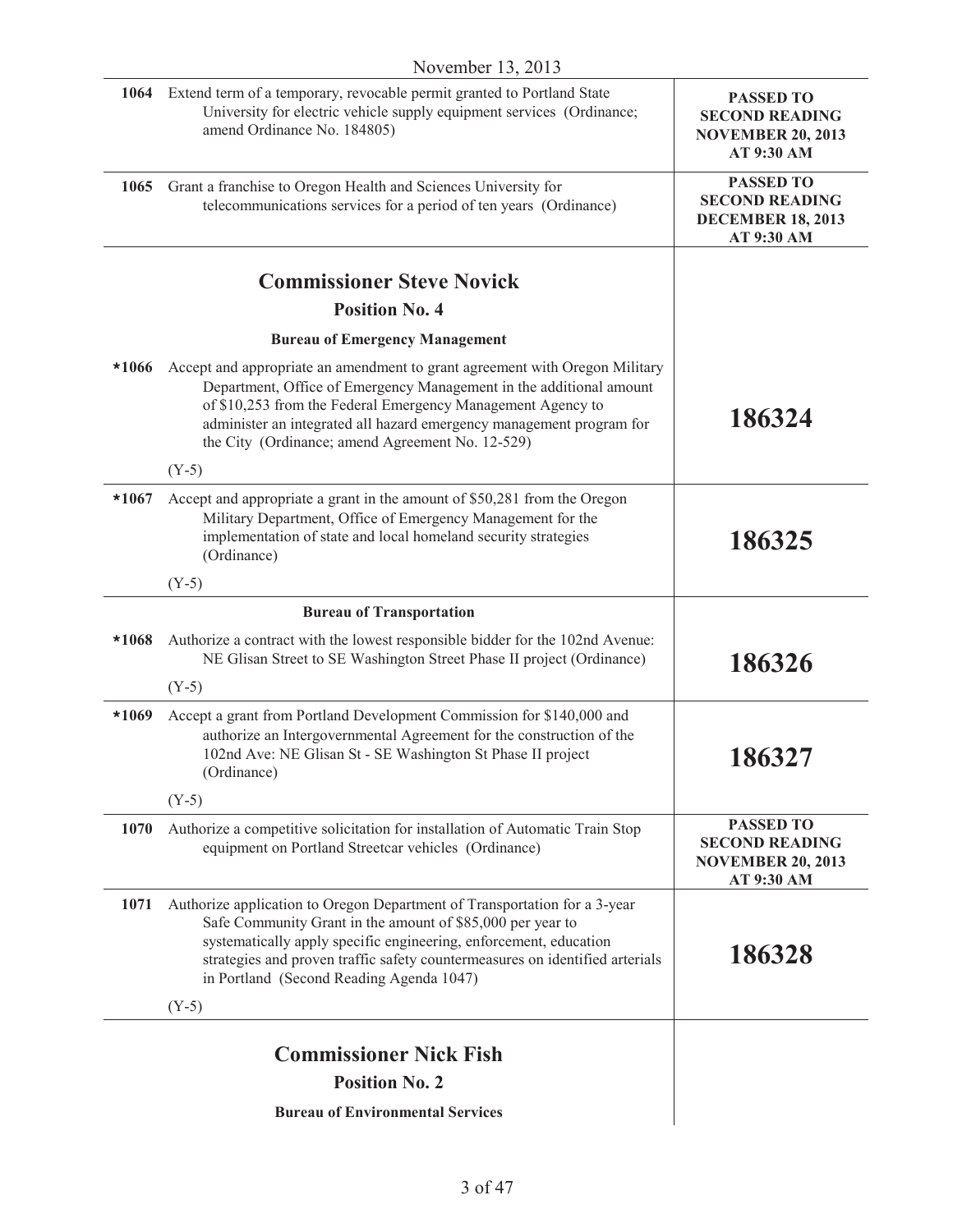| 1072    | Update Bureau of Environmental Services Sewer and Drainage Rates and<br>Charges fee schedule to establish application and appeal fees for<br>evaluation of manufactured stormwater treatment technologies<br>(Ordinance)                                                                                                                                 | <b>PASSED TO</b><br><b>SECOND READING</b><br><b>NOVEMBER 20, 2013</b><br>AT 9:30 AM |
|---------|----------------------------------------------------------------------------------------------------------------------------------------------------------------------------------------------------------------------------------------------------------------------------------------------------------------------------------------------------------|-------------------------------------------------------------------------------------|
| 1073    | Move existing Bureau of Environmental Services fees from the Stormwater<br>Management Manual to the Sewer and Drainage Rates and Charges fee<br>schedule (Ordinance)                                                                                                                                                                                     | <b>PASSED TO</b><br><b>SECOND READING</b><br><b>NOVEMBER 20, 2013</b><br>AT 9:30 AM |
| 1074    | Authorize a master Intergovernmental Agreement with Portland State<br>University to partner on sewer system needs and watershed health-related<br>research and analysis projects, not to exceed \$500,000 (Ordinance)                                                                                                                                    | <b>PASSED TO</b><br><b>SECOND READING</b><br><b>NOVEMBER 20, 2013</b><br>AT 9:30 AM |
| 1075    | Authorize the Bureau of Environmental Services to amend legal descriptions<br>for temporary easements and to acquire said easements for the<br>construction of the Luther Road Habitat Restoration Project No. E06947<br>through the exercise of the City's Eminent Domain Authority (Ordinance;<br>amend Ordinance No. 185082 and Ordinance No. 185241) | <b>PASSED TO</b><br><b>SECOND READING</b><br><b>NOVEMBER 20, 2013</b><br>AT 9:30 AM |
| 1076    | Authorize the contract and provide for payment for construction of Luther Road<br>Habitat Restoration Project for Project No. E06947 \$3.63 million<br>(Ordinance)                                                                                                                                                                                       | <b>PASSED TO</b><br><b>SECOND READING</b><br><b>NOVEMBER 20, 2013</b><br>AT 9:30 AM |
| 1077    | Authorize a contract and provide payment for construction of the Interstate 5 at<br>SW 26th Water Quality Facility Project No. E08679 for \$2,600,000<br>(Ordinance)                                                                                                                                                                                     | <b>PASSED TO</b><br><b>SECOND READING</b><br><b>NOVEMBER 20, 2013</b><br>AT 9:30 AM |
|         | <b>Commissioner Dan Saltzman</b>                                                                                                                                                                                                                                                                                                                         |                                                                                     |
|         | <b>Position No. 3</b>                                                                                                                                                                                                                                                                                                                                    |                                                                                     |
|         | <b>Portland Fire &amp; Rescue</b>                                                                                                                                                                                                                                                                                                                        |                                                                                     |
| 1078    | Authorize agreement with the State of Oregon, Office of the State Fire Marshal<br>for Regional Hazardous Materials Emergency Response Team Services<br>(Ordinance; Contract No. 30003647)                                                                                                                                                                | <b>PASSED TO</b><br><b>SECOND READING</b><br><b>NOVEMBER 20, 2013</b><br>AT 9:30 AM |
|         | <b>Portland Housing Bureau</b>                                                                                                                                                                                                                                                                                                                           |                                                                                     |
| $*1079$ | Authorize Intergovernmental Agreement between the City, Multnomah County<br>and the City of Gresham to receive payment in the amount of \$3,400 and<br>\$10,000 respectively for the production of the annual Action Plan FY<br>2014-2015, updates and other plans and performance reports as requested<br>of the Consortium by HUD (Ordinance)          | 186329                                                                              |
|         | $(Y-5)$                                                                                                                                                                                                                                                                                                                                                  |                                                                                     |
|         | <b>REGULAR AGENDA</b>                                                                                                                                                                                                                                                                                                                                    |                                                                                     |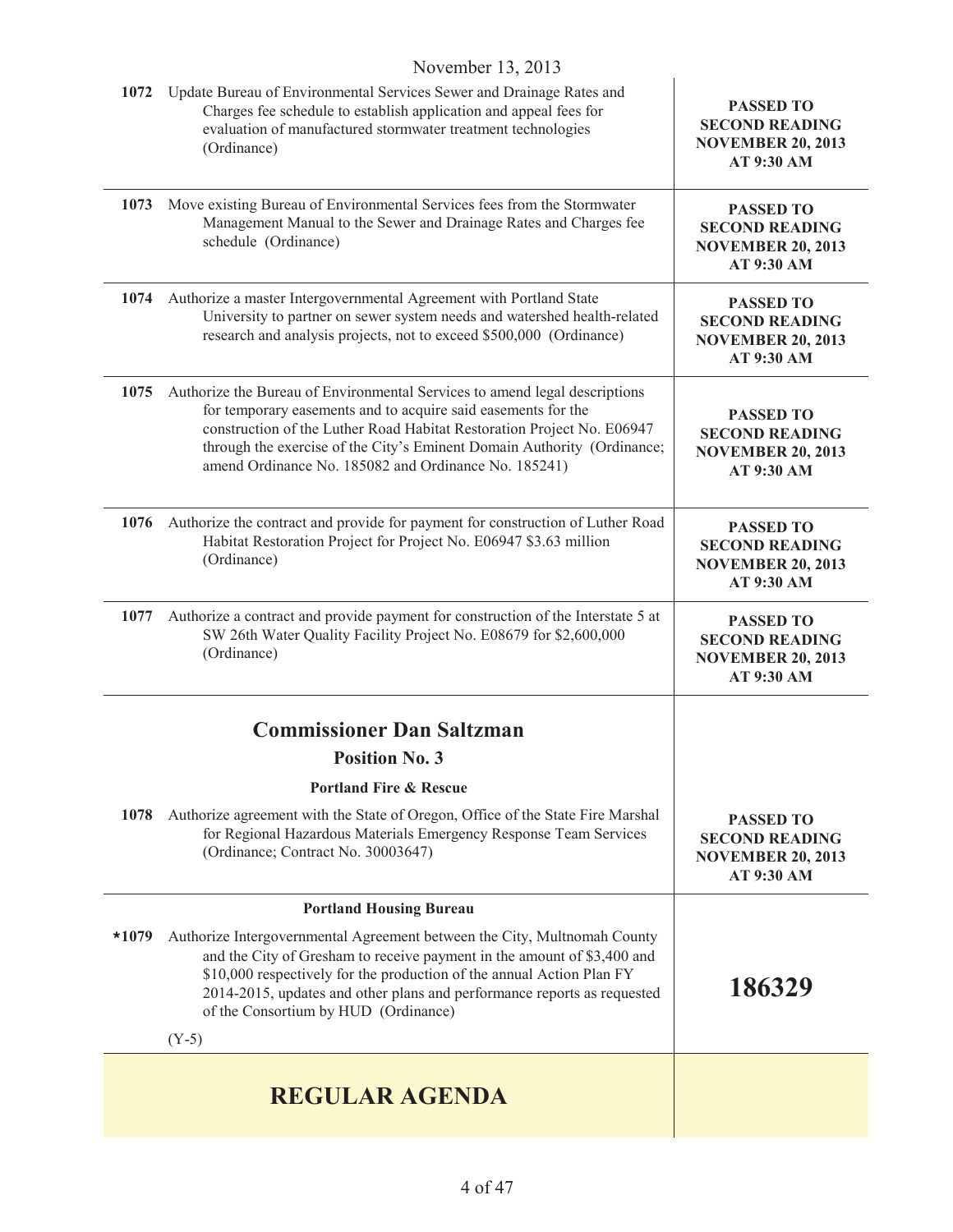| November 13, 2013        |                                                                                                                                                                                                      |                                                                                            |
|--------------------------|------------------------------------------------------------------------------------------------------------------------------------------------------------------------------------------------------|--------------------------------------------------------------------------------------------|
|                          | <b>Mayor Charlie Hales</b>                                                                                                                                                                           |                                                                                            |
|                          | <b>Bureau of Police</b>                                                                                                                                                                              |                                                                                            |
| $*1080$                  | Amend Evidence Property procedures for the return of undisputed claims for<br>money (Ordinance; amend Code Section 14C.20.040)                                                                       | <b>CONTINUED TO</b><br><b>NOVEMBER 27, 2013</b><br><b>AT 9:30 AM</b>                       |
| 1081                     | Revise Ordinance for a contract with Cascadia Behavioral Healthcare, Inc. to<br>correct contract amount and include sole source language (Second<br>Reading Agenda 1048; amend Ordinance No. 186088) | 186332                                                                                     |
|                          | $(Y-5)$                                                                                                                                                                                              |                                                                                            |
|                          | <b>Commissioner Steve Novick</b>                                                                                                                                                                     |                                                                                            |
|                          | <b>Position No. 4</b>                                                                                                                                                                                |                                                                                            |
|                          | <b>Bureau of Transportation</b>                                                                                                                                                                      |                                                                                            |
| 1082                     | Assess benefited properties for street, sidewalk and stormwater improvements<br>in the NE Alberta St Phase I Local Improvement District (Hearing;<br>Ordinance; C-10037) 10 minutes requested        | <b>PASSED TO</b><br><b>SECOND READING</b><br><b>NOVEMBER 20, 2013</b><br><b>AT 9:30 AM</b> |
|                          | <b>Commissioner Nick Fish</b>                                                                                                                                                                        |                                                                                            |
|                          | <b>Position No. 2</b>                                                                                                                                                                                |                                                                                            |
|                          | <b>Bureau of Environmental Services</b>                                                                                                                                                              |                                                                                            |
| 1083                     | Authorize sole source award of land application services contract to Madison<br>Biosolids, Inc. estimated amount \$675,000 (Ordinance) 10 minutes<br>requested                                       | <b>PASSED TO</b><br><b>SECOND READING</b><br><b>NOVEMBER 20, 2013</b><br><b>AT 9:30 AM</b> |
| $\lambda$ , 11 $\lambda$ | $\cdot$ 1<br>$\mathbf{1}$<br>$\sim$                                                                                                                                                                  |                                                                                            |

At 11:44 a.m., Council recessed.

## **WEDNESDAY, 2:00 PM, NOVEMBER 13, 2013**

## **DUE TO LACK OF AN AGENDA THERE WAS NO MEETING**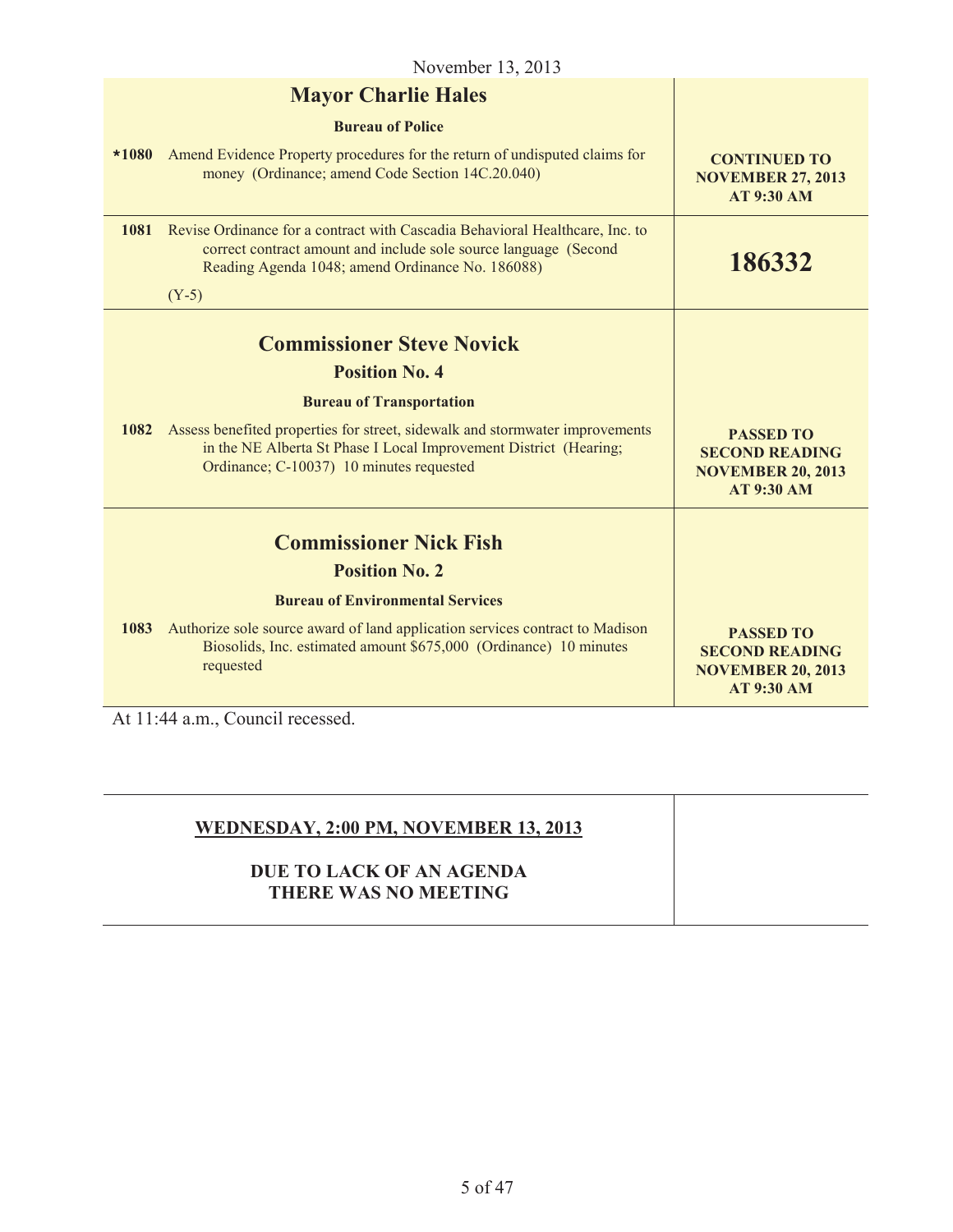## RECESSED MEETING OF THE COUNCIL OF THE CITY OF PORTLAND, OREGON WAS HELD THIS **14TH DAY OF NOVEMBER, 2013** AT 2:00 P.M.

THOSE PRESENT WERE: Mayor Hales, Presiding; Commissioners Fish, Fritz, Novick and Saltzman, 5. Commissioner Fish left at 3:00 p.m., 4.

OFFICERS IN ATTENDANCE: Karla Moore-Love, Clerk of the Council; Katherine Beaumont, Chief Deputy City Attorney and at 3:00 p.m. Ian Leitheiser, Deputy City Attorney; John Chandler, Sergeant at Arms and at 2:11 p.m. Mike Cohen, Sergeant at Arms.

| The meeting recessed at 2:24 p.m. and reconvened at 3:03 p.m. |                                                                                                                                                                                                                                                                                                                                                                                                                                                                                                                                                                                                                                           |                                                                                                                                                        |
|---------------------------------------------------------------|-------------------------------------------------------------------------------------------------------------------------------------------------------------------------------------------------------------------------------------------------------------------------------------------------------------------------------------------------------------------------------------------------------------------------------------------------------------------------------------------------------------------------------------------------------------------------------------------------------------------------------------------|--------------------------------------------------------------------------------------------------------------------------------------------------------|
|                                                               |                                                                                                                                                                                                                                                                                                                                                                                                                                                                                                                                                                                                                                           | <b>Disposition:</b>                                                                                                                                    |
| 1084                                                          | <b>TIME CERTAIN: 2:00 PM</b> – Consider the proposal of Casey Murry,<br>Castaway Bronze LLC and the recommendation from the Hearings<br>Officer for approval to change the Comprehensive Plan Map designation<br>from Industrial Sanctuary and the Zoning Map designation from IG1<br>General Industrial 1 to Central Employment and EXd, Central<br>Employment with design overlay for the property located at 1900 NW<br>18 <sup>th</sup> Ave (Hearing: LU 13-182710 CP ZC) 1 hour requested for items<br>1084 and 1085<br>Motion to tentatively adopt Hearings Officer's recommendation: Moved<br>by Fritz and seconded by Fish. (Y-5) | <b>TENTATIVELY ADOPT</b><br><b>HEARINGS OFFICER'S</b><br><b>RECOMMENDATION:</b><br><b>CONTINUE TO</b><br><b>NOVEMBER 21, 2013</b><br><b>AT 2:00 PM</b> |
| 1085                                                          | Amend the Comprehensive Plan map designation and change zoning of<br>property located at 1900 NW 18th Ave at the request of the property<br>owner Casey Murry, Castaway Bronze LLC (Ordinance introduced by<br>Commissioner Fritz; LU 13-182710 CP ZC)                                                                                                                                                                                                                                                                                                                                                                                    | <b>PASSED TO</b><br><b>SECOND READING</b><br><b>NOVEMBER 21, 2013</b><br>AT 2:00 PM                                                                    |
| 1086                                                          | <b>TIME CERTAIN: 3:00 PM - Accept report from Portland Ulsan Sister City</b><br>Association on the recent trip to Ulsan, South Korea (Report introduced<br>by Mayor Hales) 1 hour requested                                                                                                                                                                                                                                                                                                                                                                                                                                               | <b>PLACED ON FILE</b>                                                                                                                                  |

At 3:47 p.m., Council adjourned.

## **LAVONNE GRIFFIN-VALADE**

Auditor of the City of Portland

all

By Karla Moore-Love Clerk of the Council

For a discussion of agenda items, please consult the following Closed Caption File.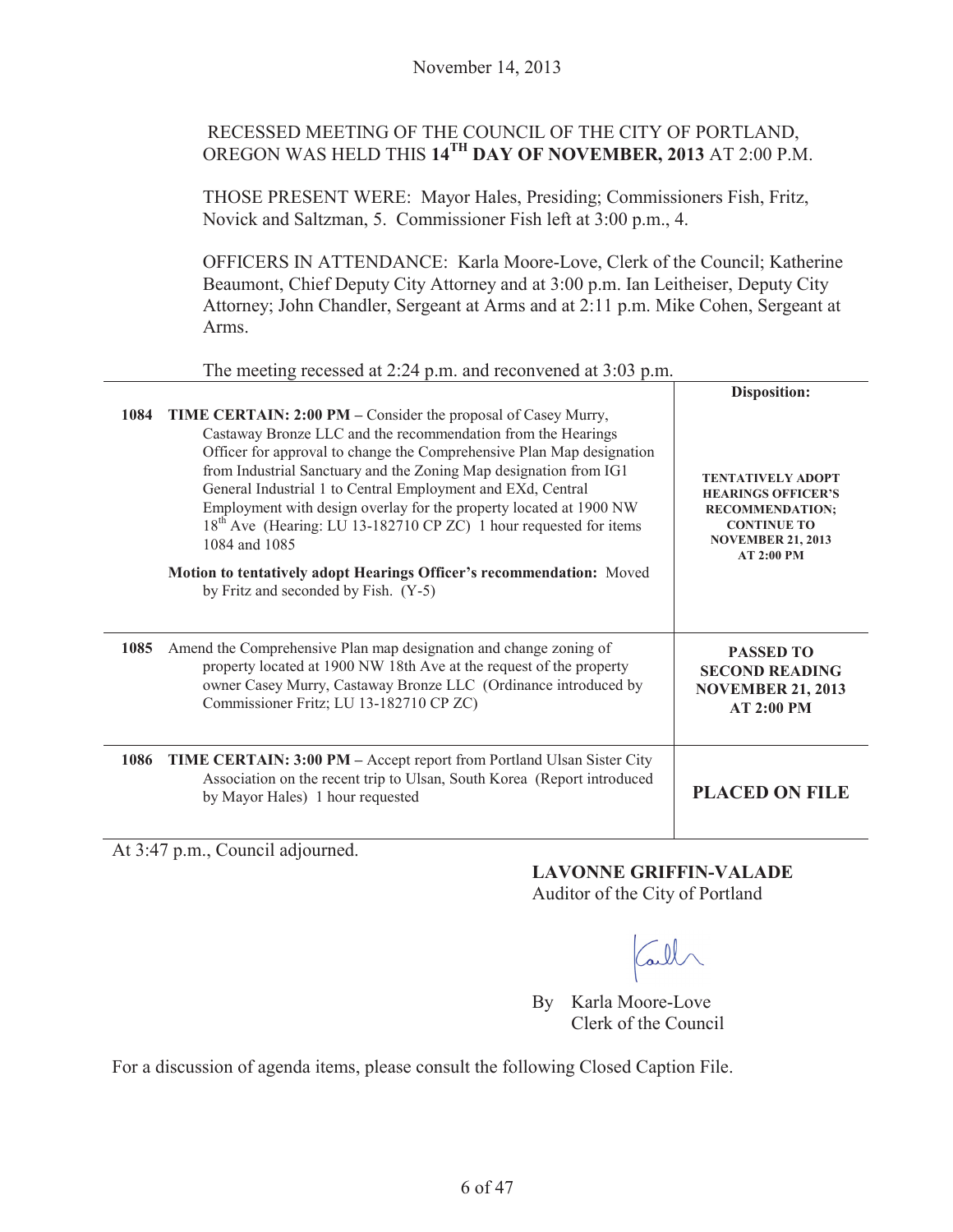## November 13, 2013 **Closed Caption File of Portland City Council Meeting**

This file was produced through the closed captioning process for the televised City Council broadcast and should not be considered a verbatim transcript. Key: **\*\*\*\*\*** means unidentified speaker.

#### **NOVEMBER 13, 2013 9:30 AM**

**Hales:** Good morning, everyone, and welcome to the November 13th meeting of the Portland City Council. Karla, would you please call the roll.

**Novick:** Here. **Fritz:** Here. **Fish:** Here. **Saltzman:** Here. **Hales:** Here.

**Hales:** The first order of business this morning is a proclamation, and Commissioner Fish is ready. **Fish:** Thank you, Mayor. This morning, we are going to celebrate Small Business Saturday, and I want to ask our three honored guests to come forward. Heather Hoell, executive director of Venture Portland; Betsey Cross, owner of betsy & iya jewelry and also the founder of the local Little Boxes campaign; and Nicole Prevost, owner of Union Rose, a woman's clothing store in the Montavilla neighborhood. Welcome all. As the council liaison to Venture Portland, it is my honor this morning to read the following proclamation that the Mayor has issued. Whereas small businesses are the backbone of our local economy, whereas over 94% of all businesses in Multnomah County employ 50 or fewer people, whereas Portland ranks in the top 20 of large American cities for small business vitality, whereas for every \$100 spent at local businesses, at least \$68 returns to our local economy - - and that may be a conservative number. Whereas small and new businesses have been responsible for creating two out of every three net new jobs over the last two decades in the United States of America. Whereas Portland's small businesses create family wage jobs, boost our local economy, and strengthen our neighborhoods. Whereas the City of Portland, Oregon, celebrates the leadership of our champions for local small businesses, including Venture Portland, our business district association, the city's small business advisory council, voice for Oregon innovation and sustainability, our local chambers of commerce, the Portland development commission, little boxes, the Portland business alliance, and the main street alliance of Oregon. Whereas the holiday retail season is a critical period for Portland's small businesses, and whereas local business districts will host more than 50 public events -- public holiday events -- in the next six weeks featuring retail sales and festive lights to help Portlanders stretch their holiday dollars and ensure the season is merry and bright. Whereas President Barack Obama has encouraged all Americans to consider Small Business Saturday as a local alternative to Black Friday and Cyber Monday. Now, therefore, I, Charlie Hales, Mayor of the City of Portland, Oregon, the city of roses, do hereby proclaim November 30, 2013 as Portland celebrates Small Business Saturday and urge the residents of our community to support small businesses and merchants on Small Business Saturday, during the holidays, and throughout the year. Let's give them a round of applause. [applause] It is now my pleasure to turn the podium over to Heather Hoell.

**Heather Hoell:** Thank you, Commissioner Fish, Mayor Hales, and city council. Good morning. My name is Heather Hoell, and I am the executive director of Venture Portland. We are the support system for the city's neighborhood business district. And for almost 30 years, we've been investing in their strategic growth. Supporting these commercial corridors is especially important during the critical holiday retail season, and today's proclamation is a key part of encouraging Portlanders to shop local and to support the city's small businesses. For the last two years, I have pledged, along with the entire Venture Portland board, to do all of my holiday shopping in Portland's 19,000 neighborhood businesses. I found unique and affordable gifts that have wowed their recipients and made me feel good, while I've taken advantage of the holiday retail sales and events that our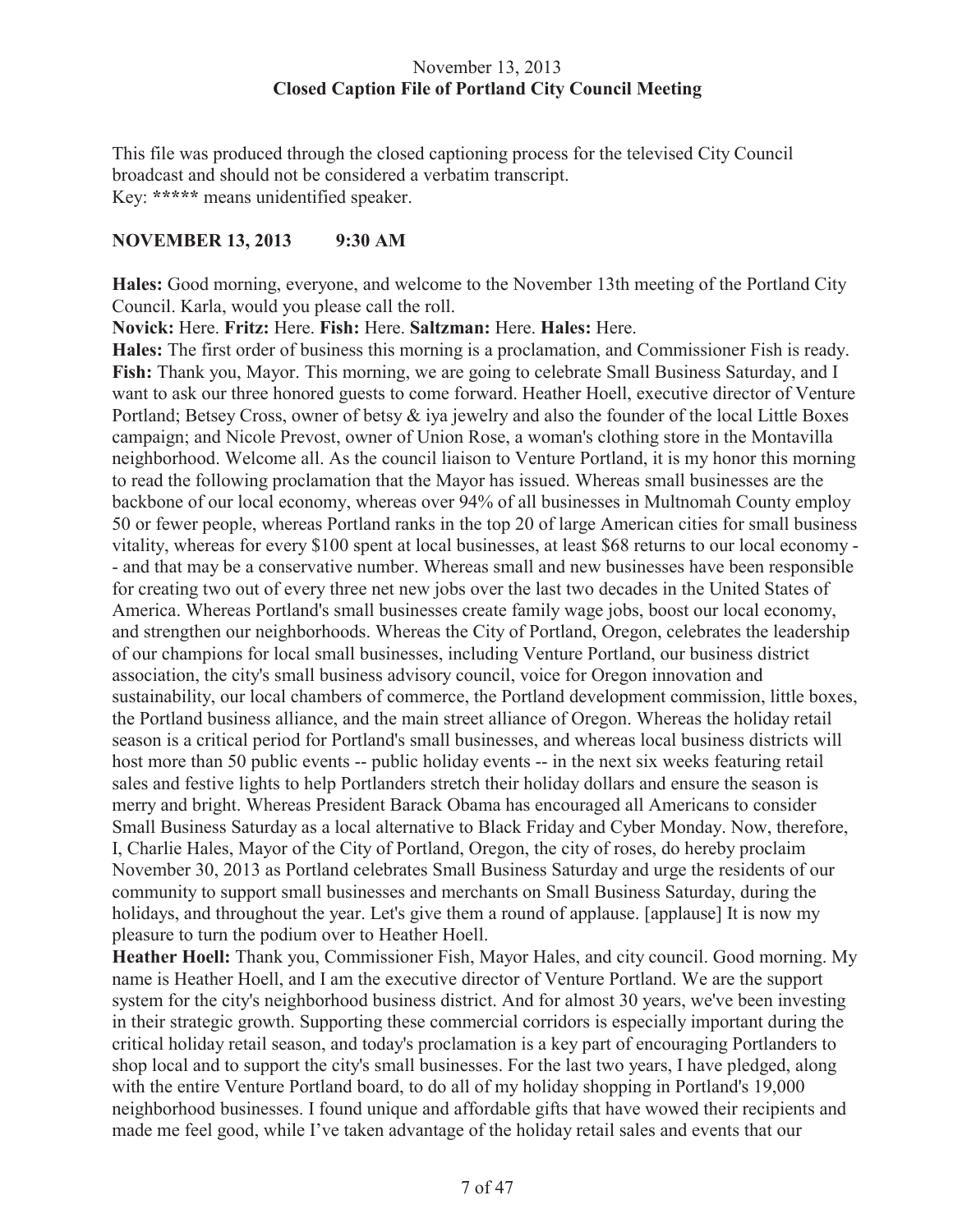neighborhood business districts have put on. Last year, I purchased gifts in 23 different neighborhood businesses. It was awesome. I urge you to join me in the following pledge. I pledge to venture out and do all of my holiday shopping in Portland's neighborhood business districts. I will find thoughtful and unique gifts for family and friends, stretching my gift-giving dollars with neighborhood business districts' holiday sales. I will make the season merry and bright by attending festive neighborhood business district events, and I will add growing Portland's economy to my list of holiday traditions. Venture Portland is proud once again to sponsor Little Boxes, a local neighborhood business district shopping program. And as Commissioner Fish said, for every \$100 spent locally, 68 of it returns to our economy. So whether you choose to shop on gray Thursday, black Friday, small business Saturday, cyber Monday, or do one of the 30 additional neighborhood business district holiday retail events like Multnomah Village's golden ticket, northeast Broadway's ladies' night out, Parkrose's holiday market, or Kenton's winter wonderland, I encourage to you keep your dollars local and shop in Portland's small businesses. Thank you.

**Betsy Cross:** Hi, I am Betsy Cross, and I just want to say first of all, thank you very much for having me. I co-founded Little Boxes, and I am the co-owner betsy & iya. We make jewelry which is sold at our shop, as well as shops all around the country. I started my business in 2008 from the tiniest of little boxes, a 125 square foot studio. We grew into a 300 square foot little box, then into our current 800 square foot little box, and soon to be a 1600 square foot little box. Portland has been a key contributor to our success every step of the way. From retail customers to fellow little box owners, Portland supports its local economy ferociously. When I started Little Boxes with my husband, it was from a place of deep gratitude for everything the city has done for me. In November 2011, just months after opening our brick and mortar on Thurman, it occurred to me that on a day that's somewhat of a shopping day, very little focus was put on shops like ours. We started Little Boxes as a response to that. Within two weeks, we were able to rally 90 Portland shops to be part of the event, and it was a huge success. Little Boxes is a city-wide shopping event and prize raffle. This year we're giving away anything from a trip to Hawaii, an i-pad, a \$50 gift certificate to Ristretto Roasters, pies from Portland-specific pie companies, and tickets to Living Room Theaters. It's free to enter, just come into any of our little boxes on Black Friday and Small Business Saturday, and you can increase your chances by making a purchase in the shops. The more little boxes you visit, the better chance you have to win. It's about exploring our amazing city. I would like to thank you guys, the city council, Venture Portland, our staff of nine hard working Portlanders and the 170 shops that are already signed up for this year's Little Boxes for Black Friday and Small Business Saturday. Thank you very much.

**Fish:** Thank you, Betsy. Nicole, welcome.

**Nicole Prevost:** Thank you for inviting me today. My name is Nicole Prevost, I own Union Rose in the great neighborhood of Montavilla, and I design a line clothing called Big Brown Eyes. Everything in my shop is made locally. I've got about 40 artists and designers, and all making things in Portland. One of the mottos I use is, know the people who make the clothes on your back. And Mayor Hales' wife is one of those people, because she knows me, I make some of the clothes that she wears. I am, in essence, creating those 40 jobs for those designers in town, so I have a strong, strong commitment to small businesses and artists in this town. I don't think a shop like mine could exist anywhere else besides Portland. And that goes into all the small businesses in my neighborhood, and in Portland. We keep this money in town as much as we can. We all have this - all these artists in my shop have the same idea. If we can choose to buy something locally, we can. It's very important on weekend like the weekend after Thanksgiving for Little Boxes and shop small Saturday, those days of that weekend are vital for our businesses. But every day, you can make the conscious choice from your morning coffee to your later evening cocktail, to the clothes wear - shop small, support small businesses, it's what's going to keep our cities vital. Shop at the stores in your neighborhood. Because that's where why you moved to that neighborhood, presumably,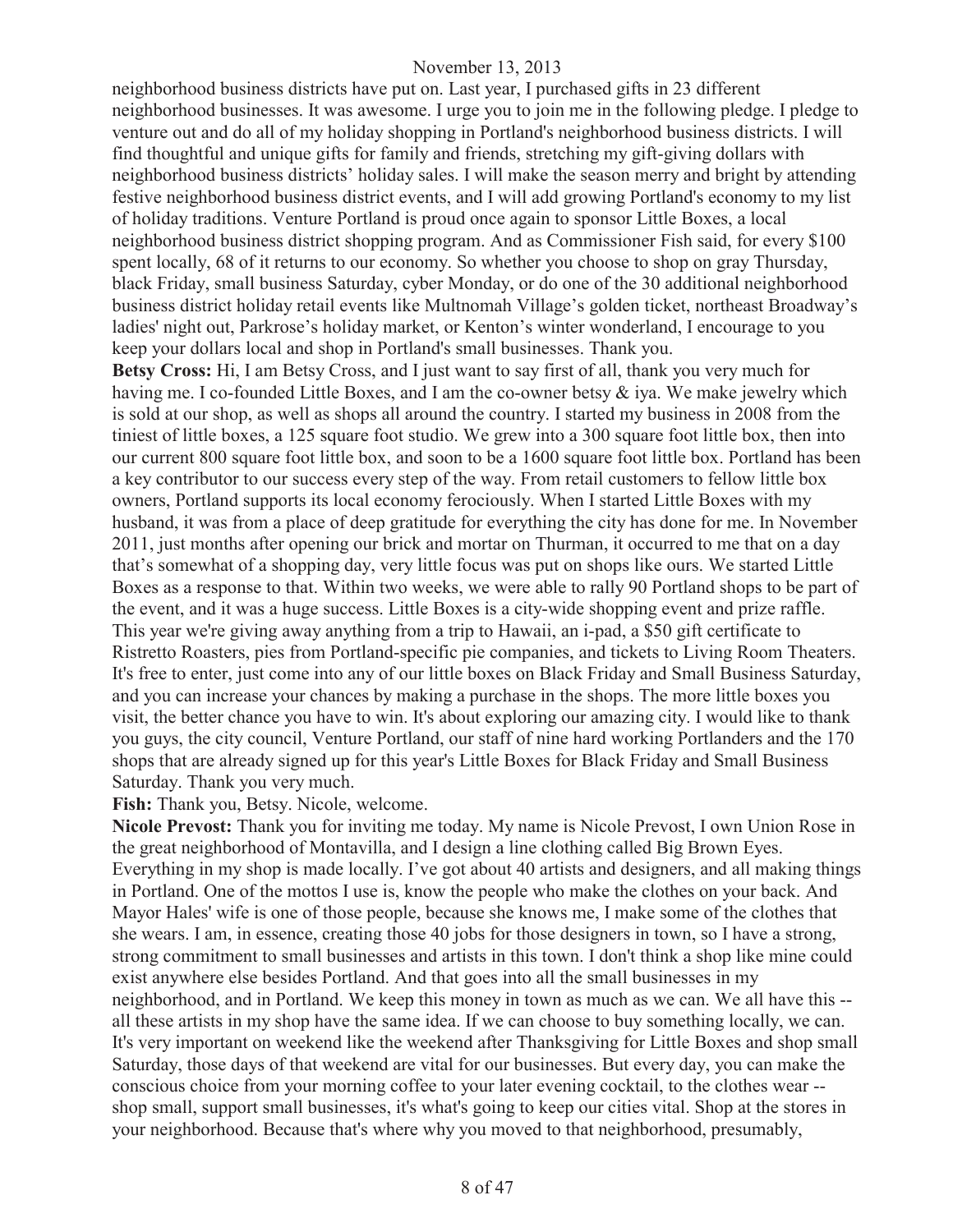because you liked it, because it was interesting, because it was hip, because it was cool. Whatever it was, if you don't shop in those businesses, support those business, they won't stay vital. I really, really strongly believe in my neighborhood, it's where I live, it's where I work. And shop small Saturday is a great opportunity for more and more people in my neighborhood, and across the city, to come out and support.

**Fish:** Thank you very much for joining us. Mayor Hales, today we're going to take up a resolution to increase the business owner's compensation deduction from \$90,000 to \$100,000 a year. That disproportionately benefits our neighborhood small businesses and is helpful, particularly in a year of regulatory uncertainty. Tomorrow night, Heather is hosting celebrate the city, Venture Portland's annual celebration of our neighborhood businesses. And a number of us will be joining her in that celebration. Today, we celebrate the proclamation. They have asked if they could get a picture with the council, Mayor.

**Hales:** Let's do it, please. [applause] That's great. Thank you, Commissioner Fish. Okay. Let's begin with communications items and move on from there.

## **Item 1053.**

**Hales:** Mary, are you here this morning? Okay. Let's move onto the next one and see if she comes in.

**Item 1054**

**Hales:** Benjamin? Okay. Same thing goes there.

**Item 1055.**

**Hales:** Good morning. Come on up.

**Jeremy Solomon:** Good morning, thank you. Is it possible to stand?

**Hales:** Whatever you would like.

**Solomon:** Okay. Thank you very much. I have got this down to three minutes and 30 seconds so I am going to go fast. Hi, everybody, thanks for having me. My name is Jeremy Solomon. For years, residents have hoped that Freeman -- the Freeman water bureau property in Multnomah Village would become a park. In September, the neighborhood was stunned to learn that the water bureau had agreed to sell Freeman. There had been no for sale sign, and no ad in the Oregonian, and no mls listing. A group of residents contacted the city, trying to find out how this happened. Here's what we know. In 2010, city council passed an ordinance stating that the water bureau offered to sell eight surplus properties to other bureau, but, quote, there was no interest in purchasing the properties. In that ordinance, the city council voted that the "public interest would be best served by selling each property at the fair market value on the open market for the best price, terms, and conditions". Almost two years later in March of 2012, the water bureau posted a cryptic ad on Craigslist, offering "a tank site for sale," asking \$187,000. Six months later in September 2012, the water bureau signed an agreement to sell Freeman for \$140,000. Portlandmaps.com valued Freeman in 2012 at \$416,630. In an independent analysis, a big one, of comps sold within a six-block radius within six months of September 2012, conservatively assessed their value -- we took out outliers -- between 600,000 on the low end and 1.4 million on the high end. After requesting the city halt this virtual give-away of public land, the city attorney said the water bureau, quote, followed all relevant policies and the sale of Freeman must go forward. We respectfully disagree. Research suggests that in 1964, Freeman may have originally been purchased with taxpayer money. Not rate-payer money. Thus, it should have been offered to city bureaus at book value which, pro-rated and inflation adjusted, would have been just \$19.41. We believe that the Parks bureau would have purchased it for this price had they been offered the property at its book value. Furthermore, Oregon statute 221.727 requires that the City sell real property under "a single program established within the city for the sale of that class of properties". The city has provided, and we have done a public records request, no documentation or evidence to show that it established any type of program, and without such a documented program in place, the proposed Freeman sale could only be executed according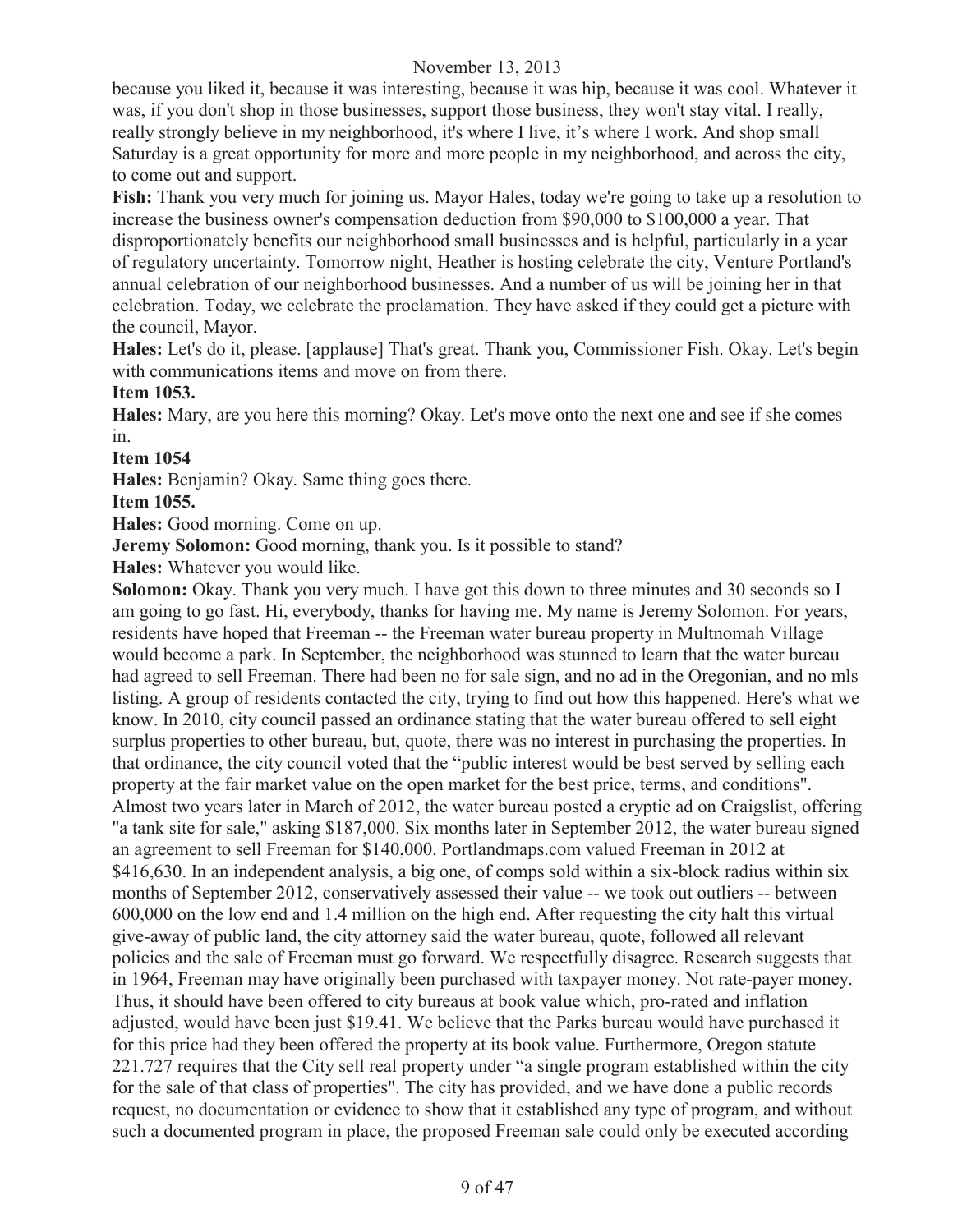to the alternative, which is Oregon statute 221.725, and that requires extensive prior public notification, I'm almost done, which the city clearly did not follow. Finally --

**Fish:** Mayor, can he have an extra?

**Hales:** Yes, please, go ahead.

**Solomon:** I've got 30 seconds here. Thank you very much, Nick. Today we are submitting a letter on behalf of hundreds of concerned Portlanders, and I'm not exaggerating, who have joined our group. This letter is signed by Moses Ross, chair of the Multnomah Neighborhood Association; John Prouty, president of the Crestwood Neighborhood Association; Dean Smith, chair of the Ashcreek Neighborhood Association; Jessie Johnson, chair of friends at wood park and myself requesting that the city immediately rescind, stop this deeply flawed sale. Thank you very much. **Hales:** Thank you for coming. [applause]

**Fish:** Mayor, I just want to thank Mr. Solomon for testifying today. And we have, as he knows, as the new commissioner in charge, we have had some exchanges of correspondence. And I don't want to take up the time now to discuss the specific issues because there are some -- reasonable people can disagree about some of the things in dispute. But what I do agree with is that the public notification process that was in effect as 2008 was inadequate. And one of the things that I want the neighborhood to know, and my colleagues to know, is that the water bureau is in the process of developing a new set of guidelines which will require and mandate in the sale of any property that the water bureau has declared surplus, notification to the effect of community. Posting at the site, and some other safe guards. We'll be discussing those with the neighbors to make sure that they are robust enough. We have certainly learned some lessons from this, and I appreciate the time and care that you have taken to bring that to our attention.

**Solomon:** Thank you. Now on behalf of the hundreds people who have gotten me here and the nature there, I say that that policy start now because if Freeman goes forward, it will violate the state statute. It will not be in conjunction with the Oregon statute, which says that there has to be a policy, a planned program. And there isn't any. This is ad hoc, this violates state law.

Fish: So you have a lawyer and we're going to review all the legal arguments that you've made. Thank you for your advocacy.

**Hales:** Thank you very much. Appreciate it. [applause] All right, next one, please.

#### **Item 1056.**

**Hales:** Good morning.

**Michael Krupp:** I told you that a brighter future as a cartoon awaited you, but it was as goonie of a flip-flop and a rubber and as toothless three-day dog the Ore-goon-ian I had envisioned you. As you personify the archetype of your cabal, Satan's sock puppets, we the people are marionettes of God, our levitating strings relentlessly cut asunder and tied into androclean knots by the patriarchal lowarchy. War, death, gravity, money, politics, and media. Our personal relationship, which smacks of a marriage arranged by demons, is a sad fact. Though bound in unholy matrimony, we must work together. I suggest we work on a twofold strategy to raise the esteem of your bureau, the police, and begin to expose the foul media wizard of lies, the dog behind the curtain, to slowly shut the spigoted spew that slobbers down on us daily. The six lead stories by the six remaining outlets who speak for the big six energy corporations. Six, six, six, it makes me sick. First, let's make it clear that the agenda of the police bureau is dictated by you, apparently by and out of your seats. These policies are the dark demands of property issued to you, their boy in city hall behind closed doors. They reflect disdain and intolerance of the people, the 99%. Therefore, the actions of the police are solely the demands of the soulless 1%. The police act as a body, you are their head. The individual officers do not choose which orders to follow. Though, with your head pickled in a jar of money mash, it can appear as headless horsemen who protect us. To bring the media community monologue up to the present, let's occupy the 21st century. Are you willing to let the vague feelings of hate and fear of the police to be stirred up by the press that holes up in your lobby, albeit only three days a week.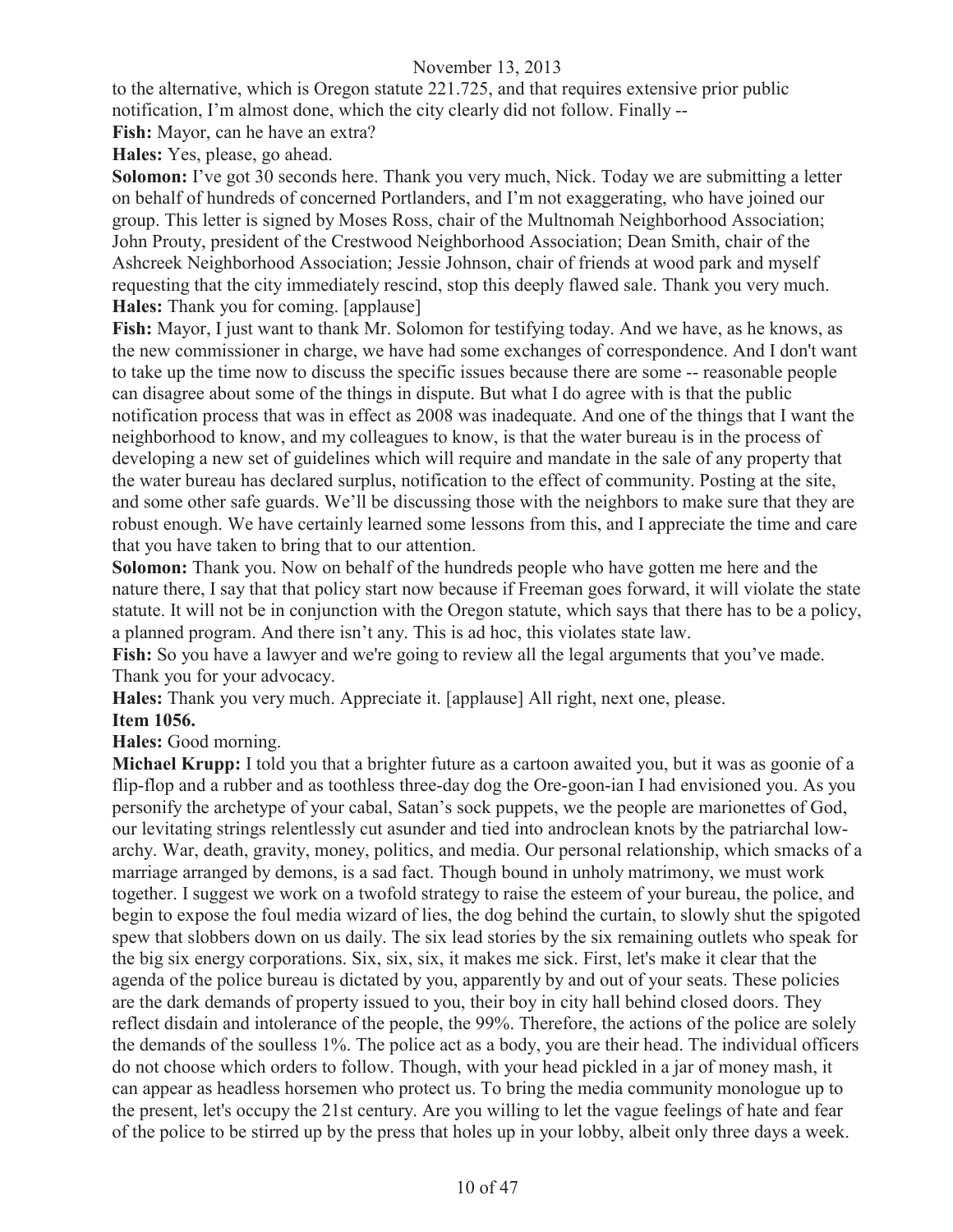Some people take them seriously. It is really you and the dirty fox dozen that should inspire our loathing, not the police bureau. The very few truly egregious actions of a minuscule number of officers, the worthy of scrutiny do not define our police. Can anyone really believe that out of thousands of doctors, there aren't a few scoundrels? Of judges, of mayors, any group of this size has the certainty of bad apples. The work of the police is critical and highly visible. The ease with which the line dogs of media mislead, exaggerate, omit, and twist facts leaves the public ill at ease and sometimes hate-filled. For the 1% in their cyclopean media, the better to pick our bones and sell us sausage. Among your many duties and unholy predilections as Mayor is commissioner of the police bureau. Though not perfect, they are the best one in the country. The fact that no doubt will surprise you. Fate leaves us with you as their leader, a position achieved neither through experience or merit. In today's comic section we see you as Little Lord Fauntleroy in his cub scout knickers, saluting his box of toy soldiers, late to sup at the city club.

**Hales:** Thanks.

**Novick:** Mr. Mayor, I just have to note that I once saw Satan's sock puppets open for Nirvana at the Meadowlands in New Jersey, and they were awesome.

**Hales:** I knew you would have. All right. Next one, please.

## **Item 1057**.

**Hales:** Wilkins? Okay. Not here, and then have Mary or Benjamin arrived? So, let's move onto the consent calendar. We have, I think, one request to pull an item from the consent calendar, right, number 1072.

**Moore-Love:** Correct.

**Hales:** Any other requests? So let's take a vote on the balance of the consent calendar, please.

#### **Consent calendar roll.**

**Novick:** Aye. **Fritz:** Aye. **Fish:** Aye. **Saltzman:** Aye. **Hales:** Aye.

[gavel pounded]

**Fish:** Can I clarify who pulled 1072?

**Moore-Love:** That's Mr. Sean Darcy.

**Fish:** And that, by tradition, goes to the end of our agenda, just so you know, in terms of the agenda. **Hales:** We'll have to cover everything first, so bear with us. Okay, time certain.

**Item 1058.**

**Hales:** Andrew and his team are here to present this. Just want to make a couple of remarks at the outset. Mentioned this in informal session but I want to mention it here, as well. We are in a better place as a city with this surplus that we are now about to allocate and put before the council this morning. That's because this city council did careful and difficult work on one of the most difficult budgets that the city has ever faced earlier this year. And because our bureau managers responded to call from me as their Mayor, and from all of us as their commissioners in charge to hold down on expenses during the second part of last fiscal year. That helped produce a rather substantial surplus, a one-time surplus that's now before the council. And I want to thank and praise the excellent public administrators that run our bureaus for having managed our money well under difficult circumstances. That literally is paying dividends to the citizens of our city today and the proposal before us will put the city in an even stronger position, since the majority of the money on the table is proposed to be allocated to paying off debt, thus raising the balance of our general fund for every year here-after. So, I just want to thank and commend the good work that's been done by our budget staff, and by our bureau managers in following the council's direction in navigating some very choppy waters over the course of this year. So, with that I will turn it over to Andrew Scott to take it from there.

**Andrew Scott, Director, City Budget Office:** Thank you, Mayor. So I'm going to go through the fall supplemental budget this morning, and there are a number of pieces and items moving so I will try to quickly go through and feel free to ask questions as we go, and I think that, well, I know there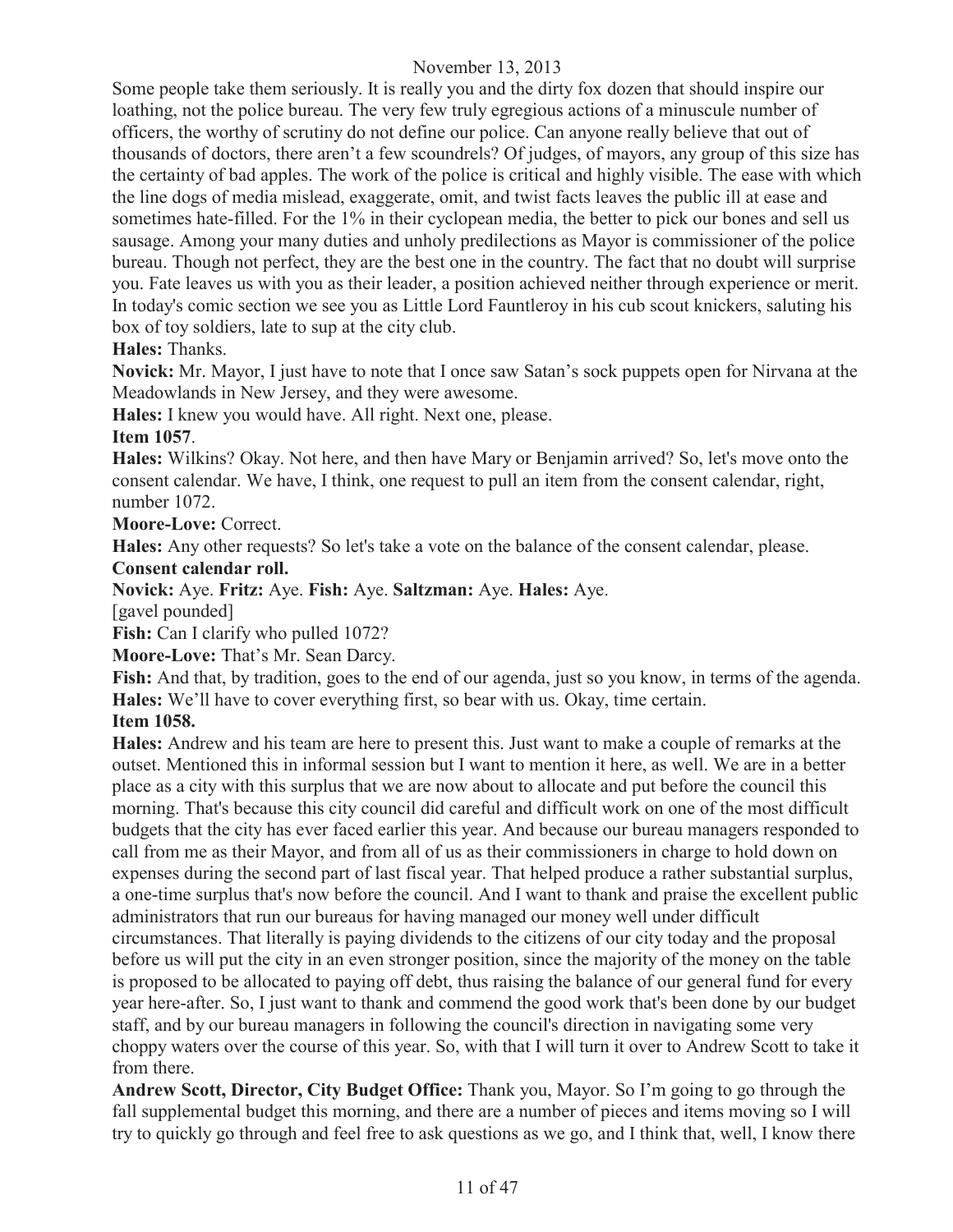will be time after that for amendments, which I know there are at least a couple that we'll be bringing forward. So, I'm going to start with the general fund, as we often do in the city budget. The fall supplemental budget increases the general fund by almost \$21 million. Almost all of that comes from additional beginning fund balance, and that balance, again, is about \$20 million higher. However, the excess beginning fund balance is 14 million. The difference between those numbers, as you go through the bump, after we calculate what the excess balance is, we fund bureau encumbrance carryovers. These are contracts the bureaus had at the end of the year that are carried over to the new year. We fund advances, which is an accounting issue in terms of the whether the funds were advanced and expensed out of our system. And finally, any revenue carryovers, which by city policy, excess revenue brought in by the bureaus can be carried over to the next year. After taking all those into account, again, that left \$14.1 million of what we will her refer to as excess balance. Excess balance under city policy, at least 25% of it, needs to be allocated to infrastructure maintenance and replacement projects. This fall bump includes over \$4.5 million for capital projects, which exceed that minimum required in policy. Of that \$4.5 million, the bulk of it, \$3.2 million, is to pay off the Parks line of credit. And that Parks line of credit is being used for capital projects in parks. Buying down that line of credit will save about \$530,000 in interest over the life of the loan, and it will free up roughly \$370,000 annually in Parks budget for infrastructure and maintenance spending in the future years. An additional \$230,000 of capital funding is being allocated at the jasmine blocks streetcar car realignment. Finally, there is about \$1.1 million of other capital projects, the bulk of which, \$834,000 is going for police car video cameras. After spending again, a minimum of 25%, again, we're exceeding that in this supplemental budget, the remaining \$9.6 million is being set aside for the 14-15 budget process per city financial policy. Out of that \$9.6 million, council in this action is setting aside \$8.1 million to pay off the remaining debt for the city hall building and the computer aided dispatch system. And again, using those one-time resources, as the Mayor mentioned, for those remaining debt payments will free up \$3.5 million in ongoing resources in 14-15. And finally, the remainder is being unspent -- about \$1.5 million, is unspent, and being carried over for the 14-15 budget. The other side of the ledger outside of the balances are unrestricted general fund contingency. Currently, that fund has just under \$3.1 million in it. And this supplemental budget will use about \$2.3 million for new requests, which again, we have \$740,000 in that contingency fund. The largest of that \$2.3 million is \$1.7 million for housing programs. Exhibit 4 in the budget, I'm sorry, in the supplemental budget that you should have in front of you, which again is, this general fund reconciliation sheet, walks through the details, again, that I just covered at a high level. Again, it will, it will walk through the capital set aside request, a total of \$4.5 million, it refers and walks through the carryover request from the bureaus, again, these area areas where bureaus had excess revenue that carried over, the encumbrances that have been requested and are being approved, and finally, detail on the new request, both what was requested and that is what being funded, as part of the supplemental budget, as well as the technical adjustments.

**Fish:** Andrew, because you've talked about paying off some debt and generating ongoing money, and we're going talking about the difference between one-time and ongoing. For the benefit of people that are not insiders in our budget process, could you give us a quick primer for the public's sake?

Scott: Absolutely. So one-time resources are those resources that, such as the balance that the Mayor referred to from the end of the fiscal year, and about half of that balance was generated from bureaus who underspent their prior year budgets. Again, the materials and services budget. Some of the rest was reflective of additional revenues that we had, as well as lower personnel spending, since the bureaus knew that they would be losing positions, they didn't fill positions as we got to the end of the year, so there was some savings there, as well. That's one-time. It's like the money in the bank account on expectedly at the end of the year, but, or at the end of the month. But maybe you are not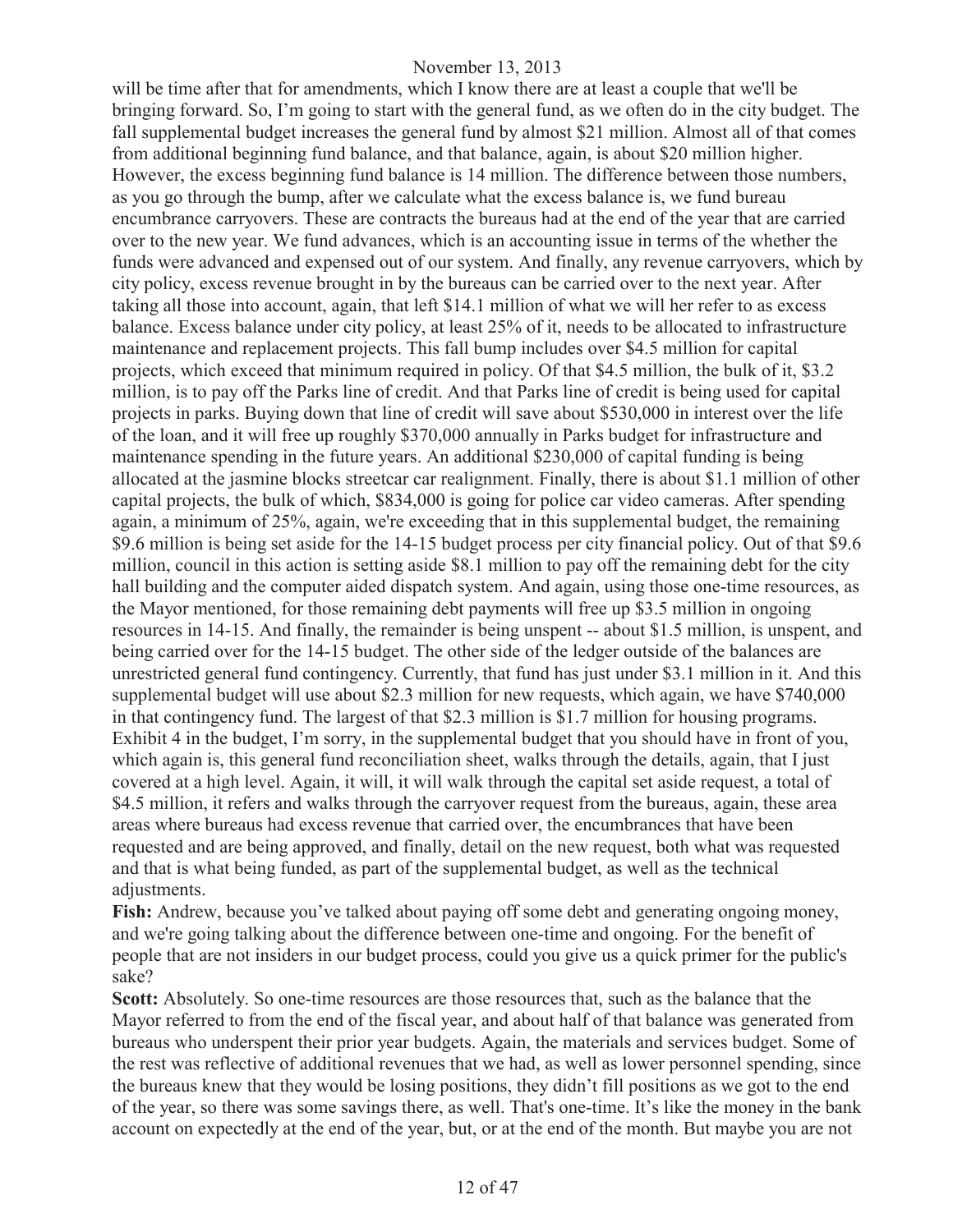going to get it in the future necessarily. So, we treat that as one-time money, and for financial policy allocated for one-time projects like capital projects or carryover for next year. However, some of the factors that contributed to that ending fund balance, such as the additional revenues that we got last year, may in fact come in again in the future, and that's what the city economist does, and will do when he releases the forecast in a couple weeks, is sort of look at throws and say, actually, this will be ongoing revenue, and it's like a pay raise that you get. You know it will be there month after month or year after year going forward. That money can be spent on ongoing personnel programs, etc. Switching from the general fund request I want to touch, briefly, on two other important issues around the general fund in this bump. One has to do with the general fund overhead changes, and you could see in the memo we brought forward, we walked through and there is an exhibited 7, which walks us through the details. The general fund advisory committee met and has recommended to council for a couple of updates to the general fund overhead model. The first, is not a change to model, it's a change to the process. Is that the overhead model be updated throughout the budget process. This is, actually, a return to what the city used to do before 2005. What that means is that as we go through and make changes to general fund overhead bureaus, so, whether those be cuts or adds, we'll be adjusting the overhead we're collecting from the overhead-paying bureaus. Again, this is the way the city used to do things, we had some recommended changes in 2005 from a consultant at that time, and we ended up not doing that. And it does get trued up at the end of a three-year process but the advantage truing up during the budget process is that is that it's more real-time, and it's reflective of the decisions being made, so it will change the way that overhead bureaus, again, in terms of the proposing their budget. And instead of everything being counted as general fund discretionary, we will be able to show that mix for both cuts and for adds. The other changes that the overhead committee is recommending are changes to how the model is calculated. And these are technical changes in nature, but I do want to point them out because they shift the allocation of overhead costs in terms of the payers. Three major changes there. When a new fund is added to the model, the metrics for that fund will be rolled back three years, as though it had been in existence. This helps with our three-year true up process. Same thing when a fund goes away, the metrics for the last three years will be removed. This will prevent charges being assigned to funds no longer in existence, which we have had a problem with in the past. In terms of the pass-throughs, you may remember from last budget process, council asked us to take a look at pass-through funds and how much they are being charged for the overhead and whether they were appropriate. And so the overhead committee is recommend that go the children's investment fund, property management license fund, convention and tourism fund, the arts education and access fund, and finally the Mt. Hood cable regulatory commission all be charged an flat overhead amount of \$25,000 each. This is significantly less than most of them would have been charged under the model, but again the committee felt like it was fair since these are pass-through costs, that we're handling the funds so in some cases, large funds, there is not a lot of city cost involved with those pass-throughs. And finally, vacant regular limited term, double fill job share and recurring positions will now be included in the model. Again this was believed to more accurately capture the cost of these positions, and as we allocate out overhead through positions. It does have a -- it does shift cost to the general fund. And again, that's already being accounted for in our forecast moving forward, assuming council makes that change today. Again, we felt this was more reflective of the actual cost. And finally, the other thing to point out is just current appropriation level changes. Again, we do this in the fall budget supplemental process, when there are changes. And the change here is going to be for the Parks bureau. In addition to \$590,000 that was scheduled to be included, additionally, included the parks target a further \$55,570 was added based on the phase one improvements on the south waterfront greenway. Again this is part of the policy around o and m when council approves new park or an asset in any bureau, the operations and maintenance costs are automatically included. When I say automatic, they have to be approved by council, which is what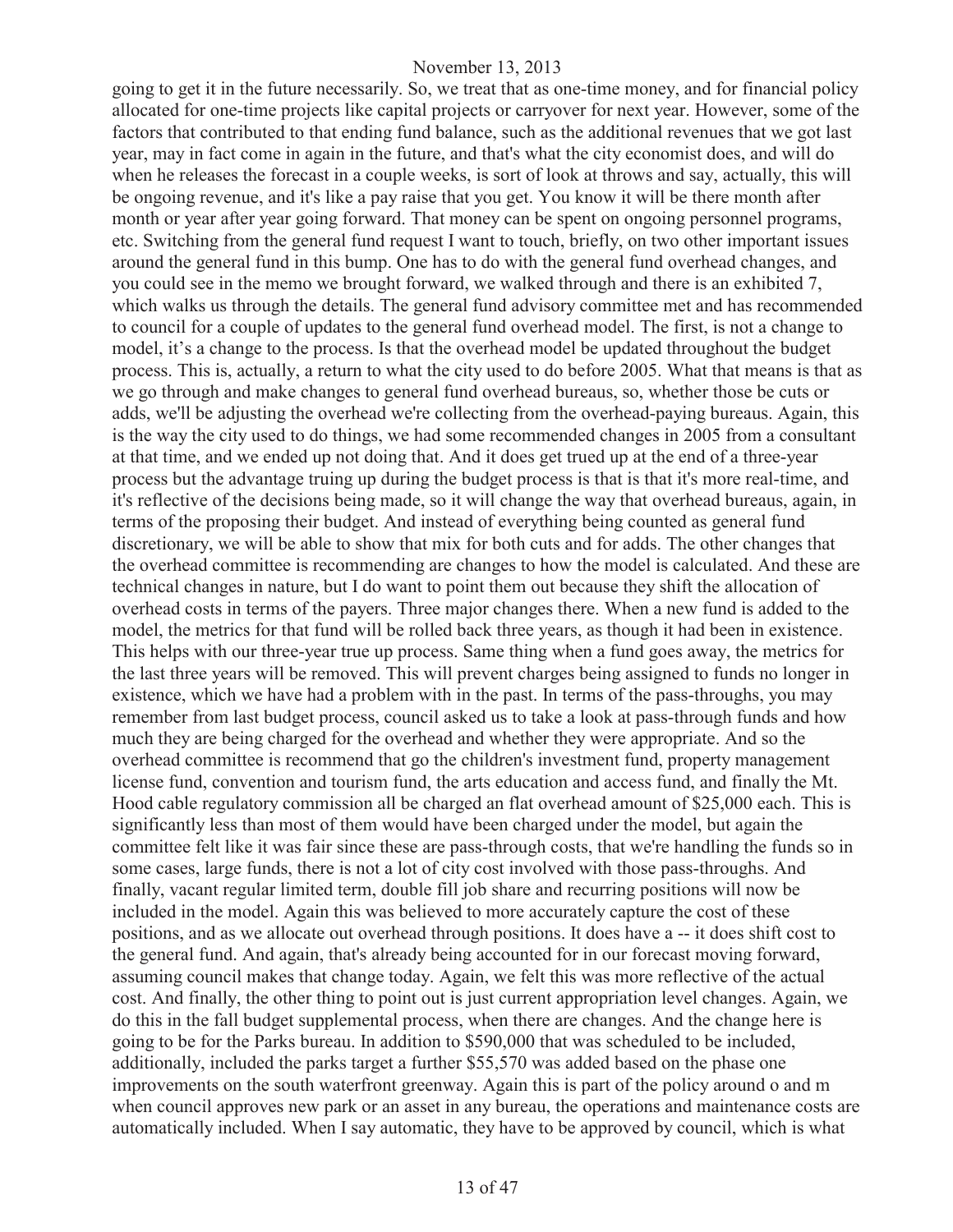we're doing here. The actual amounts. Outside of the general fund, there are a number of nongeneral fund changes. And they are summarized in a table. But nothing of note there. And I'm happy to take any questions you have on the bump.

**Saltzman:** So under the update on budget notes, council passed a budget note asking for police and fire bureau to prepare monthly overtime reports? And, your report says -- I mean, the fire bureau started that in July of 2013, and we're doing monthly reports, but your report also says the police bureau is providing monthly reports, and I have not seen any. I saw one monthly report. But, I have not seen any reports from the police bureau.

**Scott:** Okay, police is preparing those monthly reports, and we may need to talk about the distribution of those.

**Saltzman:** Because your budget note says they are being distributed to council.

**Hales:** You haven't gotten them?

**Saltzman:** I only received one.

**Hales:** All right. Let's make sure that they are getting distributed. Chief Crebs is here so he can make sure that that happens. I know you are doing the reports but let's make sure that they are going to all the council offices. And put out for the public to see. Other questions for staff? And then I know before we begin the hearing, we have some amendment proposals. So, we want to take those up before we take public testimony. Commissioner Fritz.

**Fritz:** Thank you, Mayor. These have been discussed with council offices. So, my first amendment is to add \$10,000 -- \$20,000 to the office of neighborhood involvement, and 10,000 for elders in action and 10,000 for the disability program. Both of these were part of the 300,000 request from the office of neighborhood involvement. Most of which -- I think there is concurrence that we can't fund the grant program at this time. Although, it's much beloved and I know that's a priority for you, and your future budget. The elders grant is for updating the website and increasing the volunteer capacity, and the disability grant -- disability money is for emergency preparedness. I move that amendment.

**Fish:** Second that.

**Hales:** Any further discussion? So, let's take a roll call on add that go amendment to the package. **Scott:** I just want to be clear, that was \$40,000 total?

**Fritz:** No, 20,000 total.

Scott: Oh, okay.

**Hales:** What council is doing is putting these amendments on the table, and then we'll take public testimony on both the original package and the amendments that have been proposed and put on the table by the motion. So, roll call please.

## **Roll call on amendment.**

**Novick:** Aye.

**Fritz:** Thank you for supporting this. It does speak to our equity agenda, and providing additional funding for those who most need it. Aye.

**Fish:** Aye.

**Saltzman:** Aye.

**Hales:** Aye. [gavel pounded]

**Hales:** Okay. Thank you.

**Fritz:** Thank you, and my second amendment is to add \$55,404 for the bureau of development services to fund the tree project coordinator for the second six months of this year.

**Fish:** Pleased to second that.

**Hales:** Further discussion? Roll call.

## **Roll call on amendment.**

**Novick:** Aye.

**Fritz:** Very much appreciate the council's commitment to getting the tree project done. Aye.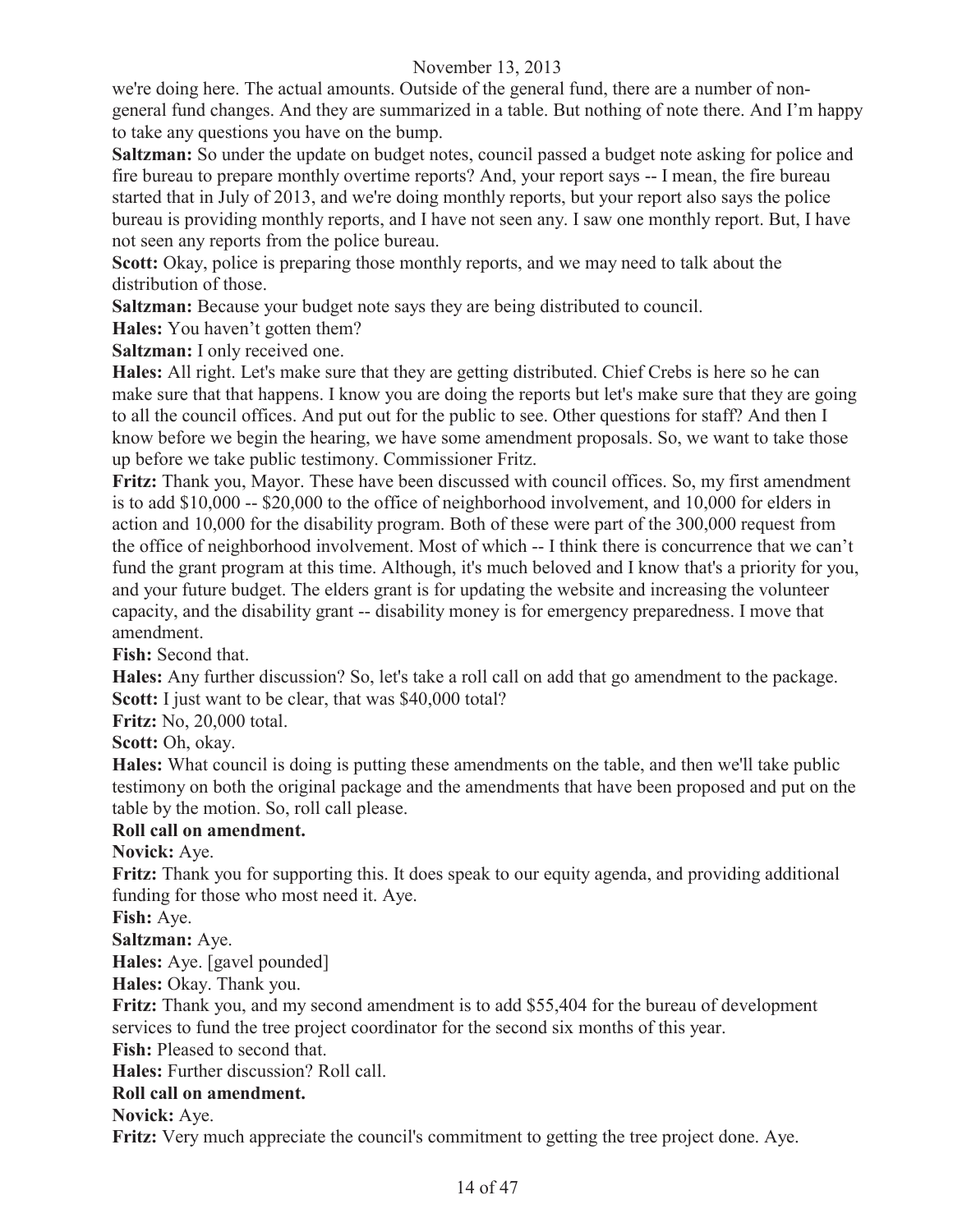**Fish:** Thank you for bringing this forward, Amanda. And thanks to Hannah Kuhn for all of her service and working on the tree code. Aye.

## **Saltzman:** Aye.

**Hales:** Aye. [gavel pounded]

**\*\*\*\*\*:** [inaudible]

**Hales:** That too. Additional amendment proposals?

**Novick:** Mr. Mayor, I have one. And who do I give the copies to? This is a rather technical amendment which is intended to address the issue of overflowing garbage cans at BOEC. We reduced janitorial service at BOEC at 9-1-1, and that has resulted in a less pleasant workplace, and it's a \$30,000 item, and it's something that we're going to absorb within BOEC, but it turns out for technical reasons that I don't understand, in order to spend that \$30,000, we have to increase the - and this is amendment -- increase the interagency between the bureau of emergency communications and the office of management and finance by \$30,000, to restore janitorial services and amend exhibits 1 through 4 as appropriate. And the additional cost of this agency will be absorbed within the existing budget of the bureau of emergency communications. And in order for OMS -- although, in fact, we're absorbing this in the BOEC budget, technically we're authorizing OMS facilities division to provide additional janitorial services, thus this amendment. **Fritz:** Second.

**Hales:** Earlier discussion? You are looking a little troubled, but.

**Scott:** No, I was going to explain, if council was curious, it's part of the city's double count when we have inter-agencies back and forth. It is using an existing BOEC resources but there are new resources for OMF, so BOEC's appropriation stays the same, OMF's appropriation goes up by \$30,000.

**Hales:** Roll call.

## **Roll call on amendment.**

**Novick:** I very much appreciate council's support of this amendment. In a recent employee survey, the issue of just how clean and livable the facilities are at BOEC came up again and again. So, if the people very much appreciate this. Aye.

**Fritz:** I've been on the operation floor for the bureau of emergency communications, and it's hermetically sealed, there's no windows, there's no air. I can believe that that would be a significant change. Commissioner Novick, I appreciate you bringing this as an amendment. In part because it shows that there have been some significant impacts to employees and as well as to citizens of Portland through the cuts of the past five years, and this is one of the more practical examples. Aye. **Fish:** Aye.

**Saltzman:** Aye.

**Hales:** Aye. [gavel pounded]

**Hales:** And any further amendment requests from council? So, the two of these three that, actually, have a financial impact, because the inner agency doesn't, are contingency draws, right?

**Scott:** That's correct. Yes.

**Hales:** All right.

**Scott:** And then we have --

**Hales:** We have a technical amendment.

Scott: We have two more amendments, yeah. One of these is related to the Portland Development Commission, and actually, Karla is passing that out. This is technical amendment, again, PDC had an encumbrance carryover of \$84,918. As we closed the books, that fund was accrued back to the last fiscal year and so we don't want to carry that over because that would be a double count, and PDC is fully onboard as well. So a very technical amendment to remove that carry-over is the first amendment. And then the other one, and I apologize because I think the title on here may have gotten cut and pasted incorrectly. It's amendment number 3, not a BOEC inner agency of the office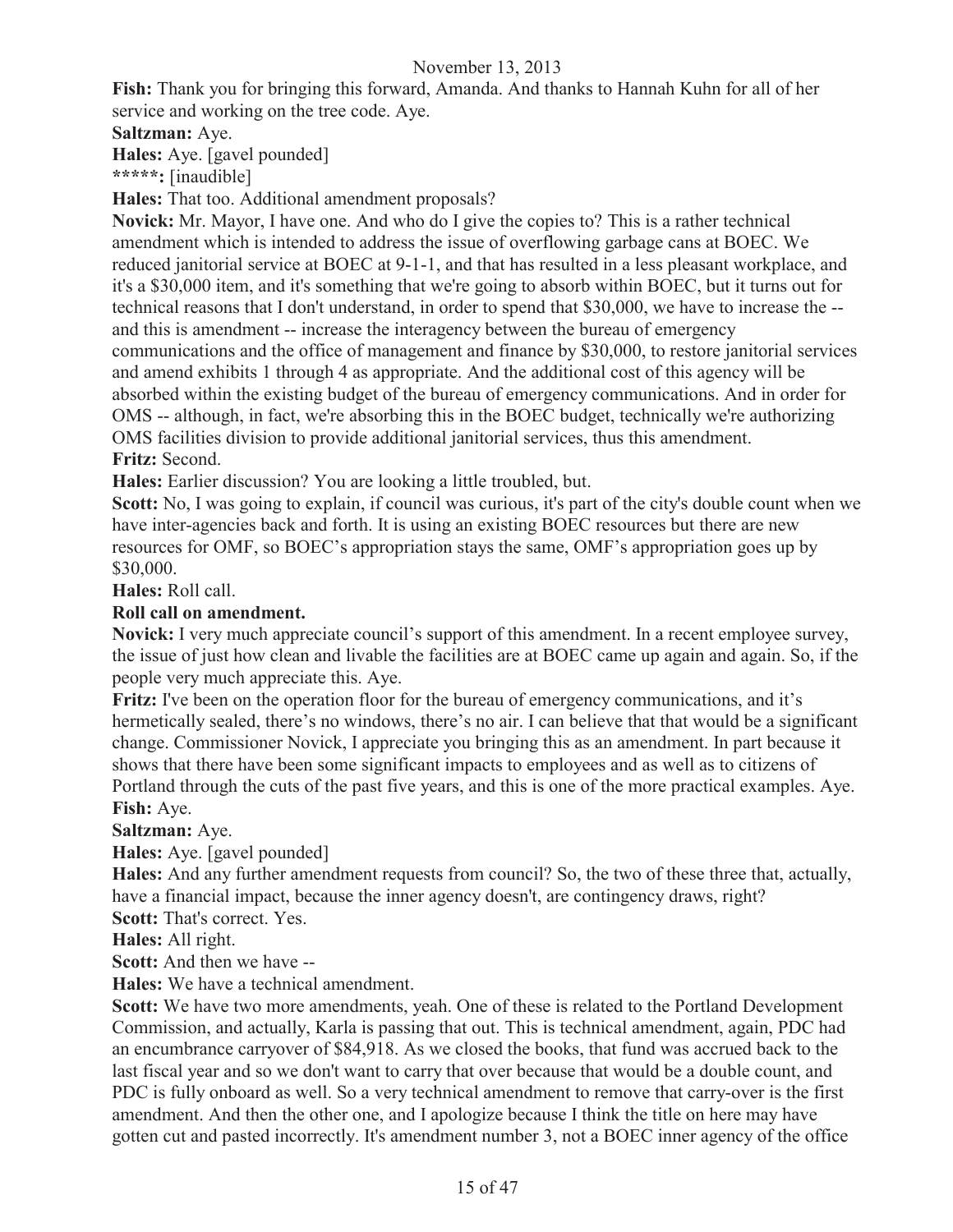of management and finance, but instead, it has to do with the planter boxes in front of city hall, and we're removing that proposed appropriation increase of \$214,000 for the storm planter boxes. Again, that project is being delayed.

**Hales:** So the title doesn't matter, right. Or do need to change that?

**Scott:** I think, again, what you have on the paper is not correct. The amendment, Mayor, you will need to put forward. The title would be, I would say decrease the appropriation in OMF for planter boxes.

**Hales:** Thank you, Commissioner Saltzman. Thank you. And --

**Fritz:** Just a clarification, when it says delayed, delayed until when?

**Hales:** It will be proposed in the next fiscal year budget.

**Fritz:** Thank you.

**Fish:** Are you asking us to take up amendments one and three as a package?

**Hales:** Can we do that as one motion? Take Commissioner Saltzman's motion and Fritz's second? Unless there's objection.

**Novick:** I think the amendment 2 was, and frankly, I didn't realize that Andrew was bringing it forward, I think amendment 2 was the BOEC issue.

**Hales:** Yes, we've already adopted that. So we are now acting on number one and number three, so we are removing the PDC request for encumbrance carryover and we're decreasing the appropriation to OMS for the storm planter boxes. Further council discussion then roll call, including those amendments.

## **Roll call on amendments.**

**Novick:** Aye. **Fritz:** Aye. **Fish:** Aye. **Saltzman:** Aye. **Hales:** Aye.

[gavel pounded]

**Hales:** Ok. I think that that's it for amendments. So that whole package is now in front of the council and we'll open the public hearing. Thank you. Anyone signed up to testify? **Moore-Love:** Yes, we have four people signed up.

**Fish:** I believe this is the first time that Commissioner Wendt has appeared before us in her new capacity, so we should give her a round of applause. [applause]

**Hales:** Good morning. And I think that we should let her go first since she's a public official. **Liesl Wendt:** Thank you. Good morning Mayor Hales and city commissioners and thanks for having me here today, particularly Commissioner Saltzman for the invitation. I am here to talk to you about the 1.7 proposed investment in housing. And one of the things that I wanted to talk about was certainly from my former perspective at 211, every winter the need for housing exceeds capacity in this community, and I think we all know that. And I am commending you for considering this proposal at this time of the winter. We often have these conversations in December or January and February when winter weather makes it a more visible issue. And today, you are looking at an investment for this winter, and ensuring families and individuals have access to not just shelter, but homes. And I think that that's what is unique about this proposal, particularly from the county perspective, it's really investing not just in homes but in the support that families need to stay housed. One of the things that is in this proposal, is proposed leverage with the department of human services. One of the things that the department of human services knows is that a temporary assistance to needy families grant, \$506 for single mom with two kids, doesn't cover rent. And what we know on the housing side, is that housing is important, but if people don't have an income or supports to continue to pay the housing, then the families and individuals risk being back on the streets. So, I think what you see in this proposal is really an opportunity to leverage the capacity in the community through the nonprofit networks that exist through the partnerships with the city and the county, and with other jurisdictions that bring more to the table to help families stay, hopefully, stay housed past the investment in this particular proposal. And we can talk more about the department of human services investment later but I think that that's a really unique piece that helps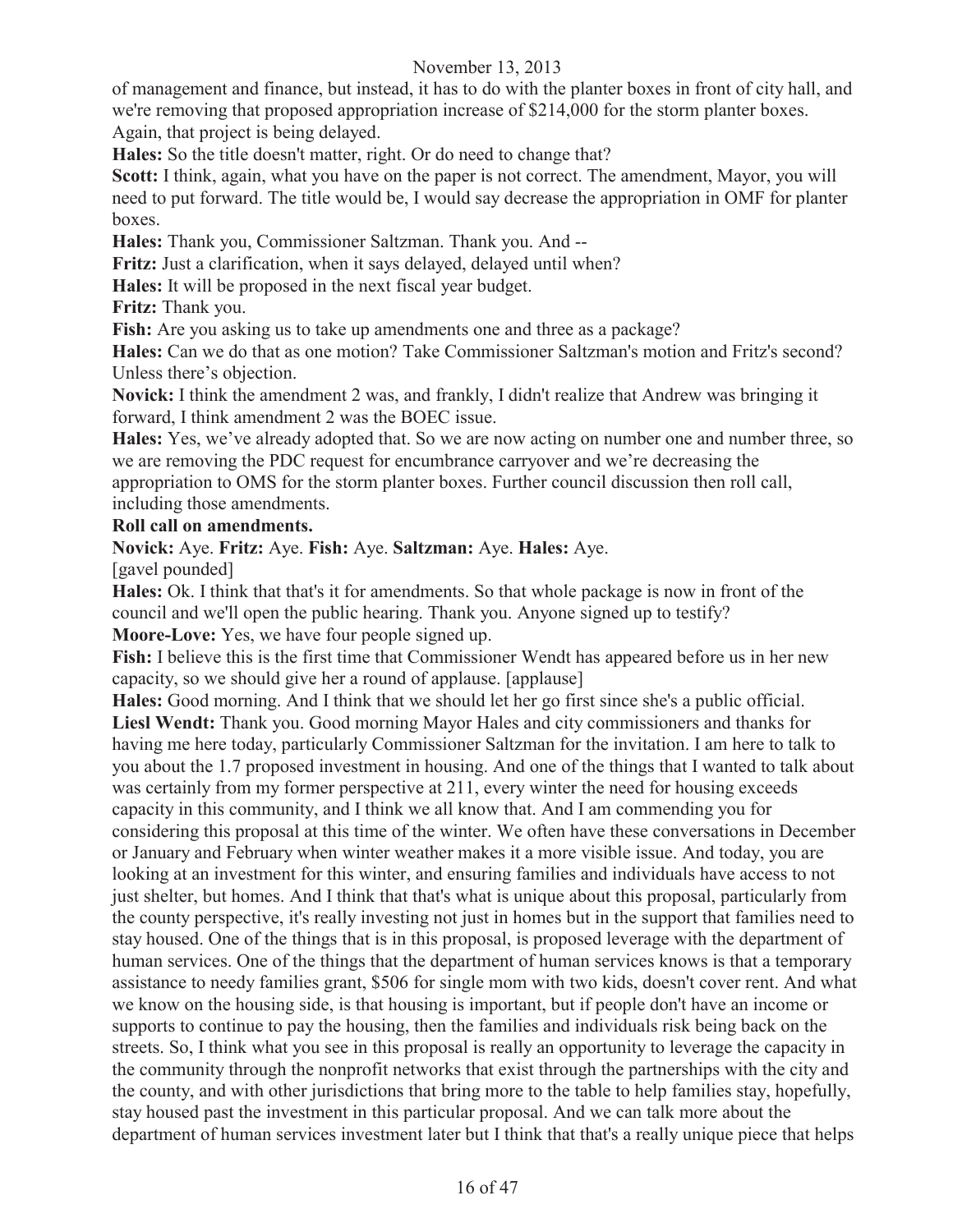leverage the dollars that city council is considering making in this investment. I think the other timely piece of this is Commissioner Saltzman convened a stakeholder group to look at where would the priorities be for these dollars. And it was a great opportunity to have Home Forward, the city, the county, and nonprofit partners, sitting at the table saying, housing is an important investment and how we work together both this winter, but also over time to create a governing structure between the partners that are looking at these dollars. So, I applaud your leadership. Thank you for having the county at the table, and we look forward, hopefully, with your support in carrying out this investment this winter.

**Saltzman:** I would like to thank Commissioner Wendt for participating in the stakeholder group, but more importantly, I think that due to your previous role at the department of human services at the state, is responsible for the \$130,000 leverage that we are getting from the state. So thank you for that.

**Hales:** Nice having you as a partner. Thank you.

**Wendt:** Thank you.

**Hales:** Lightning, good morning.

Lightning: Good morning. My name is Lightning. And first all, pertaining to the budget, when you do create a surplus, you are doing good job. Buying down the debt. I think, that's a reasonable thing to do and again, pertaining to the \$1.7 million towards housing, again, my emphasis is reducing homelessness, plain and simple. When we do that, I believe the money is being used properly. We need to keep dropping the numbers of the people down that are currently out on the sidewalks, and getting them into some form housing. Again, either shelters or permanent housing, so I'm -- there needs to be a balance created, and I agree on that. Now, another issue that I do have is really pertaining to the water bureau. And one of the concerns that I have is that when I see funds in the past, and this is in the past, not reflecting upon currently, of funds being misappropriated. I have a concern about that because we hear that yes, we're just going to replace those funds in a certain account, and that's okay. But, I have a problem on that in understanding that, we need to know why this is happening, why it happened, and who is responsible for that. Because it's not right, it's taking money from other areas that the money should be going to. And it's also putting the water bureau in a position of being looked at, though -- this is not being managed properly and this is what we're focusing on right now. And I want to have an understanding from my position that, you know, obviously, these things are being corrected. But, who is responsible in the past for this occurring? And I think that the public needs to know that. One of the other issues that I have pertaining to the budget, obviously, it's been mentioned, is on the overtime. Overtime in general across the board. I want to see more -- maybe an overtime, oversight committee in certain areas that really study this information, and look at it and get an understanding on, can we cut the cost, is it better to have somebody working all these hours and making all this money, or should we think about job creation and maybe having additional people working and also able to pay their car payments and their rent. So, I want to look at that from that angle of job creation, and public safety, and look at overtime from that angle, thank you.

**Hales:** Thank you. Andy, welcome, and good morning.

**Andy Fraizer:** Thank you. Mayor Hales, members of council, I am Andy Frazier. I have -- to your excitement, probably -- I'm here to testify on two different things, and if you would like, I can just do them both. The first one, I am representing the small business advisory council. I want to thank Commissioner Saltzman for including us back in the recent task force on homelessness, and to discuss the potential opportunities we may have with this \$1.7 million. As all know, there isn't ever enough money for most things we're trying to do and especially for an important issue like this. The need is always greater than the resources that we have. But I think that our task force did a good job identifying and taking a position to use this money to target an impact where we can accomplish something now without increasing ongoing expenses too much into the future. We thought it was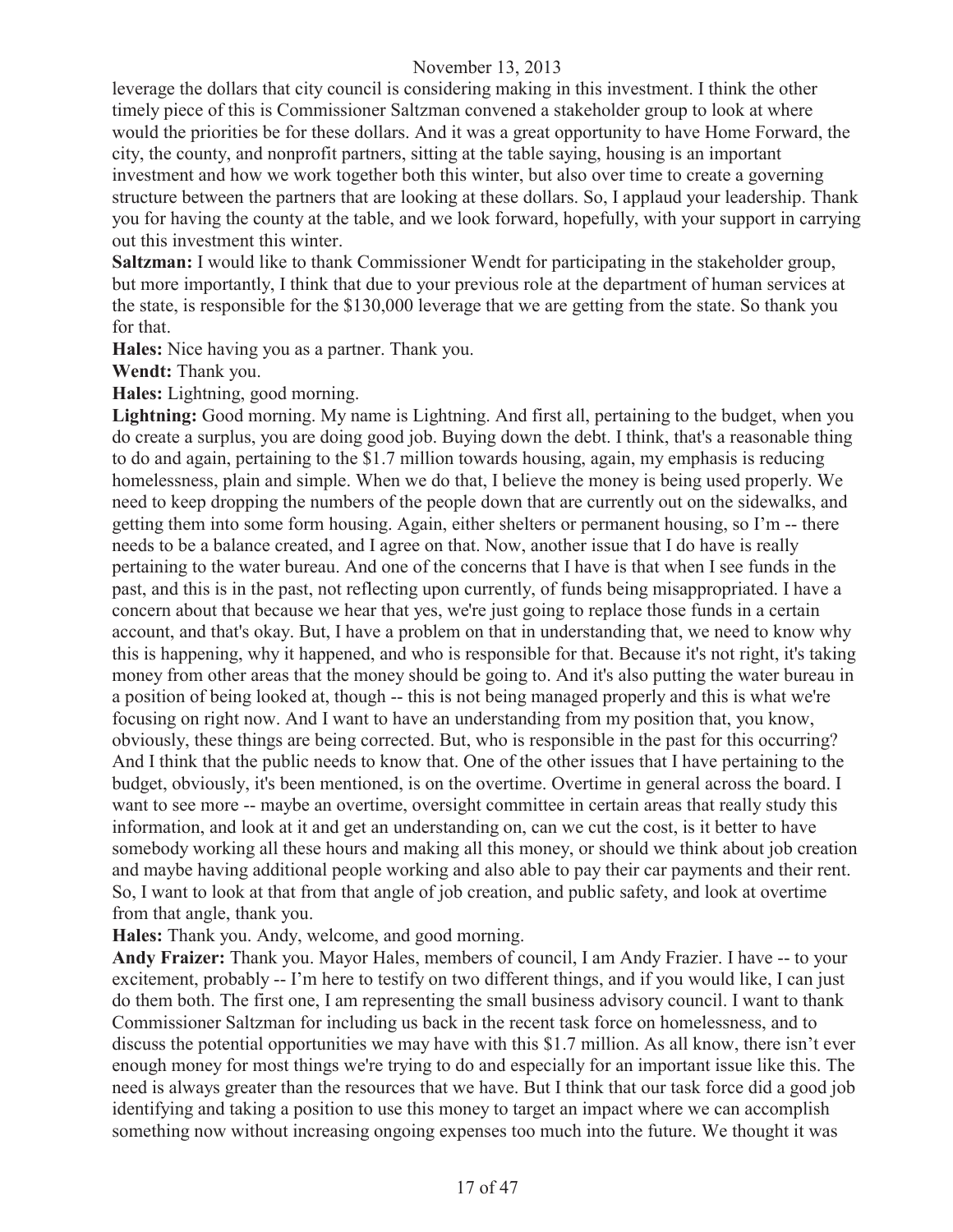most productive to focus the funds in basically two areas. One that would result in the highest number of people, the opportunity to get off the streets for at least a year, and assist areas of the city and county where hot spots have been popping up. First, the vulnerable homeless adults, those vulnerable men and women who are affected by mental illness, health illness or violence. This would be implemented through a targeted geographic approach to deal with the city-wide hot spots. And we're thinking approximately 235 individuals would be able to move into housing with support services. Second, families experiencing homelessness, those families with children currently homeless in shelter, or in shelter away from this, etc. This was a particular interest to the task force, it was great interest to me and others and hopefully we can get more county support if possible, to get these families off the streets. As you know, getting the children into warm houses, secure living, being able to shower and bathe, getting back to school and educated is the first thing that has to occur to break the cycle. So, you may not know that you usually you see me here as a small business representative, but my past includes working with the homeless and those with mental illness. Spent a couple years in crisis intervention, and a lot of that work down in Salem, so I'm really coming at this with two hats on, the experiences that I have had in the past, after helping this area of our city, as well as the benefits to our small business owners here in Portland. And I believe this task force was one of the steps needed to coordinate the many organizations together to really get a longer term solution. And I think that everyone in that room wants to see these types of meetings continue. Now, the second one, now, I'm here representing the small business alliance, as chair of the small business committee, and --

**Hales:** And I might get Karla to read that item so you can testify on the second one, as well. Go ahead and read the second one, please.

#### **Item 1059.**

**Frazier:** Thank you. I'm still Andy Frazier, mall business owner, and now representing the Portland Business Alliance as the small business chair. And I really want to thank you for considering the proposal to provide some tax relief to the backbone of the local economy, which are small business owners. As you know, this has been one of those issues that we've been talking about for a number of years, I think that way back to 2007. As a small business owner, I can tell you that Portland is a great place to start a business and to grow an enterprise, but we have a problem that hinders small business vitality and that is our local tax structure. In Portland and Multnomah County, we face a unique tax based on business income that is experienced nowhere else in the state. That means our cost structure is higher than our counterparts in Washington and Clackamas counties and puts us at a competitive disadvantage. For a long time, owners of small, locally-owned businesses have been asking the city and county leaders for some relief from this tax. In 2007, the city council made a commitment to increase the owner's compensation deduction to 125,000. Today marks a significant milestone in working towards achieving that goal. Small firms often have a harder time managing the costs and county business income taxes and regulations that add to the costs. Meanwhile, it's just a short drive to the city boundary where these taxes don't apply. We need to level the playing field so that we can encourage small business owners to grow and stay here. Most job growth in our area comes from small business. And providing tax relief will make it possible for business owners to invest more in their businesses, potentially putting more home grown jobs to fuel our local economies. We look forward to continuing to work with you to bring the dedication to the full 125,000 level over the next few years. Thank you again for your commitment for our small business and family owned businesses, I strongly support this change.

**Hales:** Thanks very much. Thanks all of you.

**Saltzman:** I would like to thank Andy for participating in the stakeholder group to shape the homeless proposal, thank you.

**Joe Walsh:** I'm Joe Walsh, I represent individuals for justice. Let me say straight out, Commissioner Saltzman, your committee was a fraud. And the reason it was a fraud is you had no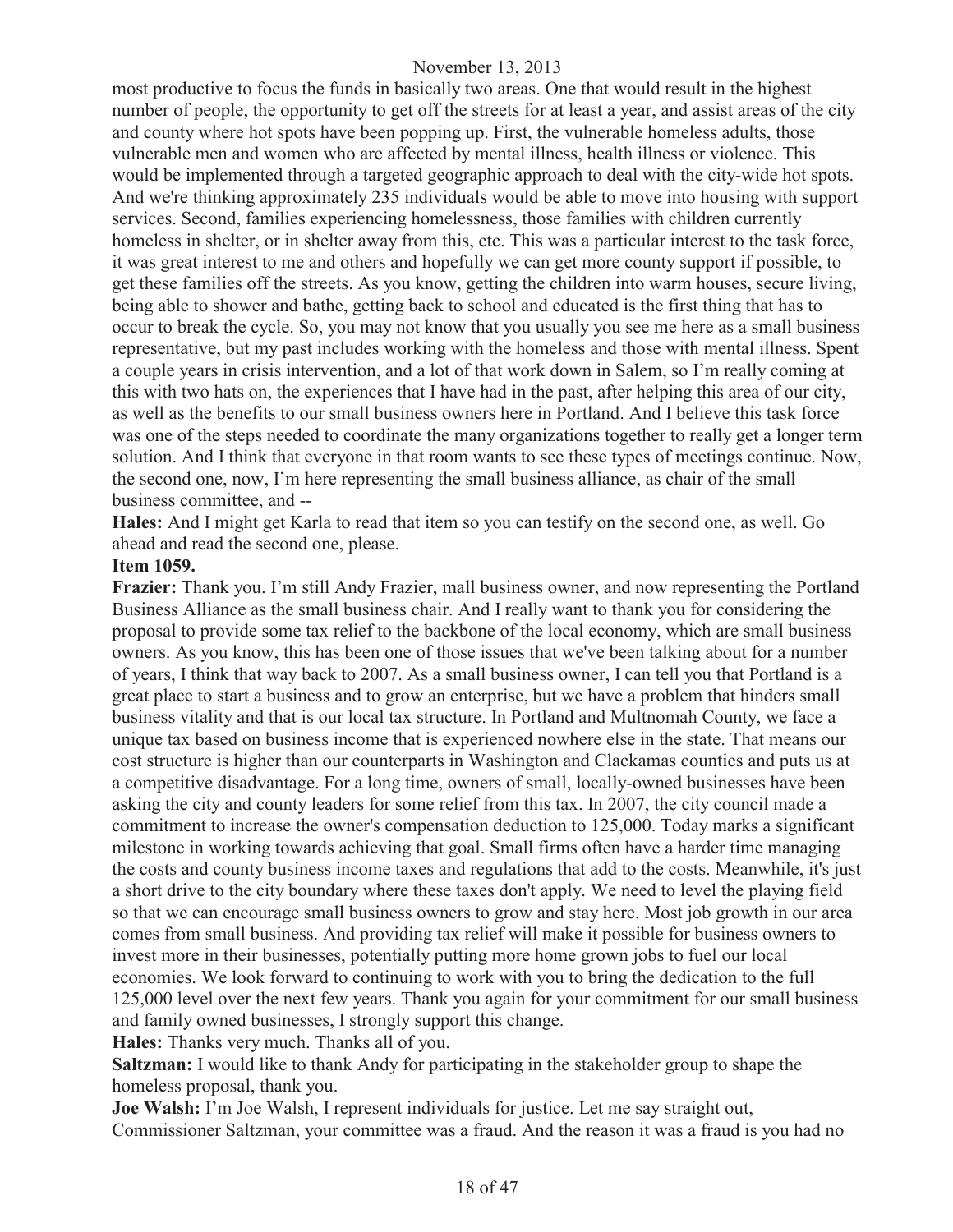homeless people on the committee. You did the traditional crap. By going to stakeholders -- I'm beginning to hate that word -- and asking for their advice. And we have been doing that for hundreds of years. Hasn't worked yet. Ask the people that say you represent what they need. I begged you before to do that, and you had 15 people at that table, and not one person knew what it was like to be cold at 2:00 in the morning. Nobody at that table knows that, I don't know that. I have never been homeless. I've never had a cop kick me in the ribs at 3:00 in the morning when it was raining and telling me to move, but not telling me where. Because there is no place to go. You did a disservice, you're going to spend \$1.7 million and it's going to be wasted, it's going to fail, and I'm telling you right now, I will be back and remind you every day. When you do these amendments on the budget, we have no way of knowing what the hell you're talking about. You either put them on the screen or you give us copies so we know what you are talking about. These amendments are a way of getting your way and rubber stamping stuff, and we sit there and say, what are they talking about? I was doing really good with you, Commissioner Fritz, because what you are asking for made sense. What you were asking for, Commissioner Novick, made no sense to me at all because I had no opportunity to read it. We are the public. And we have a right to know. It's called transparency. That's why you get a D minus, almost an F, in transparency. Because you do crap like that. And once again, your committee was a fraud. I told them that, I will tell them again tomorrow that they participated in a fraud. Thank you.

**Hales:** Anyone else?

**Moore-Love:** That's all who signed up. There was a request for someone else to speak who did not sign up.

**Hales:** Okay. And did anyone else sign up on 1059?

**Moore-Love:** I do, I have a have a Debie Kitchin.

**Hales:** Okay, since we opened the hearing --

**Fish:** We have a panel on that--

**Hales:** Oh, I'm sorry. Okay let's take action on 1058, and then we'll reopen the hearing on 1059.

## **Roll on Item 1058 as amended.**

**Novick:** I think that everything we're doing today is good. I'm going to support it. I do have some concerns I want to raise. One is that in the future, when we have one-time money, I think we need to dedicate some of it to emergency preparedness. I actually asked the budget office if we could take some of the money and spend it on turning the Sears facility into a functional west side emergency operation center, and Andrea said that for technical reasons that would not qualify as a capital expense. But, in the future, I think that we need to be cognizant of the fact that we are an earthquake country, we need a west side emergency operation center, the Portland building will not survive an earthquake intact. I think that the price tag is at least 50 million for the seismic upgrade. And we're not going to be very functioning city government without it. Much of our telecommunications infrastructure is housed in the Pittock building, which is not seismically sound, the price tag on that I believe is about \$20 million, which hopefully will be shared by other entities that have communications infrastructure there, too. And that's my point. In the future, when we have one-time money, I think we need to spend a chunk of it preparing for that hopefully one-time event of an earthquake. On the homeless appropriation, I think it's wonderful that we are spending a chunk of money on homeless services. But I do want to note that there will be a need for homeless services next year, and we were told by the city economist last week that ongoing general fund money -- the increase from will you say year to next year, could be as low as \$2 million. And, if we spend 1.7 - if we decided to spend the same 1.7 million in homeless services next year, that would be 85% of 2 million. So, I think that we need to make it clear that we're not committing today that this is going to be an ongoing appropriation. Finally, I want to note that I appreciate the fact that council is approving 230,000 for the jasmine block work for the streetcar. And this work is critically important to ensuring that the streetcar will become more a reliable and speedy method of transportation.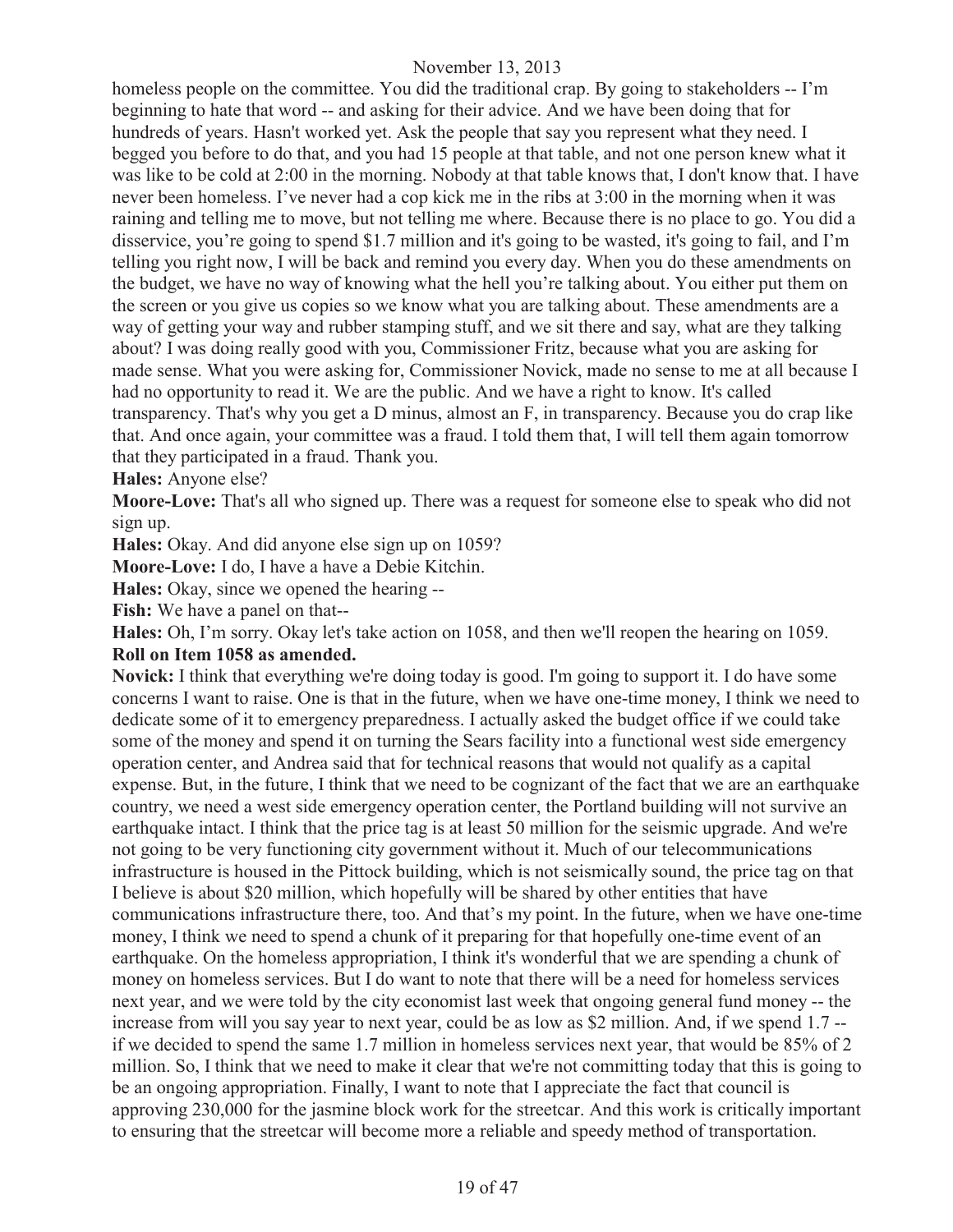Right now along 10th and 11th, you can wait up to 14 minutes for the next streetcar. After we close the loop, we hope we are going to get to a reliable every seven-minute service. If we don't do the work of the jasmine block, that could add 1.5 to 3 minutes of delay for each trip. So, the difference between waiting for seven minutes to 8-10 is pretty significant. So I think it's an important investment. Some questions have been raised in the media as to why we should invest any general fund into the streetcar and I think there is a good answer, which is that it has always been understood that the streetcar is not just a transportation vehicle, it's also a method of attracting investment, which ultimately increases the revenues from both the business license tax and the property tax. And we do see a lot of business activity, and we generate business license revenue from the pearl district, which the streetcar is instrumental in creating. I do think that it's fair to ask, though, when we will see increased property tax revenues from the river district. And I would note that the last members I saw were that if we shut down the river district as early as possible, it would be 2018, and that would generate \$43 million a year in additional property taxes. The city general fund share if that would be about 20%, which would be 8.5 million. And I think -- and then the county, of course, we get a chunk as well. So, I'm not saying that we should, you know, shut everything down as quickly as possible. 2018, that's the deadline, but I think that we should be moving towards that. And I think that that would address some of the concerns that were raised about why are we spending general fund in the streetcar, but more importantly, it would generate more general fund revenue for everything that we need to do. And again, I think that these are important investments, and I am pleased to see investing in the cameras for the police. In Rialto, California they have seen results from having body cameras on the police, and it has resulted in a dramatic reduction in both use of force and complaints from the public about police conduct, and I think that's because when cameras are on people, both the police and the people they are interacting with behave differently, and they know it's recorded. So I think that all these are important investments, but I do want to recognize that although times are better, we still are operating overall in a constrained revenue environment, and I think these are some of the issues I hope that we address in the future. Please to vote. Aye.

**Fritz:** Thank you to the Mayor and my colleagues for working with me on these amendments and on the budget as a whole for this budget monitoring process. Particularly, I appreciate the repayment of the Parks line of credit. This allows Parks to spend the entire \$1 million that we have in our budget for major maintenance on major maintenance rather than spending \$300,000 on debt repayment. So, that's \$1 million a year for major maintenance, with backlog of \$400 million. And so, that's certainly a step in the right direction but by no means gets us where we need to be. I am pleased to support the 1.7 million plus 200,000 in the allocation to housing. I particularly appreciate Amy Trieu in Commissioner Saltzman's office, and Tracy Manning and Sally Erickson in the housing bureau for explaining to me the purposes and for the group to come together and also for committing that there will be houseless people on stakeholder committees in the future. And I particularly thank Commissioner Fish who is my guiding light on the housing issues, as he has been for the last five years. I will also make some comments on the business tax under the next item. This is still difficult times. We don't, as Commissioner Novick mentioned, we don't have much ongoing money next year to advocate to the needs that have built up over the last five years of cuts. And so I encourage community members to participate in the budget committees, which are starting up in most bureaus right now. And there's still some very difficult choices to be made, but, I need to end by commending the City Budget Office for your excellent analysis and your support to all five members of the council. It is obviously a structure that works well, to be able to be accountable to all five of us and for me to be able to get accurate information independent from the budget office, and I greatly appreciate your service. Aye.

**Fish:** First, I want to acknowledge that one of the reasons that we have a surplus to carve up is because of shared sacrifice with the employees of the City of Portland. And I want to thank our most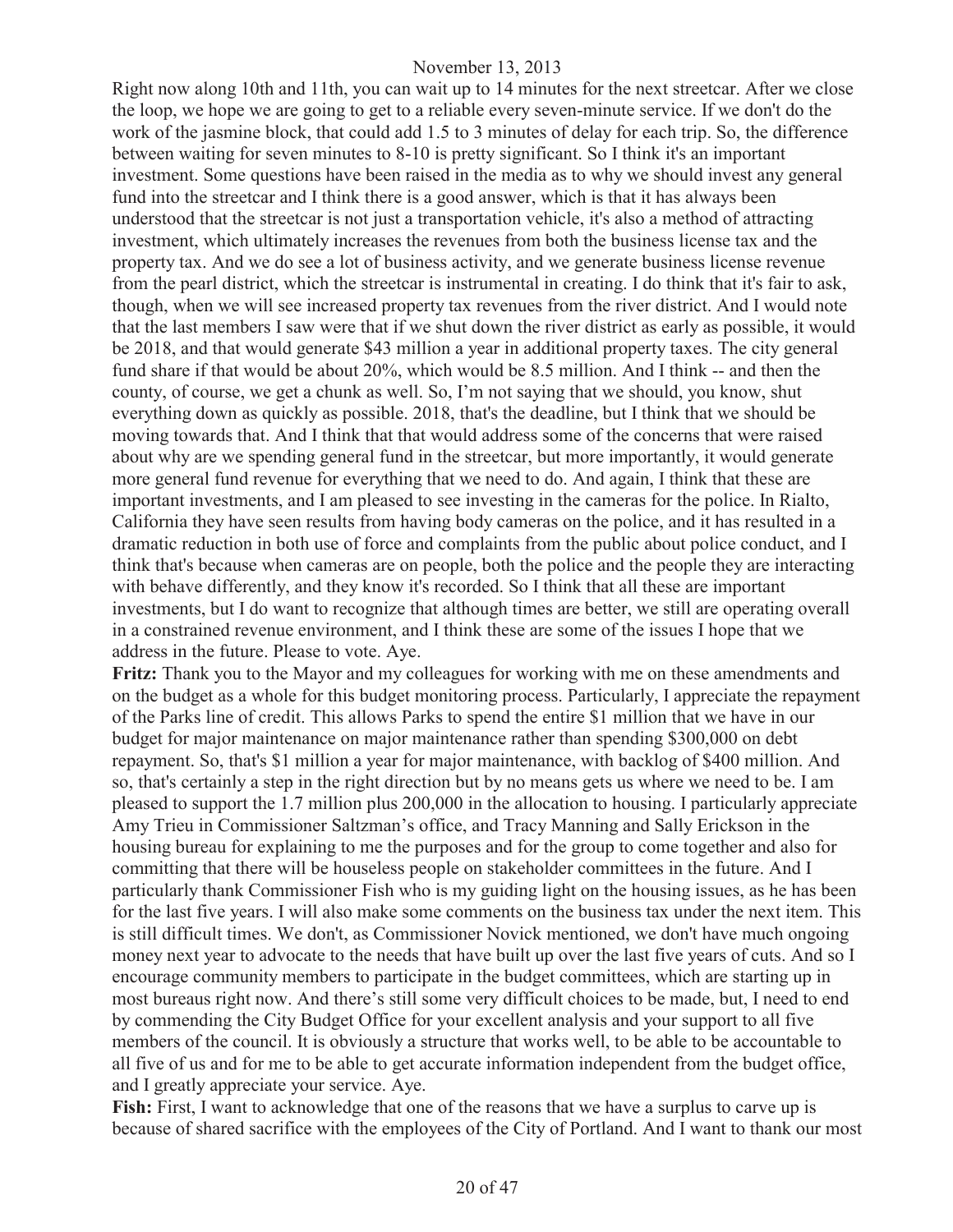important resource, our employees, for working with us in a difficult budget to come up with some conservative estimates that have allowed us now as we are slowly digging out of this recession to have a modest surplus. And I want to thank the bureau directors who work so diligently to identify tough cuts, and the Mayor for setting up a 90-10 framework, a 10% cut package for every bureau. Even utilities have to come forward with it. And I think that that combined with the independent budget office gave us a more transparent budget process. I also want to compliment the Mayor and Commissioner Fritz for proposing that we retire debt first and I want to thank Andrew Scott for revealing to us that in doing so we generated ongoing money. One in the case of the Mayor's proposal goes to the city as a whole, but I compliment Commissioner Fritz because not only are we paying off debt in the Parks bureau but we are generating ongoing money within the Parks bureau, which has tremendous, unmet needs. And I think that's the right approach at this time. I want to make a couple comments about some of the things in the budget. We are taking some general fund money to deal with streetcar alignment. That is not my preference, but I am persuaded it's the right thing to do. But I am also just want to put a marker down. There was a question about whether this amendment called the question of whether we would continue to honor a commitment that we want to be made to an education URA. I believe we made a commitment to the housing community, Portland State and others that we would, in fact, proceed with that urban renewal district. I am satisfied that this particular budget item has no implications, pro or con, as to whether we will continue to honor that commitment. And so, I will support it. I also appreciate the amendment that Commissioner Fritz brought today, particularly, as to trees and elders in action. I was not prepared to say much on the homeless piece other than to thank my friend and colleague Dan Saltzman for his leadership.

\*\*\*\*\*: Oh, my god.

#### **Hales:** Please.

Fish: But frankly, I think that I've had enough. And this week, in which a prominent business journal declared that the ten-year plan was a failure, and now on the left, we hear the same language, except its worse, it's the language of fraud. I think that the record needs to be set straight. We are in the ninth year of an ambitious city-county plan to address homelessness among chronically homeless individuals. There was never a commitment to end homelessness any more than Johnson said that we could actually end poverty, or suffering, or hunger. They are regrettably a function of the world in which we live. But the ten-year plan was an organizing principal that I had nothing to do with, that a group of enlightened citizens worked tirelessly to craft that said we could make a difference around chronically homeless individuals. And chronically homeless individuals are the people with the most barriers, the most suffering, the most in need of our support. And even if you don't agree with that as a proposition, they are also the most expensive. So, from just a pragmatic point of view, if you can stabilize those lives, there is more money to invest in domestic violence, there is more money to invest in families and children, and others, so there is a case to be made. So we are somewhere around the ninth year on this plan. So, since this is the week that we are declaring somewhere between a fraud and failure, and since we have the royalty of the affordable housing and homeless community with us today, including two spirit of Portland awardees, let's take a moment to reflect on what they have achieved. Over 11,000 people have moved from the streets to homes in the last nine years. 11,000 people who otherwise would be living on our harsh streets, in distress, have been moved to homes. That's worth acknowledging. A new model was pioneered of bringing public and private together, based around housing and services, with the idea that we weren't investing in shortcuts and dead ends but we were investing in long-term solutions and ultimately self-sufficiency. A relatively new idea in this area. And we forged partnerships between the business community, the nonprofit community, the faith community, government, and philanthropy, and they linked arms and did something that they have never done before, they actually worked together to solve a problem that was in our backyard. Because of the organizing principals in that ten-year plan,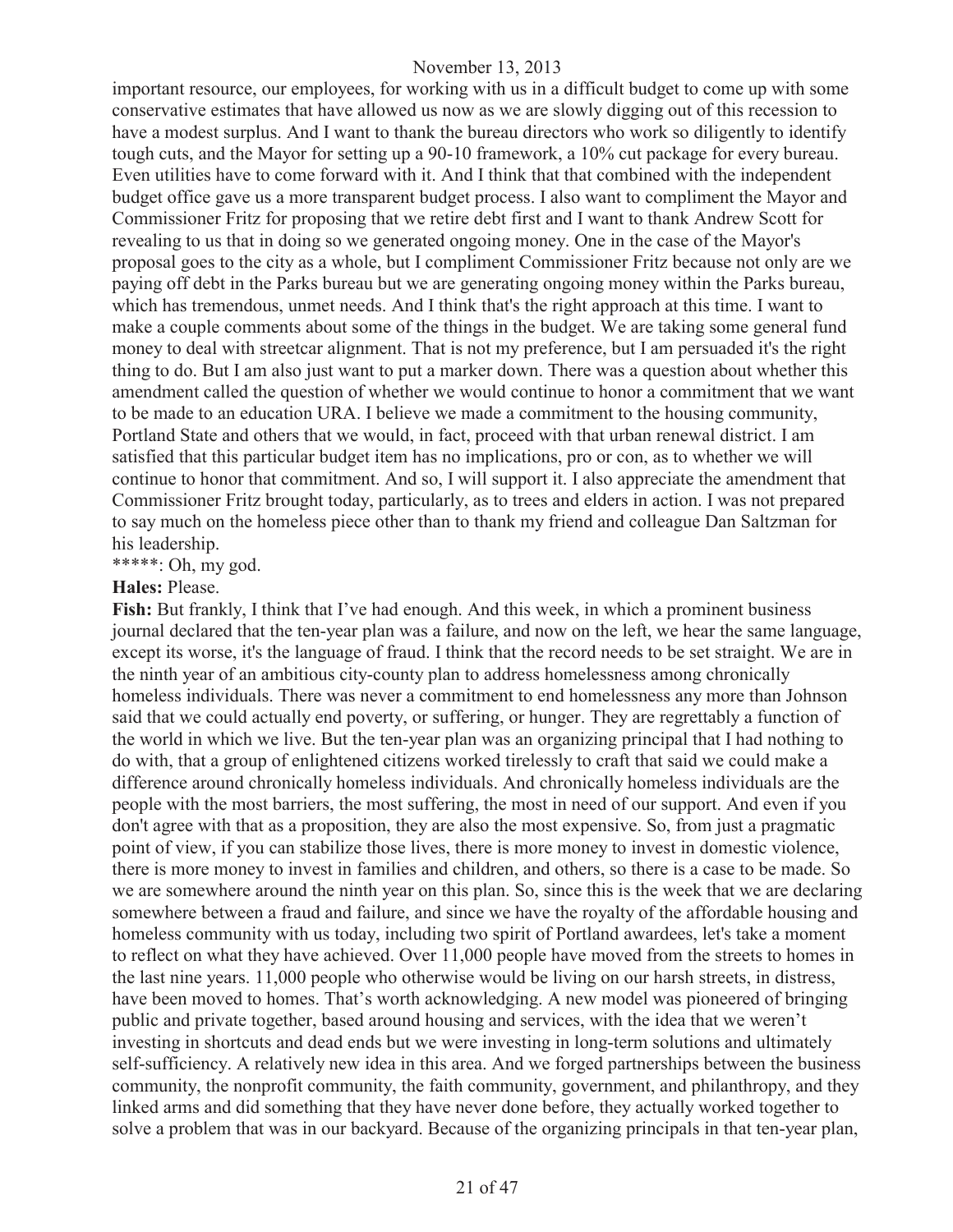we leveraged every single tax dollar that was put into this. And we leveraged it because every dollar of public investment was matched with private investment and ultimately benefited our community. And here's something about that plan which I think that a business person could embrace. It was based on the concept that if we invest upstream, in prevention, we will save taxpayer dollars. Imagine a plan that is premised on that notion. And what do we mean by upstream investments? We mean short-term rent assistance that is used to keep people in their homes so families are not on the street. And to rapidly rehouse people once they fall into homelessness. And the question that will get called at a time like this is, if this plan was successful in any respect, then how do you account for the fact that there is still homeless people on the street? And it's a fair question. In a society as wealthy and as powerful as ours, it's a question we should ask every day because it's a national disgrace that anyone has to live on the streets. So why are there people on the streets? Is it because the Portland City Council has failed? Is it because the ten-year plan committee has failed? Or is it because there are some factors in our community that are beyond our control? People will make their own judgment, but let's at least consider over the last four years some of the contributing factors. Let's start with the greatest recession of my lifetime. My grandfather lived through the Great Depression. We lived through the Great Recession, the worst economic downturn in our lifetime. Did that have an impact on the number of people on the streets? Second, the worst foreclosure mess in our country since the Great Depression, with families being thrown out of their homes and no place to go. Did that have an impact on homelessness nationally? Third, a chronic across-the-board defunding of services for the mentally ill in our society, beginning with a legal strategy which said that people should have the freedom to what? To be under a bridge? Suffering with mental illness and no services? That's the freedom we celebrate? That is a direct result of a generation of disinvestment in mental health services. And finally, how about something called persistent poverty. Poverty has been with us since the beginning. And it's gotten worse. And there's greater disparities in income. Is that something we created that or is that something America has to grapple with? And finally, let's just take our veterans. We have made a special commitment locally to house our veterans. We did not send them to war, we did not fail to welcome them home, and we did not break faith on the commitment to provide the services that they need. So when someone says to me, how come there's still homeless people, I would say to them, how come we have not found a way to grapple with all the issues that I just identified? And since when is the City of Portland driving national trends of that kind? And it's always worth saying, compared to what? Compared to what? I think that it's a disgrace that 1800 people slept outside last night, and more that aren't counted. In Los Angeles last night, 50,000 people were in the shelter. 50,000. In New York City, which is under a court order, nearly 50,000 people received emergency shelter, and that's just the people providing emergency shelter through the city. How many others are doubled up somewhere else? So, let me just conclude in this regard. I understand why there are some who believe that we should retreat from this effort. I know it's very easy to throw out loaded language like failure and fraud. It gets headlines, it makes us feel good, and frankly, it divides us at a time when we can't afford to be divided. This is the time that we should double down and say, we have a plan that works, and we have a moral obligation to fund it. Enter stage left, Dan Saltzman. Whatever you think of his process -- and I suspect that if Dan Saltzman has spent two years processing this, Joe Walsh would still come before us today with a twinkle in his eye and make a complaint, as is his constitutional right, as is his right. Dan Saltzman said, as the new housing commissioner, I am going to do something about it. And he's asking for more money than the council is comfortable awarding, that's called leadership. And not all the details have been worked out. That's also called leadership, because we're not going to sit around fiddling while Rome is burning, we're going to appropriate the money. **Walsh:** [indistinguishable]

**Hales:** No, no, no, you will be ejected.

**Walsh:** He used my name, he used my name.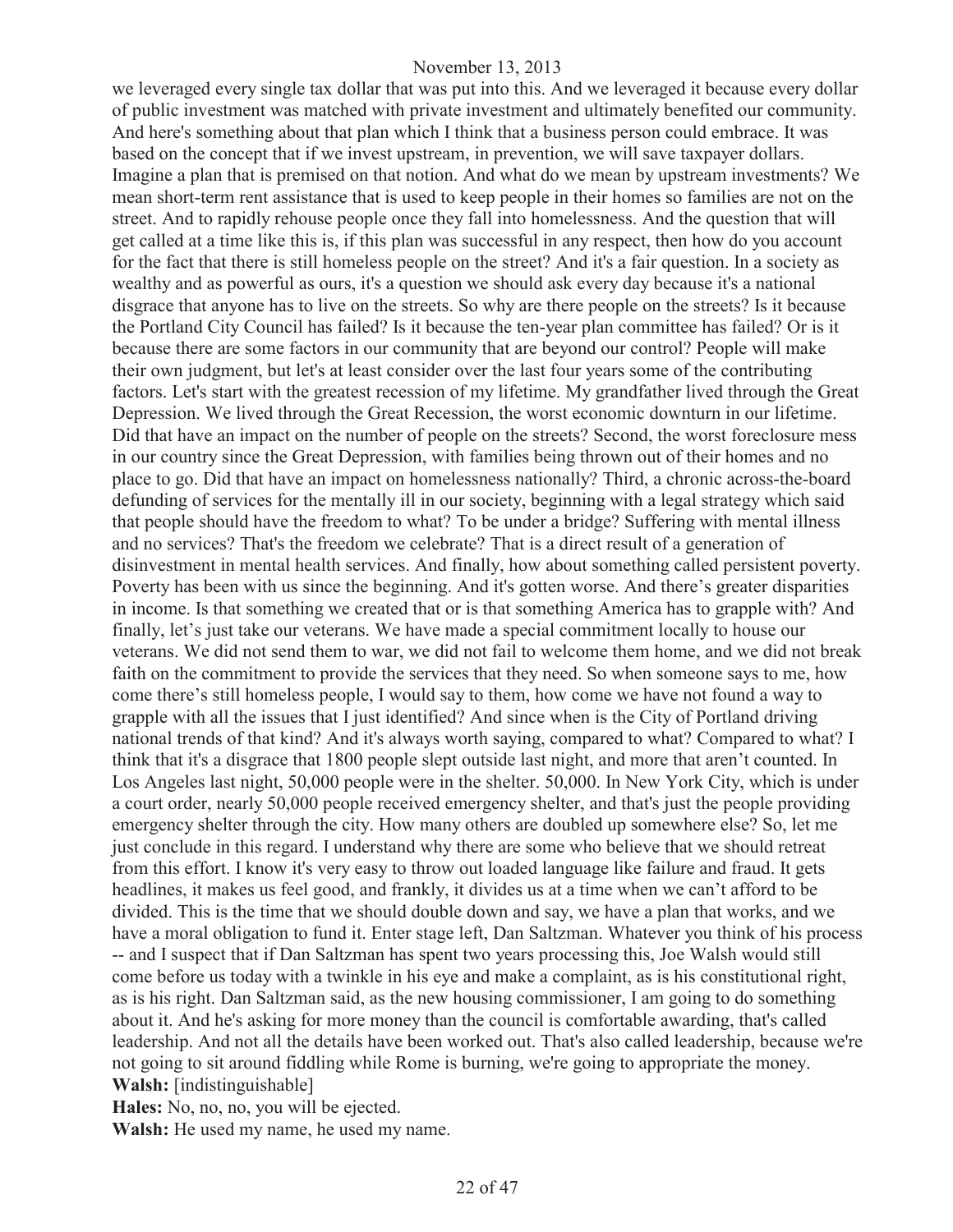**Hales:** Excuse me. It doesn't matter. Could you please escort—

Walsh: He'll never reach the homeless, they will be [indistinguishable] by the system, and you know it--

**Hales:** Mr. Walsh, you don't get to do this. We don't interrupt you, you don't interrupt us. Mr. Walsh -- you may leave. You need to leave the room.

**Walsh:** For what reason?

**Hales:** Because you just interrupted the council proceedings.

**Walsh:** No, I'm not leaving.

**Hales:** Then you need to be silent. Commissioner Fish, please resume.

**Fish:** So Dan Saltzman has come forward with a proposal, and that proposal is based on a concept that he had a hand shaping a number of years ago, which focused on removing bottlenecks in the system and making sure that scarce dollars are invested wisely. And it's based on a supplemental appropriation of additional dollars, based on his view that categories of homeless people in our community have not received adequate resources, and so he's partnering with the county. This is not a day to declare -- to use incendiary language to talk about the hard work of the community in addressing a national disgrace. Today is a day to celebrate leadership and the partners in our community who are making a difference. We can scapegoat the people on our streets or invest in solutions. Today let's invest in solutions. And I am proud to support Dan's amendment. Aye. **Saltzman:** Well, very well said, Commissioner Fish. It's hard for me to add to that. I just want to thank the council for their support for this \$1.7 million, and remind them that it comes on top of an existing effort to reprogram existing resources to serve homeless women now, which I previewed with you in September. At that time, I said that I would be convening a stakeholder group to come back with requests for an additional \$1.7 million, and that stakeholder group helped me to shape the bones of the request that is before you today, and that is to invest \$1 million in helping vulnerable homeless adults, with a particular focus on those with mental health issues, and also focusing on hot spots as identified by businesses, by public safety organizations, and then \$700,000 to house homeless families. Homeless families on an average -- two or three kids we're talking about per family, many of those are victims of domestic violence. So these proposals are designed to get the money on the streets right away, and we're investing in existing providers who are doing a good job, we're giving them more resources to do their job better. So that's what this is about, it's about responding now. And I recognize fully well, Commissioner Novick and others, this is a one-time request, and it's in no way a positioning for an additional ongoing request. I'm not sure what the housing bureau will be requesting for next year's budget but this is not necessarily -- this is nothing more than a one-time request to deal with urgent needs now, I think that Commissioner Fish just articulated very well. And it's modeled after a proposal that he brought forward in 2010 that resulted very well in getting families and individuals into housing, and to remain in housing at least a year later. So, I appreciate the council support, I also want to thank the housing bureau for their work, Amy Trieu in my office for her work, and the stakeholder group for their time to shape these proposals and their commitment. And the stakeholder group, by the way, as Commissioner Fish alluded to -- many of them were present last night receiving spirit of Portland awards, so, it's good to see them here again this morning. So, I just want to thank Commissioner Wendt also for her leadership in leveraging \$130,000 from the state to assist in this effort, and I am sure that she will be working with her colleagues at the county so that we can leverage their resources as well to respond to the urgent need of homeless individuals and homeless families, in particular. So, thank you again, and I appreciate everything else that's in our bump, pleased to vote aye.

**Hales:** I want to start by supporting the comments of every single one of my colleagues here this morning. Hearing this eloquence, this clear-headedness, and this vision of my colleagues shows why it's a privilege to be your mayor. This is a great team. And I want to specifically refer to some of them because the points were well made and they are not just words. Commissioner Novick, you are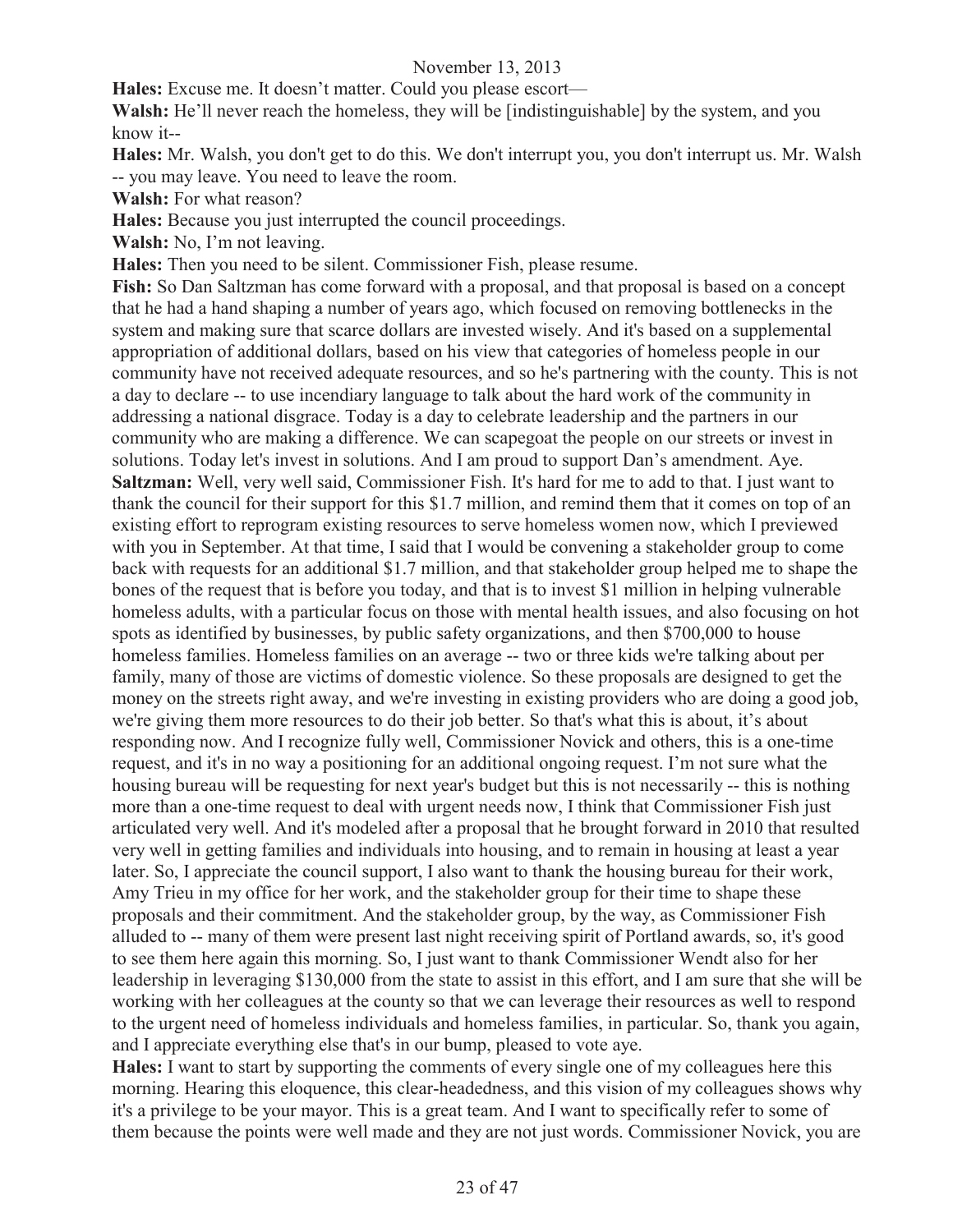right, we need to be investing more one-time and ongoing revenue in emergency preparedness. We're not ready for a major earthquake, or most other significant calamities that could befall us as a city, and you've been highlighting this issue, and you are right. And we need to find the resources to put the Sears building into proper condition to be that west side emergency response center, and I am committed to doing that. So thank you for your patience with this foregone short-term opportunity to do something up there because we need to get on with it, and soon. Commissioner Fritz, you're right, a million dollars a year for park maintenance is ludicrously low, and one of the things that I am committed to as your mayor is to work with Commissioner Fritz and the community to find additional ongoing resources for our park system. Both to build the parks that are missing, the parks that are on paper but not yet in the neighborhoods, and to maintain this amazing park system that we have in the condition that it deserves. So, that's a piece of good stewardship that's also deferred, but not forgotten. Commissioner Fish, thank you for your thoughtful reflections on the context in which we're making our decisions here, and the responsibilities we have to try to do the best that we can at the local level in light of some national and state shortcomings in dealing with these big trends and challenges to us as a society. And Commissioner Saltzman, thank you for your leadership in putting together this package. This is the right thing to do with this opportunity. We are investing in the future of the city as a municipal enterprise that provides services to all our citizens by paying off this debt, and providing more ongoing resources, not enough, a thin layer of new resources for a big city with a lot of challenges. But we're doing the right thing in investing in our own future by making these commitments to paying down debt, and we're doing the right thing by spending a significant amount of additional money on a critical need in our community for vulnerable people that need housing tonight. So, Dan, thank you for your leadership. Thank you all for your support for this package. We are putting the City of Portland on a sounder basis for a better future, and I am very pleased at the good work that's been done at this council table and by our budget office and by our bureaus in putting us in this position today. Thank you all. Aye. [gavel pounded]

**Hales:** Okay. Now, let's move onto the other item. Commissioner Fish, I believe you have some comments, and a panel to call forward.

**Fish:** Could we read 1059 one more time?

#### **Item 1059.**

**Hales:** Let me clarify procedurally that we did have a first reading on this item at a previous council meeting, it was continued to today, and this -- we're going to conduct a public hearing, and then we do have the opportunity to vote on this today. Just in case anyone is wondering.

**Fish:** Thank you, Mayor. We have a distinguished panel with us today that's been very patient, and I would like to invite them forward. Heather Hoell from Venture Portland, Sandy McDonough from the Portland Business Alliance, and Steve Ferree, the current chair of s-back and most importantly the owner of Mr. Rooter.

**Hales:** And just again, I want to make sure that the people understand the rules of the house here. And that is if someone is warned for interrupting testimony, and interrupts the testimony again, they will be removed from the chambers. This is a deliberative body, not a side show, and everyone gets to have their say here, including members of the council. So Mr. Walsh, you've been warned. Please don't interrupt the proceedings again. You have an opportunity, sir, to testify, to sign up to testify on any council item, you're free to do that, and you know that, because you do it frequently. But you do not have the right to interrupt members of council, or other citizens who are here to testify, and they don't have the right to interrupt you, either. That's the rules. Good morning.

**Fish:** Mayor, let me just tee it up quickly. In the May budget we adopted, we included a note directing the office of management, excuse me, the budget office to identify funding that would allow us to increase the business owner's compensation deduction to 100,000. There has been a longstanding commitment of this council that predates me to set it at 125,000. We've been making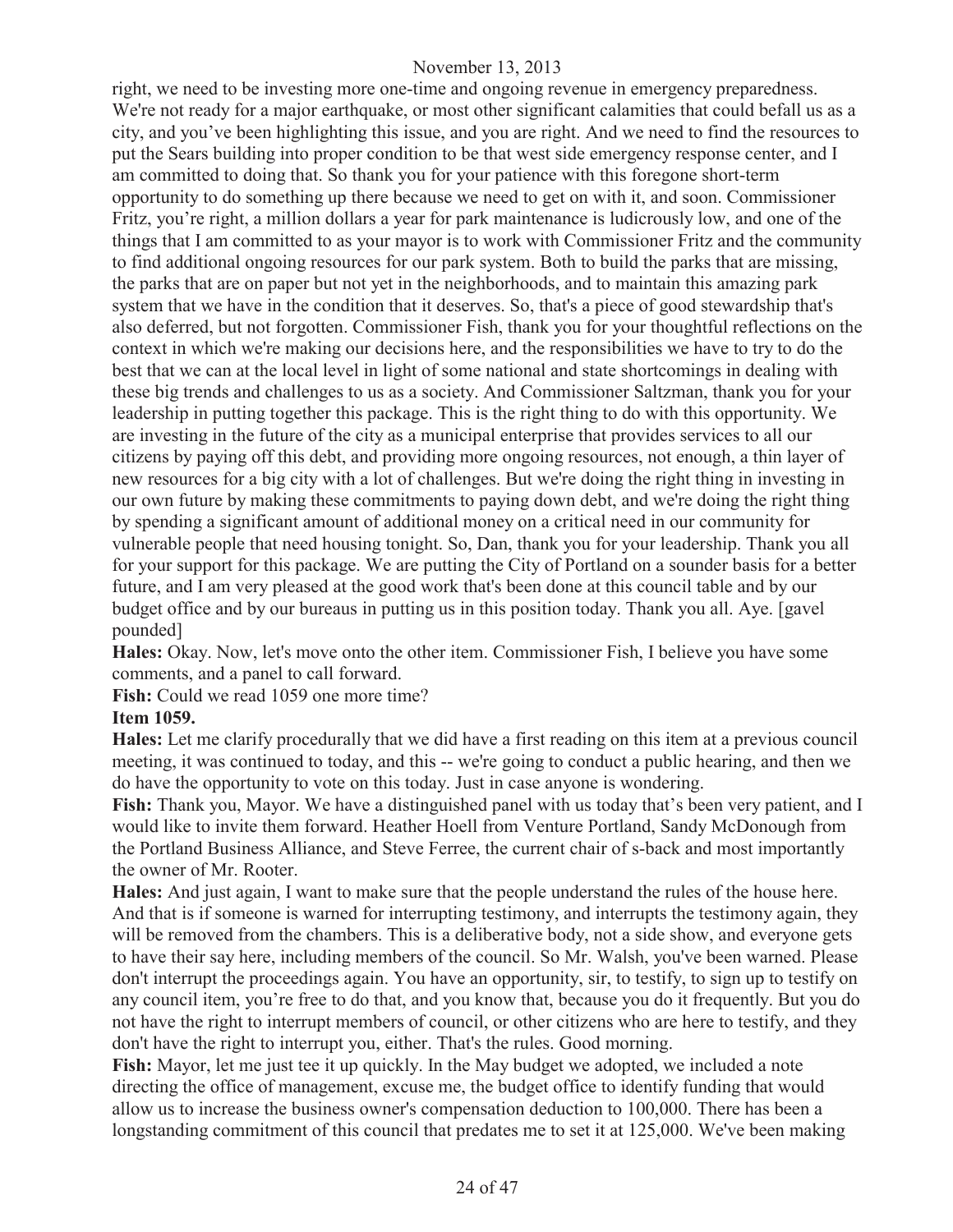incremental progress, probably too slow for some of our partners, but because of the opportunity here to have some ongoing money that we can invest, it is the council's desire today to actually proceed with this ordinance that directs the budget office to fund the increase in the business owner's compensation deduction. And in plain English, why does that matter? Because it will mean more dollars in the pockets of our small businesses. Our small businesses, as we said earlier, 94%, 50 or fewer employees. They are the engine of growth in our neighborhoods. They are dealing with a lot of regulatory uncertainty. With a little more money, they can expand their payroll, reinvest in their businesses, and here is the most important thing, when they are successful, we have the revenue to invest in our community. In roads, in streets, in the things that our community wants. So it's vitally important that we in turn make an investment. Today, we are honored to have three guests. Heather, are we starting with you or Sandy? Sandra McDonough.

**Sandra McDonough:** Great, thank you. Mayor Hales and city council members, I am Sandra McDonough, I'm president and CEO of the Portland Business Alliance. We're the Portland chamber of commerce. And I am here today to support the proposal to raise the owner's compensation deduction, to raise it to \$100,000 for the 2014 tax year. As you have discussed several times today, Portland is, in many respects, a small business town, with something like one in ten of our people actually working in small firms. These employers represent a significant part of our economy, and unfortunately, they are often disproportionately impacted by taxes and fees. And we think that the business license tax is particularly burdensome in many respects for these small and family-owned businesses. It's unique to Portland and Multnomah county, and frequently it creates a disincentive for businesses to locate here. In 2007, Portland City Council took the first steps towards providing relief to small business owners from this tax by increasing the minimum that you have to pay on to \$50,000 and raising the owner's compensation deduction to \$80,000. And they also, at that point, put an inflation adjustor on there. At that time, as we discussed, there was a commitment to raise the minimum to 125,000 within five years. Sadly, the recession happened at that time, and a number of us, including city council, had to change our priorities as we dealt with that. So that was put on hold. But, we made sure that we took every opportunity to remind council members that there was this commitment. So for that reason we're very happy to be here today, six years later, to support this very significant move forward to raise the deduction to \$100,000. And I particularly want to thank Mayor Hales and Commissioner Fish for bringing this to you today. We support this ordinance because we believe it brings greater fairness for Portland's businesses through this business license tax reform, and we believe that it will help to keep more businesses and employees in Portland. And as Commissioner Fish mentioned, when you put more money into the pockets of Portland businesses, they in turn can invest in their businesses and grow employment and grow revenues, and that is yields more tax revenue for the city of Portland. Between 2003 and 2013, city license tax revenues grew by \$36 million, which equates to 7% a year. That's a huge increase in the revenues of the city. So, we hope that by making it a little easier on these small businesses, you will see more investment, and that will mean more growth in city revenue and investment in the services that we all rely on. So thank you very much for taking this important action today, and we appreciate it. Thank you.

#### **Hales:** Thank you.

**Steve Ferree:** Good morning, Mayor Hales and commissioners, and Commissioner Fish for inviting me here today. And also I want to thank you, also, for doing the small business day proclamation, also. My name is Steve Ferree, I'm the owner of Mr. Rooter plumbing, and I'm also the chair of the small business advisory council for the city of Portland here. I'm here today to really express my support for increasing the owner compensation reduction on the business license fee. The small business advisory council, for several years, as Sandy alluded to, back to 2007 we've really been pushing for the \$125,000 mark. By increasing it to at least \$100,000 now, you really are helping lots of small businesses and they can re-invest that money back into their business, which can create jobs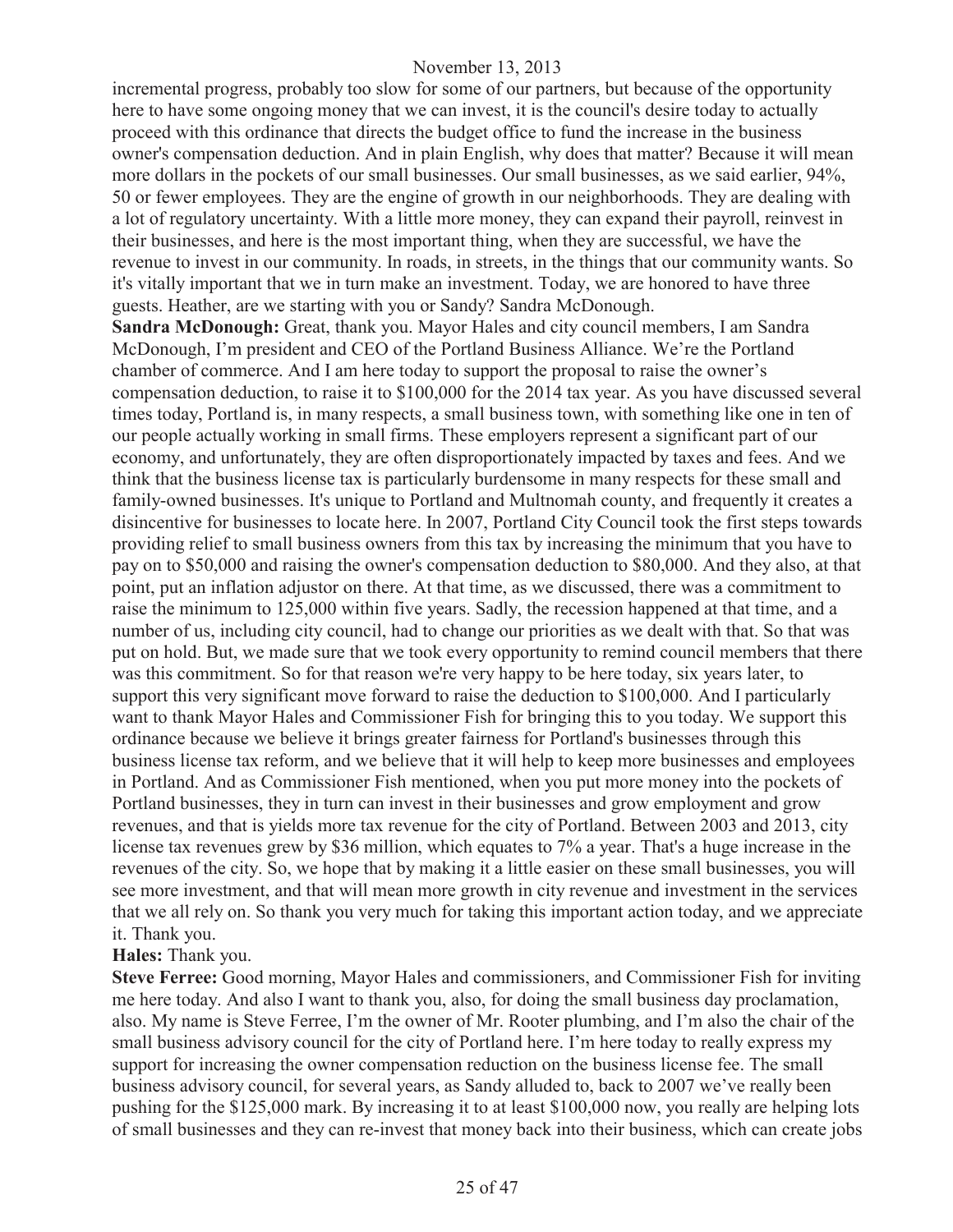-- into payroll dollars or into equipment, so add jobs also. This also helps small business. Most people think that when we do this kind of deduction kind of thing, goes into our pockets, but the reality is that as small business owners we constantly have to reinvest back into our business. We put the money back into our businesses. The other thing is this fee does create unfavorable playing field because you have Clackamas county that doesn't have the fees, Washington county, etc. So, by raising the deduction amount, it puts Portland businesses more on a level playing field. In the last three years, small business costs have risen. In the last three years, small business, in the same time, sales revenues have gone down. So, this is another reason that I think it is important to be able to really help small businesses however we can during the rough time that we've had the last three years. I, along with the small business advisory council, want to remind everyone that we still -- our ultimate goal still \$125,000. But we do support and look forward to -- urge you to pass this resolution to take it to \$100,000. Thank you.

**Hoell:** Thank you, again, Commissioner Fish, for letting me come up here and thank you, council, for hearing this issue. As you remember, I'm Heather Hoell, executive director of Venture Portland. We support the city's 50 neighborhood business districts which contain 19,000 businesses. 98% of those businesses have five or fewer employees. We are really talking about micro businesses here. At Venture Portland, we know that the business of Portland is about more than just business. It's about people, neighborhoods, and culture. It's about passion and dedication, and starting something because you believe your idea is the idea. It's about small business and growing the economy to grow prosperity. After years of recession and a sluggish economy, January 1st will bring new financial challenges to Portland businesses. The reality of today's economy requires creativity and a commitment from all of us to work together. That's business owners, residents, and community and government partners. The owners compensation deduction increase that we're talking about today is a critical component of that partnership. Thanks in particular to you, Commissioner Fish, for bringing this issue up this spring. And for all of you for putting through this deduction additional money back in the hands of the local economy. As we said earlier this morning, and as has already been said on this panel, the more we can put money in the hands of small businesses, the more those dollars get invested back into our local economy. So, I will close by saying again thank you for your continued support of Portland small businesses and for increasing the owner's compensation deduction.

#### **Hales:** Thank you very much. Questions?

**Novick:** Sandy, the question just occurred to me. The Washington state b and o tax, does that have an owners compensation deduction, do you know? And if so how much is it?

**McDonough:** I don't know exactly what it is, but I will get back to you on that. Most taxes allow you to deduct business expenses and the owners compensation is typically a business expense. We'll get back to you on that.

**Hales:** I think Terri knows.

**Terri Williams, Revenue Bureau:** Terri Williams, tax division manager and deputy director for the revenue bureau. The b and o tax is a gross receipts tax, so that's a rate that's before any deductions for expenses. On that particular tax, there is no deductions for expenses.

**McDonough:** The difference is this is an income tax. It is a different kind of an animal, as opposed to a gross receipts tax.

**Hales:** Thank you very much. Next group, Karla.

**Moore-Love:** We have two people signed up. Debie Kitchin and Charles Johnson.

**Hales:** Come on up. Good morning, Debie.

**Debie Kitchin:** Good morning. Mayor Hales and members of the council, I am Debie Kitchin, coowner of interworks general contractors. We're a small family-owned business in Portland and chair aloft of the Portland Business Alliance. On behalf of small and family-owned businesses across the city I want to thank you for taking this action today, an update to the business license tax. This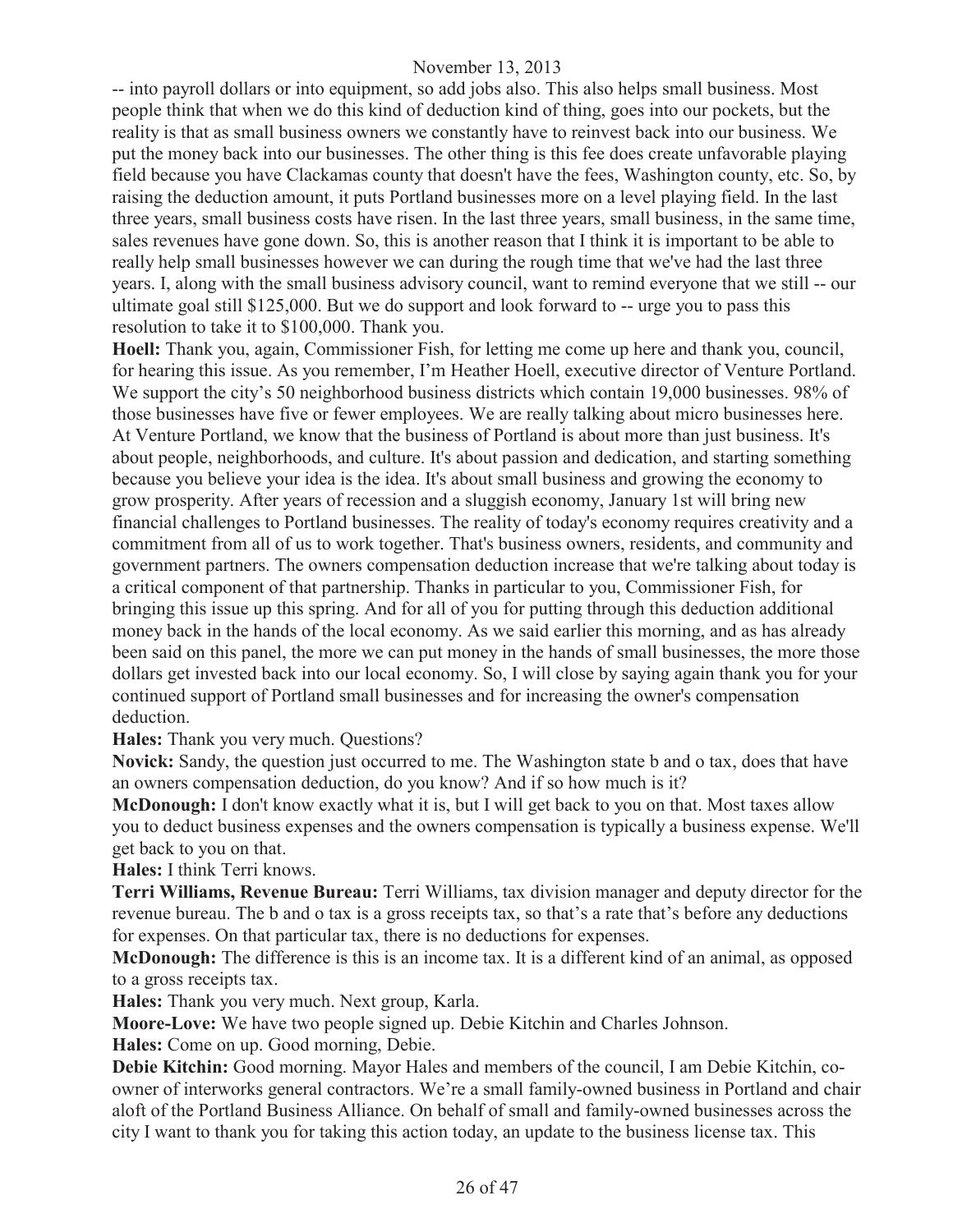change is important to many small businesses because it does help turn money back into the economy and it helps us keep and attract small businesses throughout the neighborhoods. We particularly appreciate your strategy of using this year's budget surplus to buy down some of the city's outstanding debt to provide ongoing savings. We think that's good stewardship of the city's finances. We long advocated for increasing the owners compensation reduction because without it, the business license tax acts as a personal income tax which discourages many small and familyowned businesses from locating in the city. That is why we look forward to continuing to work with you to raise it ultimately to a deduction of 125,000. As you know, the business license tax revenue continues to grow rapidly, adjusting the deduction to the higher level would not be a reduction in business license tax revenue, just slower growth in that revenue during this time. Thank you again for your continued efforts on behalf of small and family-owned businesses in our community. And we strongly support this change. Thank you.

**Hales:** Thank you. Good morning, Charles.

**Charles Johnson:** Good morning Commissioners. Charles Johnson for the record. I'm very glad that the last person to speak before me, the future president of the Portland Bureau Alliance, talked about what we should have heard more about, the actual numbers. When people come in and say cut the taxes, give us bigger tax credits, what they're really saying is, City of Portland, we don't trust you bozos to spend the money for the public good. Fortunately, she's pointed out there will still be revenue enhancement. Because we need more trash cans, we need more clean and safe people, we need to maintain the quality of life in the city of Portland and generally that's done in America by paying people to do it. You can't pay people to do that necessary work of putting out the trash cans and emptying them if you're cutting back your revenue. But I'm very glad that the future president of the PBA pointed out we are having some good times for some people and you will be able to maintain and hopefully even enhance the level of services that maintain the quality of life downtown. Thank you.

**Hales:** Thank you. Great. Anyone else?

**Moore-Love:** That's all who signed up.

**Hales:** I believe we're ready for a roll call on this since its second reading after being continued. Okay, go ahead.

#### **Item 1059 roll.**

**Novick:** Commissioner Fish came to me a while back and made very a compelling case that this council has repeatedly promised to make progress on increasing the owner's compensation deduction. And I think that it is important for governments to meet their promises. I would also note that the federal government I think since the Clinton administration has had a limit on the CEO compensation deduction of \$1 million, which is normally evaded by giving money in stock options rather than cash. So, we're still significantly below the federal limit. But I would also note that this is not an insignificant amount of money. I mean, a price tag of \$865,000 per year, that's several times the annual budget of the Buckman pool, which people recall was the subject of a pitched battle in the last budget. I think it's in the ballpark of the annual budget for the mounted patrol, which, again, was the subject of a pitch battle in the last budget. I mean, I do think that we have an obligation to fulfill our promises, and 100,000 is not an extravagant exemption. But I know that our friends in the business community understand that although it is a tiny fraction of our overall budget, 865,000 a year is meaningful. So, again, we reference our previous comments as to how tight the budget remains, even in better times, and I do vote aye.

**Fritz:** Through November of 2007, I was collecting 1000 donations of \$5 in order to qualify for public campaign financing and to then win the election in 2008. And one of the litmus tests in the campaign was asking this very question, do you support the increasing of the owners deduction to \$125,000? And I said yes. After getting elected every year, we raise this issue as part of the budget discussions. And over the past five years, we have concluded that we weren't able to do that because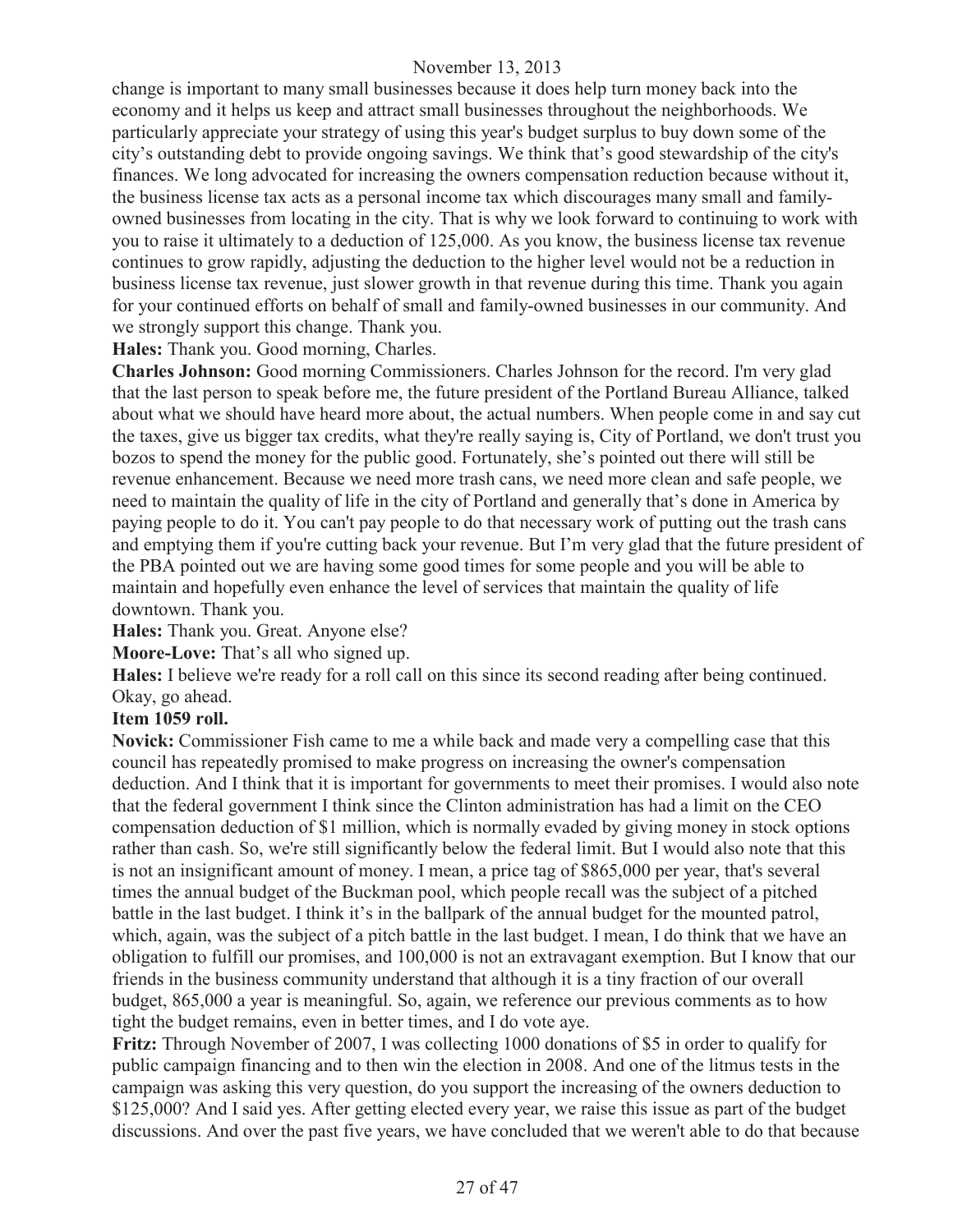of the cutting of millions of dollars. It remains my goal to get to 125,000 before I leave office in the end of 2016. And so, I am committed to that. And I think this approach is the right one for this time. I hope to work with the City Budget Office and my colleagues on the council to look at perhaps some adjustments in the business tax code that could generate increased revenue to offset lost revenue perhaps by making the tax more progressive, which I would imagine my colleague to my right would support. I would also note that last week at the budget session that we had some very compelling testimony from Portland State University and the bureau of planning and sustainability looking at census data from Oregon State's economists and from david hibberts [spelling?] analyzing how well is Portland doing compared to the rest of the state and how well Portland is doing in relation to the rest of the metro area. And the answer is, pretty darn well. So I have posted the information that we got on that last week on my blog. It doesn't tell the story that -- the numbers there tell that, in fact, Portland's policies have been successful in helping us get through the recession. We are rebounding quicker than other jurisdictions in the metro area, and that Portland is in general positive and willing to pay for services. So taxes pay for services. I certainly appreciate the small business community. We heard this morning from a woman who started her business in 2008, possibly the worst time ever in my lifetime to start a business and yet today she has nine employees. So, again, let's remind everybody to shop at neighborhood small businesses throughout the holiday season and I continue to support our small businesses which form the backbone of our community. Aye.

**Fish:** Today we're fulfilling a promise we made to the small business community by increasing the business owners compensation deduction, and our work is not finished. But by today's action, we will be further investing in the success of our small business community. And I'm pleased to vote aye.

**Saltzman:** Well, I'm also pleased to support this increase in the deduction and we will get to 125,000. I think it is really there is no -- nothing more difficult than being a small business owner. I marvel at people's ability to do that and the jobs they create and the other goods and services they provide to our community. And while I often think, why would anybody want to be anywhere else but Portland, it is a sad reality or a real reality that it is possible for businesses to locate just across the county line in Washington county or Clackamas county or Clark county, and conduct businesses. I could never understand why anybody would want to do that, but it does happen. And we have to be worried about that edge effect in terms of keeping our city vital and vibrant. So, this is a step in the right direction, and I'm pleased to vote aye.

**Hales:** Thank you, Commissioner Fish, for keeping our eyes on this commitment and making sure that we acted on it as soon as the means were available. I want to support the comments that have been made. We have a vortex going on here in Portland of positive factors that are making this a good place to locate a business. One is educational excellence, and our improving schools and local institutions of higher education are a factor there. Another is that we have this climate of localism, that there are so many amazing small businesses here that it makes it a great place to live and work. And the third is quality of place. And the quality of place is very heavily influenced by the funds we spend on public services, whether it's paving and maintaining streets, and we need to do more of that, building and maintaining parks, and we need to do more of that, and a host of other things that we do. So, the striking the balance between raising the level of those public services and making ourselves competitive is what we're about here. And I think this strikes that balance very well. Aye. [gavel pounded]

#### **Item 1080.**

**Hales:** Come on up. Good morning.

**Dave Benson, Portland Police Bureau:** Good morning, Mayor and Commissioners. My name is Dave Benson, I'm your manager of the police bureau's property evidence division. Currently, police bureau members deliver cash to us as evidence in crimes. Not too infrequently through additional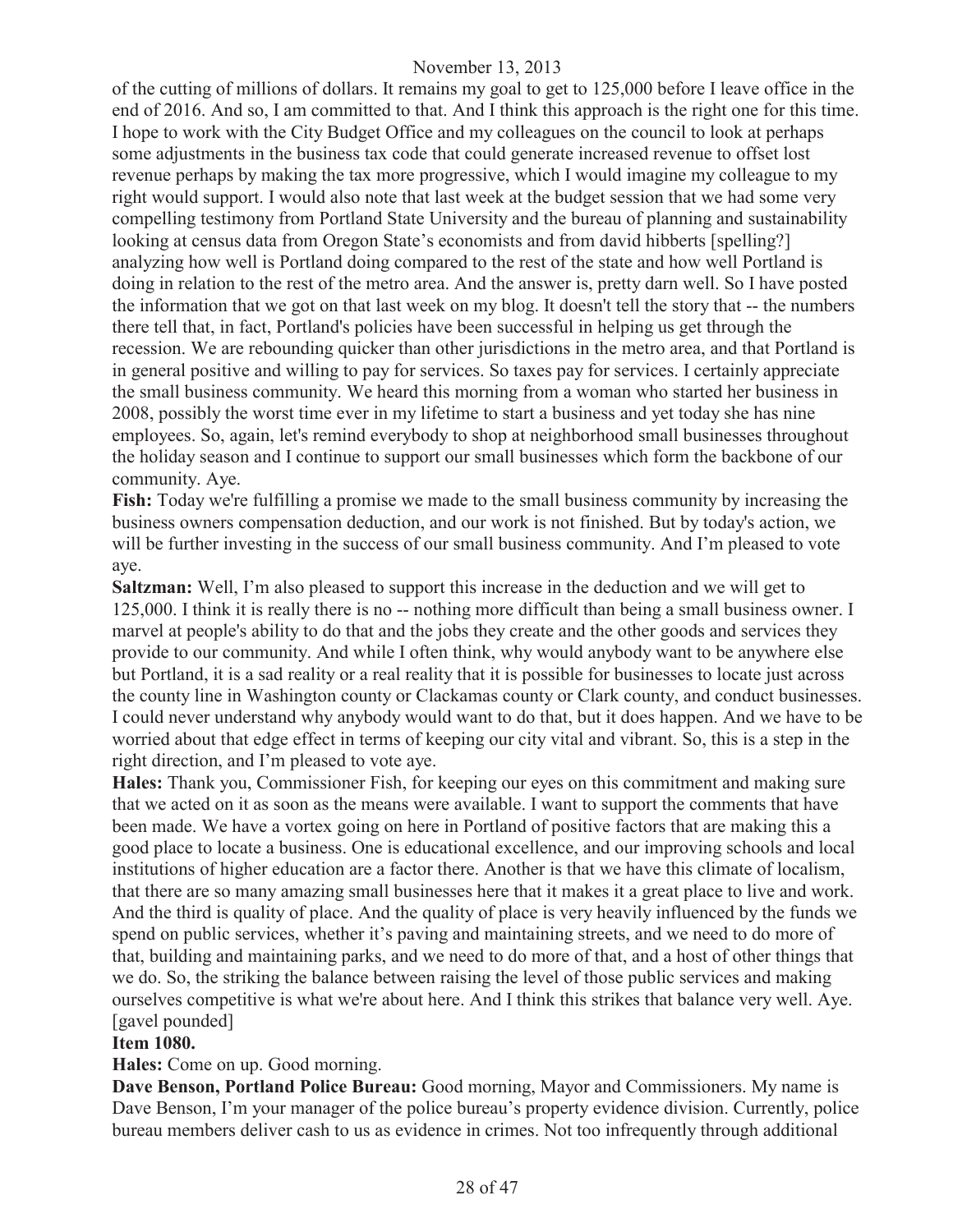investigation, charging decisions by the district attorney or adjudication, we receive instructions to release those evidence monies to rightful owners. Currently, code limits us to releasing up to \$100 in cash, and amounts over that we have to release in a check. As an example, 116 times this year, we've requested checks. 42 of those times, it fell between the \$100 and \$500 mark. That's important because many of our customers are indigent and don't have bank accounts. So they come to us and if it's \$238, we have to get them a check and some of the time we actually have to have the check delivered to us so that we can deliver it across the counter and they have to go out and figure out how to cash the check. It would be much more efficient on the 42 times just to give them the cash back across the counter as opposed to ordering the check. So, this is just a very incremental increase from \$100 to \$500 and I think it's warranted and it's an efficiency for the city because it costs us money to issue checks obviously, and it is a better service to these folks who many times don't have bank accounts or even addresses.

**Hales:** Great. Thank you, Dave.

**Fritz:** Why do we have any limit? Why don't we just give the bundle of money back?

**Benson:** Well, that's a good question. Currently we -- there are unrestricted limits on prisoners' property, found and safe-keeping money, we get it in four categories. There is no limit in code. This limit in code was established many years ago for reasons that I'm not sure of, and there was just a comfort level with getting it up to \$500 and that seemed to be comfortable for everyone. But I will tell you that after 60 days -- we only hold evidence monies for 60 days and then we deposit it to the bank. So we wouldn't have the cash after that period anyhow, and we don't like keeping a lot of cash around. So this just seemed like a number that made sense.

**Fritz:** For the 60 days, we have the money in an envelope or something?

**Benson:** We have a vault.

**Fritz:** A vault. So it's safe.

**Benson:** Oh, it's very safe.

**Hales:** A vault in a building full of people with guns.

**Fritz:** Right. You know, I was just wondering what -- do you usually give it back within 60 days, is that the usual time frame?

**Benson:** Well, if we're going to give it back, usually it is pretty quickly. Charging decisions by the district attorney typically are made within a week and the case is disposed of and we're instructed to give the money back and we pretty quickly give it back.

**Fritz:** I'm pretty much in favor of giving back the money no matter how much it is and especially when it has been 60 days and you haven't taken it to the bank yet, why would we not just, here is your money, thank you.

**Benson:** Commissioner, I have no objections to that.

**Hales:** Do you want to amend it on the spot?

**Fritz:** It is not an emergency ordinance --

**Hales:** It is an emergency ordinance.

**Fritz:** Oh, it is. Okay.

**Hales:** Well, let's see.

**Fritz:** I'm a little reluctant to do so when it just popped into my head and I haven't given it tons --[laughter]

**Hales:** Do you want to continue it or bring it back sometime soon? I'm amenable.

**Fritz:** If we could take testimony and see if anybody has any reason why we would not do that -- **Hales:** The code here --

**Benson:** We very carefully account for these moneys and we're very careful with them. I can't see a reason we wouldn't do it. Just as a suggestion, if you're uncomfortable with taking all restrictions off, you could move the bar to \$1,000 or \$1,500 if there be some level of comfort there. I don't know.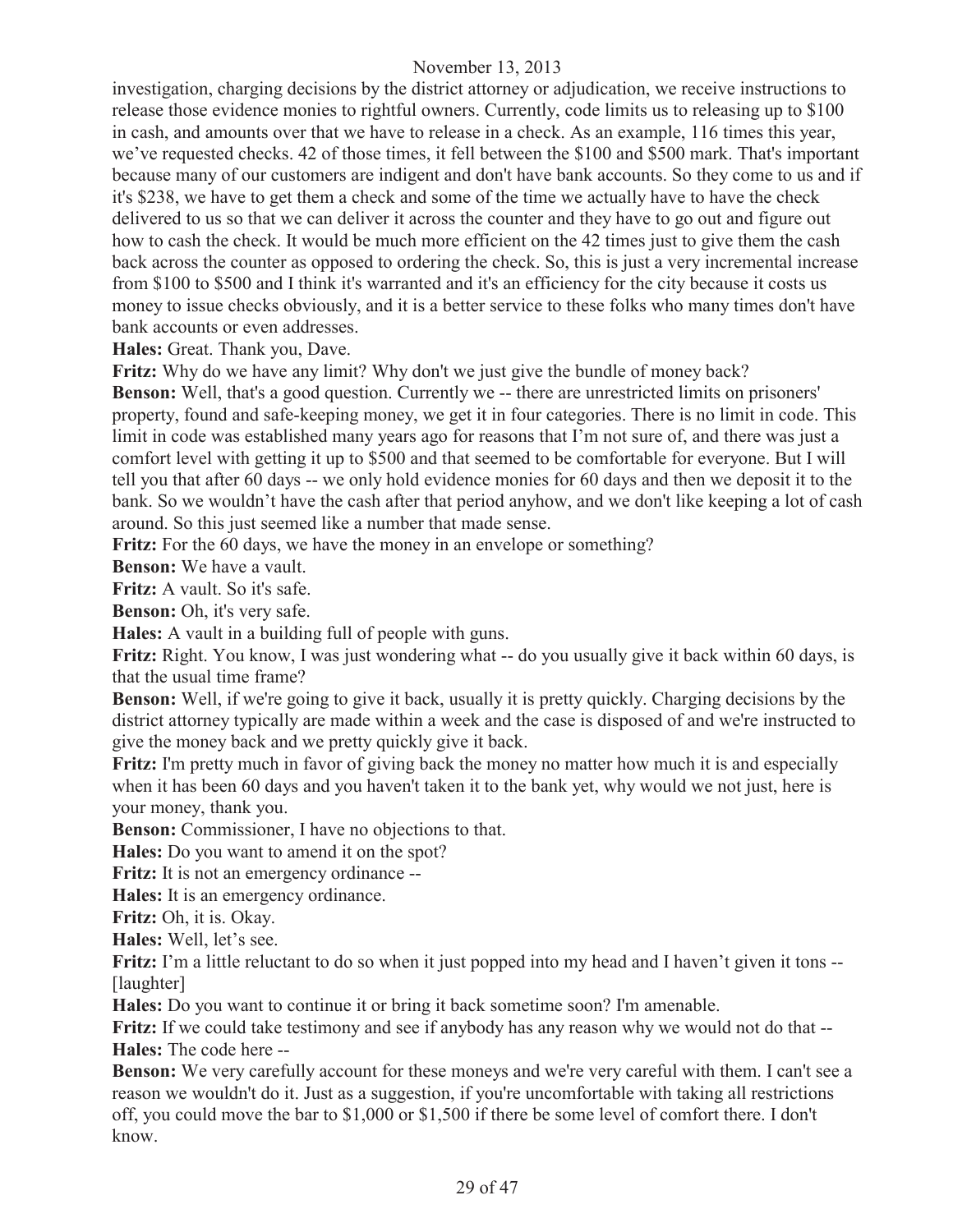**Fritz:** It just seems like it's extra work for you to then take larger amounts to the bank and then process it within the 60 days.

**Benson:** Understand we receive very large sums of evidence money every year. Most of it we don't give it back, because the cases are prosecuted and the money is forfeited or used to pay restitution or court costs or a variety of other things. The majority of the money doesn't go back to the person it was taken from. It's distributed.

**Fritz:** Right. But that is not what this ordinance addresses.

**Benson:** No, this ordinance generally deals with, I take your money, and a court decides that you can have your money back or the district attorney or officer says no, this really is in evidence. Let's give it back. And that is a small chunk. Like I said, this year 116 times. Not much. **Hales:** What's your pleasure?

**Ben Walters, Chief Deputy City Attorney:** Mr. Mayor, I would just note that even though the money is in a vault, and even though it is surrounded by people with guns, the city does run the risk that if there is a catastrophic event, that the money that would be lost in any catastrophe, we would be responsible for replacing it. If it were in a checking account, then that money would still be the bank's responsibility. But if we're holding onto it as cash, then we do run a risk. If I might just suggest that we hold this over for a week to consider the eventualities and think it through carefully, that might be--

**Fritz:** That is wise advice, Mr. Walters, thank you. Presumably though it doesn't go -- even if that risk carries over now, because it is in a vault until the 60 days, right?

**Benson:** After 60 days we pull the money, counted and deposited to the bank. That will continue regardless.

**Fritz:** Yeah. Right.

**Hales:** I don't know if anyone has signed up to testify on this item.

**Moore-Love:** We have Joe Walsh.

**Hales:** We'll take testimony and then decide.

**Walsh:** My name is Joe Walsh, I represent individuals for justice. I thought the same thing, Commissioner Fritz. I didn't understand why you wouldn't just have no limit on it. I don't think we should worry about the vault being attacked by drones. I don't think that's going to happen. And I don't think that we should really concern ourselves about earthquakes because if we have one that destroys the Portland building, we have a lot of other things that we should be concerned about. Or the justice building -- I'm not sure where the vault is. I don't have that kind of money. It seems to me that people that go through the system and are found either innocent, not guilty, or charges are dropped, should not be further inconvenienced. So if they gave you \$300, you ought to give them the \$300 back. I mean, that seems to be common sense to me. I know I have trouble with common sense. But I would just like to agree with raising it, if you find a level that you're comfortable with, that's fine with me. It is not a big issue. But I kind of like the idea of if you put money in property, you ought to get that property back. So, if you put in \$500 in cash in \$20s and \$50s, that's what they ought to give you back. Your money, your property. So, I would just agree with raising it and I don't see a problem with limiting it. And thinking it through, over-thinking it is silly to me. Thank you. **Lightning:** My name is lightning. I do agree with Commissioner Fritz on this issue. There shouldn't be any limits plain and simple. To transfer the money into an account 60 days later is probably just to create some type of interest on the money, which within 60 days, if they're found innocent, just return their money, plain and simple, on what they had on them at the time. There shouldn't be any check or anything written at that time. One of the issues I do have real fast is that when items are taken, say, from the homeless out on the street, and they don't get them returned, one of the issues I wanted to bring up is that, do they auction these items off, and if they do, can the money be set back to go to the Portland housing bureau for the homeless? Because what I want to have an understanding, if possessions are removed from the homeless and they go to a location and they end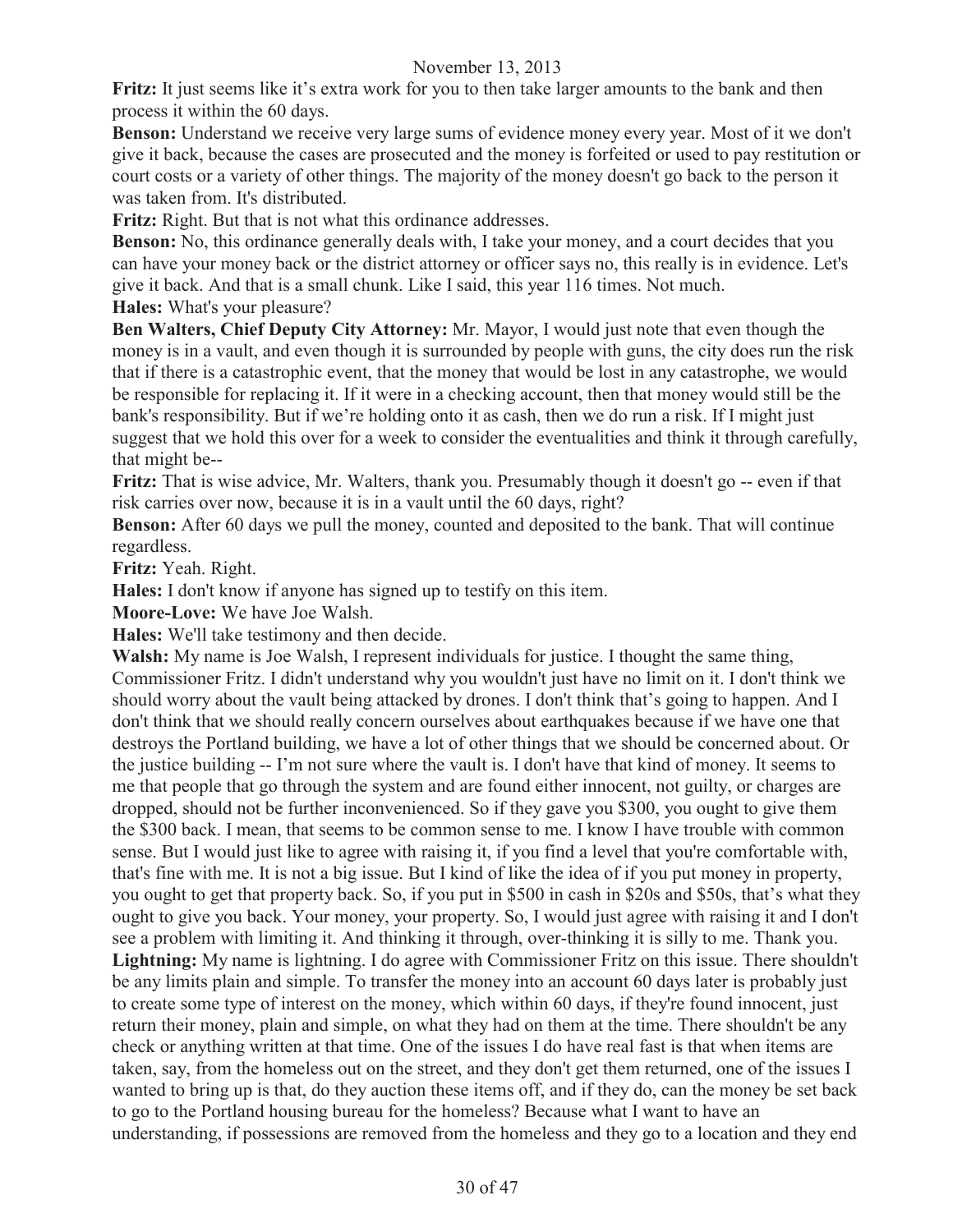up either disposing or auctioning the items off, I want to make sure that the money from those items are sent to basically the department that pertains to that, to the homeless in taking care of them. And that's what I want to have looked into just to get a clear understanding of that and to make sure that is happening. Because we do have a lot of people out on the sidewalks that are complaining, they're losing their packs, losing various things, and I would like to see that money returned back to a department that also takes care of them in the future. Thank you.

**Hales:** Thank you. [applause] Let's continue this. Right? And consider some other options giving you even more flexibility. So, let's continue it for a week. [gavel pounded] Thank you, Dave. Okay. Next item.

#### **Item 1081.**

**Hales:** Second reading. Roll call.

#### **Item 1081 roll.**

#### **Novick:** Aye. **Fritz:** Aye. **Fish:** Aye. **Saltzman:** Aye. **Hales**: Aye.

#### **Item 1082.**

**Hales:** Commissioner Novick.

**Novick:** This was a project of the Cully neighborhood in which as of June 2013, 9.5% of the streets were dirt and gravel. This is a diverse neighborhood, as you know, which has the third largest total of unpaved streets in the city after [indistinguishable] Gilbert and Brentwood Darlington. The improvements through the project at issue here now provide a paved street connection along the entire length of northeast Alberta, between 76th and 82nd avenue. It includes a new pedestrian connection for most of the length, including a connection to Sacajawea Park as well as the infill sidewalks recently built on the west side of northeast 82nd. This project brought significant benefits to the community, helping to complete most of the missing link on a neighborhood greenway linking many miles of north and northeast Portland, and as a connection used by pedestrians who now have new sidewalks, and also used by cyclists who now have a newly paved street. And I will ask Andrew Aebi to elaborate on the details of this assessment

**Andrew Aebi, Portland Bureau of Transportation:** Thank you very much, Commissioner Novick, it's a pleasure to be here with you this morning. I'm Andrew Aebi, local improvement district administrator. We had three property owners who participated financially in this LID, and one is with us today, Steven Yet, and he is in the audience. We had two other property owners who are not with us today. But we built the project with 100% petition support for those who financially participated. I wanted to show you a few highlights of this project. This is the first street paving project that we have closed out in Cully in 15 years. The last one was in 1998. So, it has been a bit of a long time coming. This slide here just shows you where the project is. It was approved by the previous city council. The project area is between Prescott and Killingsworth. Alberta Street basically functions as neighborhood collector and it is the only east/west street for a quarter mile in either direction. And if you look at that map there on the bottom, that is the neighborhood greenway network in northeast Portland. And you can see that pink circle there, that was kind of the long time missing link that we had. We had neighborhood green ways to the west and to the south but we never completed that connection until this LID was completed. It's not only a benefit for the local residents but it also greatly improves connectivity across the city. 9.5% of the streets in the city of - excuse me, in the Cully neighborhood are unpaved. So, the Cully neighborhood used to have the 7th largest proportion of unpaved streets, and now dropped to number 8 with the completion of this project. This is just a recap of what we built. It is important to note that we did take advantage of economies of scale to build quite a bit more than what we originally planned to build. So, we built 11% more street length than what we planned. We almost doubled the number of curbs that we built and increased sidewalks by about a third. Despite all of that, the project costs did come in about 14% less per centerline foot than what we budgeted, including the betterments requested by the property owners. We also planted about two dozen street trees. You may have seen an interesting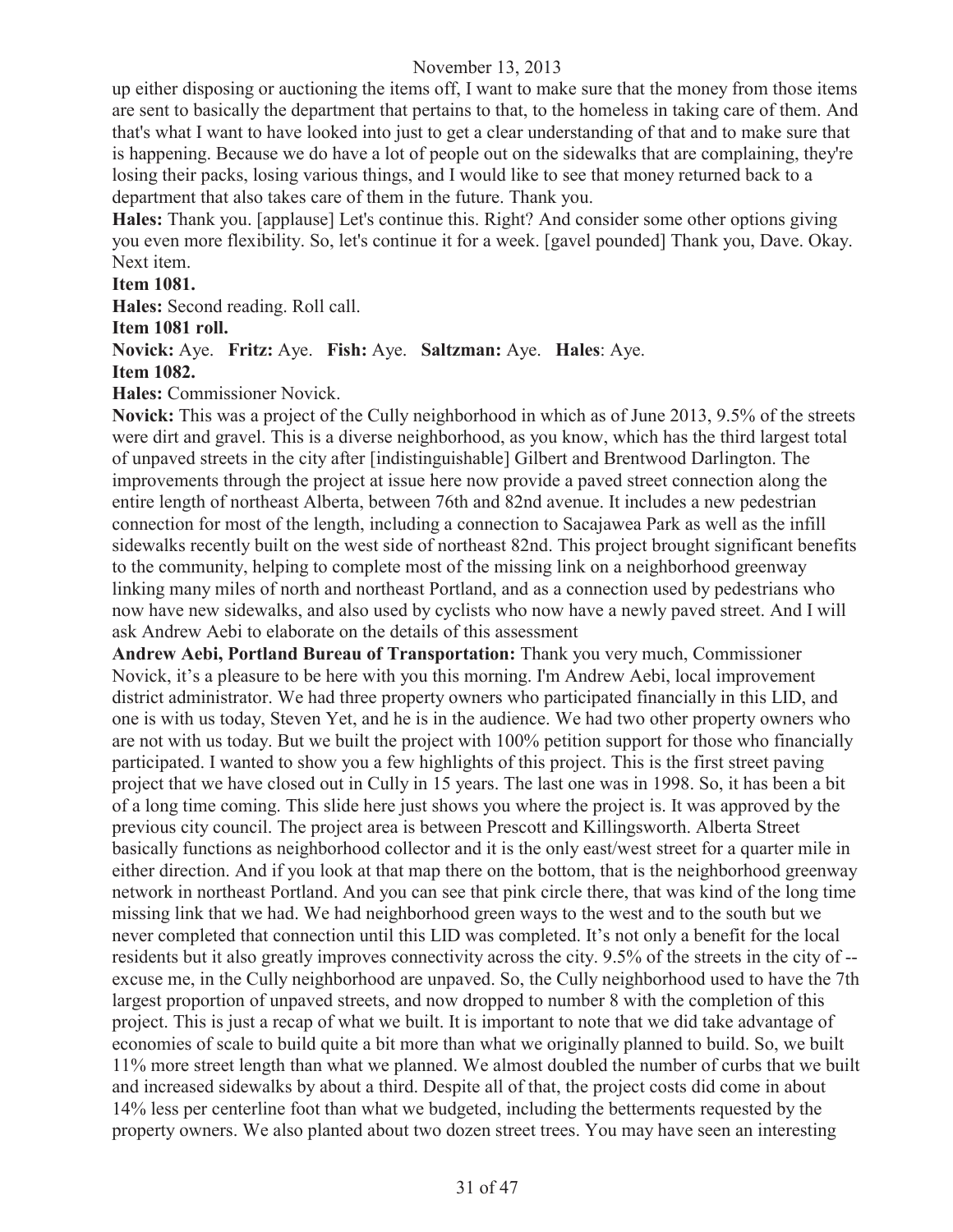article last week, or excuse me, last month, that street trees on average add \$7130 worth of value to properties with street trees. So, we really built a comprehensive solution for the neighborhood. As you can see from this slide that was taken about a year and a half ago, pretty significant storm water drainage issues in this area. If you wanted to get to Sacajawea Park or Sacajawea Head Start, again, this was the only east/west street between Prescott and Killingsworth. This was you only way to get there. And this is what you would have found along the way. So, this is as we are wrapping up paving in April. And so, you can see the dramatic improvements there. So, that's it in a nutshell. I did pass out some written testimony in favor from one of the three property owners who couldn't be here today. It has been a pleasure to work with Mr. Yet on this project. Just a note, when the city builds one of these local improvement districts, we borrow the money from the LID fund and the purpose of the ordinance today is that it levies the assessments and then the assessments then repay the LID fund. So, we did not receive any objections to final assessment and I'm happy to answer any questions that you might have.

## **Hales:** Questions?

**Fritz:** I just have a comment -- well, two comments. One, I noticed in the hand out that you just gave us the email from one of the participants that the assessment was less than you originally estimated. So well done on your frugality. Second, thank you to Steven Yet for his contributions to this LID and the donation of park land for Sacajawea Park. I actually got to walk along this section when the neighborhood association, the Cully association of neighbors got together and got the Trail Blazers to dedicate -- to put money towards the dog park in the parks, in Sacajawea Park in partnership with Portland Parks & Rec. So it's really private property owners and the city and public partners coming together to focus on this neighborhood and just a splendid project. Thank you for all of your work.

**Aebi:** Thank you, Commissioner.

**Hales:** Well done. Other questions for Andrew? Andrew, thank you very much. Is there anyone signed up to testify?

**Moore-Love:** No one signed up.

**Hales:** Thank you very much. And this passes to second reading. [gavel pounded] Well done. **Item 1083.**

**Hales:** Good morning. Go ahead.

**Fish:** So, colleagues, a few months ago I had the opportunity to tour the Columbia waste water treatment plant and one of the great stories I heard about was how the city recycles the biosolids produced by the plant. Dan, I think you know more than anyone else about how successful this has been. This sole source contract award continues the City's long-standing and award-winning biosolids land applications program at Madison farms. The program has provided the city with a stable, sustainable, cost effective, and environmentally sound method to manage its biosolids for the last 23 years. Madison farms has received regional and national recognition for biosolids management excellence. This is a shining example of successful public-private and urban-rural partnerships involving the city of Portland. The program has created living wage jobs in eastern Oregon and provides the important social benefit of connecting the city of Portland to eastern Oregon. It also has the benefit of taking things out of our normal stream of garbage, and out of other more traditional ways of disposing this byproduct. So, Steve Behrndt is here today, the manager of our wastewater services. He is going to give us a very brief overview and take your questions. Welcome.

**Steve Behrndt, Bureau of Environmental Services:** Thank you, Mayor, Commissioners. I'm responsible for the operation and maintenance of wastewater and stormwater collection and treatment facilities for the city and the related programs as well. This is one of the important and significant related programs that we manage in our programs. Biosolids is another byproduct of the wastewater treatment program. Are more and more seen as a resource as opposed to a waste. And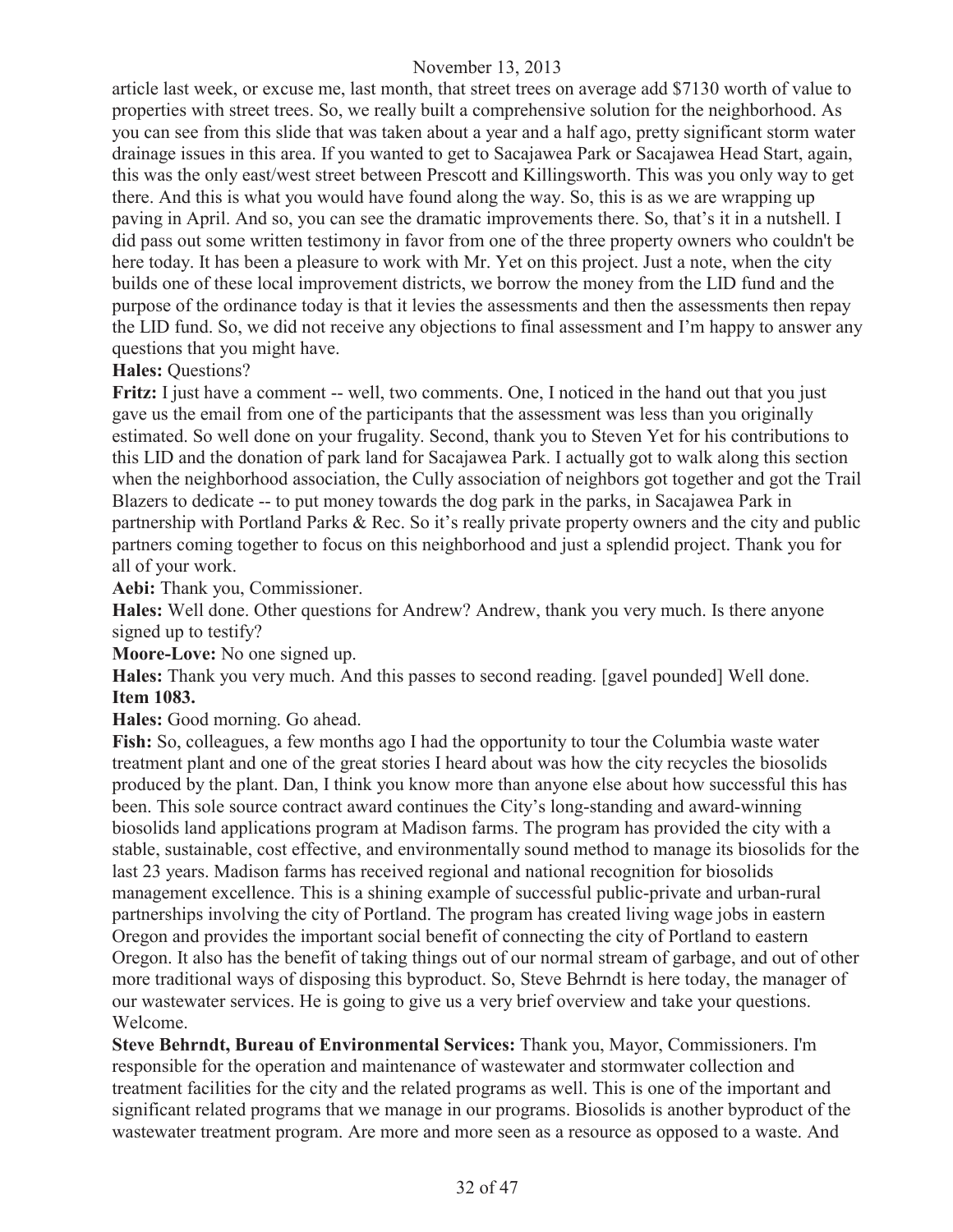we try to reuse the resources when it is practical to do so. And when we have biosolids, and when it is treated and can be reused in a sustainable fashion, it allows us to do some good things for the environment and also provide a good opportunity for the rate payers in a cost-effective manner. 90% of the biosolids in the northwest are reused through land applications similar to programs like ours. We're fortunate and proud to have a program that if not the best, is one of the best in the region. However, a complex program like this doesn't start and can't be sustained as long without vision and leadership and without key partners. And Madison farms is the innovator and the key partner in this program since the very beginning. The program has been refined over the years. It continues to be efficient. A beneficial alternative to solids disposal. And a good value to the rate payers. So keeping the program reliable and successful in a very tight regulatory environment is evidenced by some comments by both EPA and DEQ. EPA appraised our program as being outstanding, monitoring our record keeping efforts and very conscientious site management practices. And DEQ recently said the City of Portland biosolids program is operated in compliance with state requirements and serves as an example for well-run programs to other biosolids programs within Oregon and even in the nation. The contract before you this morning represents the hub of this program. It's the contract that designates the use of parcels at Madison ranch for application of biosolids and also the professional services that they provide. They are the best at what they do in applying biosolids to the land and this is their land. They really are uniquely qualified to perform this work. And the program won't be able to continue in as effective and sustainable a fashion without this key partnership that's been developed and refined over the 23 years, as the commissioner mentioned. And I'm available for questions.

**Hales:** Thank you. Questions for Steve?

**Fritz:** I have a question. So, what you just said explains why the sole source because it's their land that they're putting the solids on. I'm just wondering about the process here as to why this is not coming from procurement services and why we didn't go out to see if anybody else wants to do this? **Behrndt:** I don't the answer to the first question. We -- the reason why we aren't going out for solicitation right now, is three years ago we solicited bidders to another part of our program, and we didn't get any viable alternatives. Where Madison farms was clearly the choice for the land application programs for all of the reasons mentioned. Recently, we worked with procurement services to see if there was interest. So we put out a notice of a sole source contract award, and didn't get any viable or -- I think we had one inquiry about what was going on. But we didn't get any interest in being a bidder on this contract.

**Fritz:** If you put out the notice of the sole source, that's more asking for objections, is that the process?

**Behrndt:** I think that's true, yes.

Fritz: And how do we know that the  $675,000$  is the right price?

**Behrndt:** The program over time has not had any surprises. It's only evolved in terms of reasonable cost increases. There hasn't been any jumps of significance. So it's been only inflationary increases over that period of time.

**Fritz:** It would have been helpful to have had more information in the ordinance and in the write up. Because it doesn't say any of that. What was the previous amount for?

**Behrndt:** I don't know the specific previous amount but we can provide any information you need. **Fish:** You know, this is probably one of the shining examples of the city using a creative way to dispose of something which saves taxpayers money. If the commissioner would like a briefing, a fuller briefing, because I don't think we were asked, if you would like a fuller briefing, we feel so proud about this we would be happy to do so. We are happy to put it over a week as well. Fritz: It's a non-emergency. I'm happy to get the answers.

**Fish:** We would be happy to give you a briefing and answers to your questions and I think the - because we've had this relationship for so long, and because it is a unique relationship and they're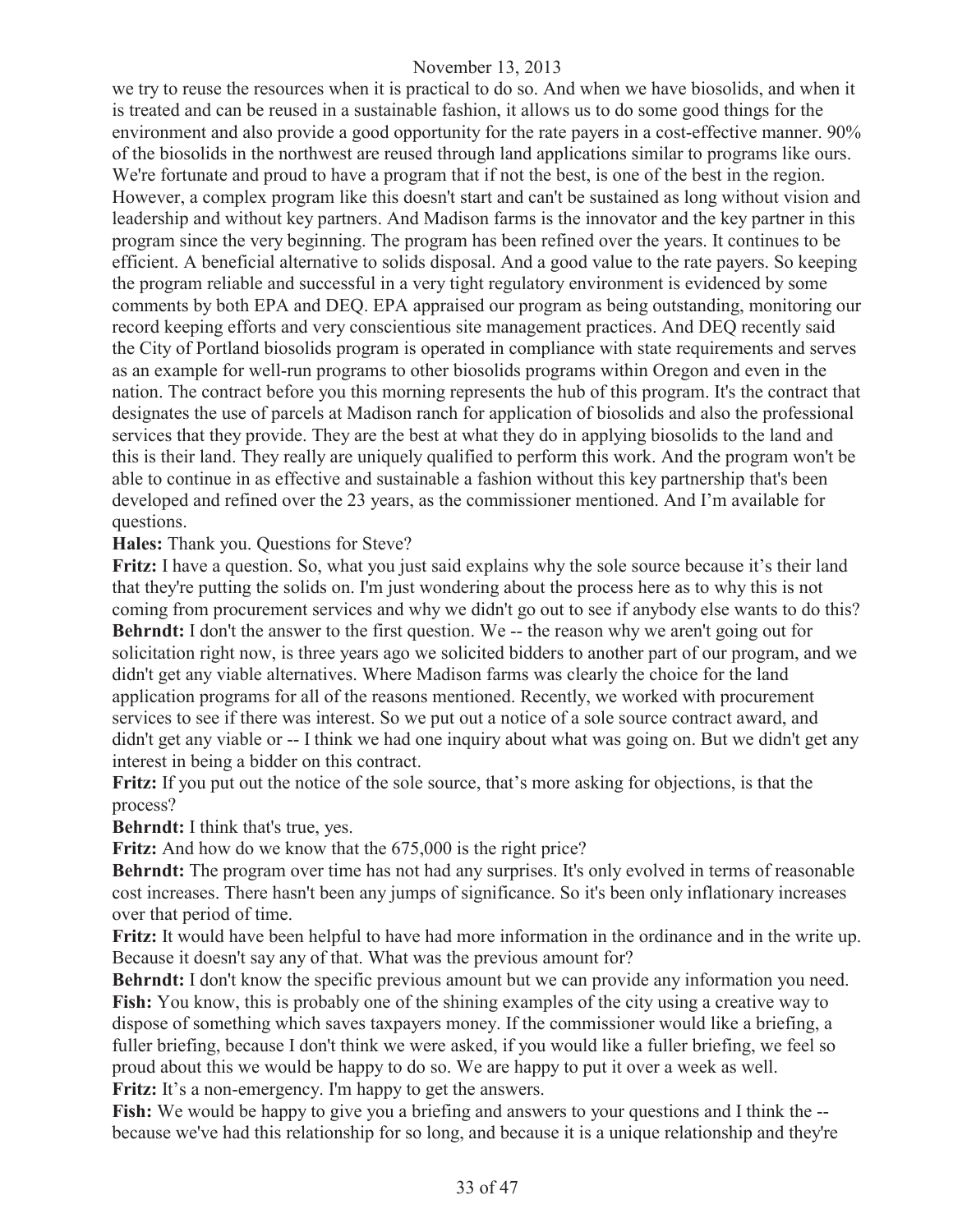willing to take this stuff, and it saves us money from having to put it in landfills and do it the traditional disposal way, I thought we were more inclined to come in today to tell you that this urban-rural partnership continues but we would be happy to give you a further briefing.

**Fritz:** Yeah, I think it's obviously one that you, the bureau and you Commissioner Fish know a lot about, and I'm sure it is going to be fine. There just isn't enough information in the ordinance -- the amount that I usually see. So my other question I'll ask when we get to the briefing is about minority women emerging small business or subcontractor participation. Thank you.

**Hales:** Thank you. Any further questions? Anyone signed up to testify?

**Moore-Love:** No one signed up.

**Hales:** Okay. This will be coming back for second reading. In the meantime, obviously a need to communicate with the Commissioner Fritz's office.

**Fish:** Thanks, Steve.

**Hales:** Thank you. [gavel pounded] Now item 1072. We need to return to that, please. **Item 1072.**

**Hales:** Thanks for your patience.

**Sean Darcy:** My pleasure. Hello. My name is Sean Darcy, contech engineering solutions. Contact is a local company. We employ 50 people in the Portland area. We focus on stormwater treatment, detention, drainage, as well as bridge products. And we would like to invite you, if you are ever near the airport, to come by and see our engineering and research facility. First we want to recognize the time and effort that city staff and council have dedicated towards the application process for manufactured stormwater treatment products. The general goal and the direction recommended by city staff regarding appendix b in the Portland stormwater management manual fully supported by contech. I began my career in stormwater about the same time appendix b was first implemented. It is innovative, it was cutting edge at the time that it was published over a decade ago. It is time for a new process to be put in place for the next decade. Specifically addressing the agenda item, contech fully supports the inclusion of Portland State to provide peer review. We use Portland State as a technical resource, we have hired Portland State students and truly believe that the city will benefit greatly from this collaboration. Contech fully supports the application fee, but we do have some reservations. To address our concerns, Contech would like to request an effective date change from January 1st to June 1st 2014, to be sure that appendix b can be sustainable for the next decade. The sole purpose of the date revision would be to allow city staff enough time to review and integrate proposed revisions to appendix b within the stormwater management manual. Contech would like an opportunity to work with city staff on the application and renew process so that we can improve the final deliverable. As I mentioned, appendix b has not been modified in over a decade. Changing appendix b is significant and a major modification to the stormwater management manual. As such, we would like the opportunity to continue to work with city staff on the potential cost reductions before the application program is fully operational. In closing, contech fully supports the inclusion of Portland State to facilitate the application review. Contech supports the intents of having an application fee. The only request that we have is the temporary delay to allow adequate time for city staff to incorporate comments and adequately involve stakeholders in the process. Thank you for the opportunity to be here today.

**Fish:** Mr. Darcy, thank you very much. And Mayor, I have a suggestion. I understand, Mr. Darcy, that you sent a letter in with your concerns.

**Darcy:** Yes.

**Fish:** So that's a small piece of a larger package that we'd be voting on. My suggestion is, this is a first reading, we will let this go to a second reading. In the interim, the bureau will talk to Mr. Darcy about his suggestion. If we think it is a good idea we will bring it back and ask for an emergency clause to be placed on the item next week.

**Hales:** Alright, good.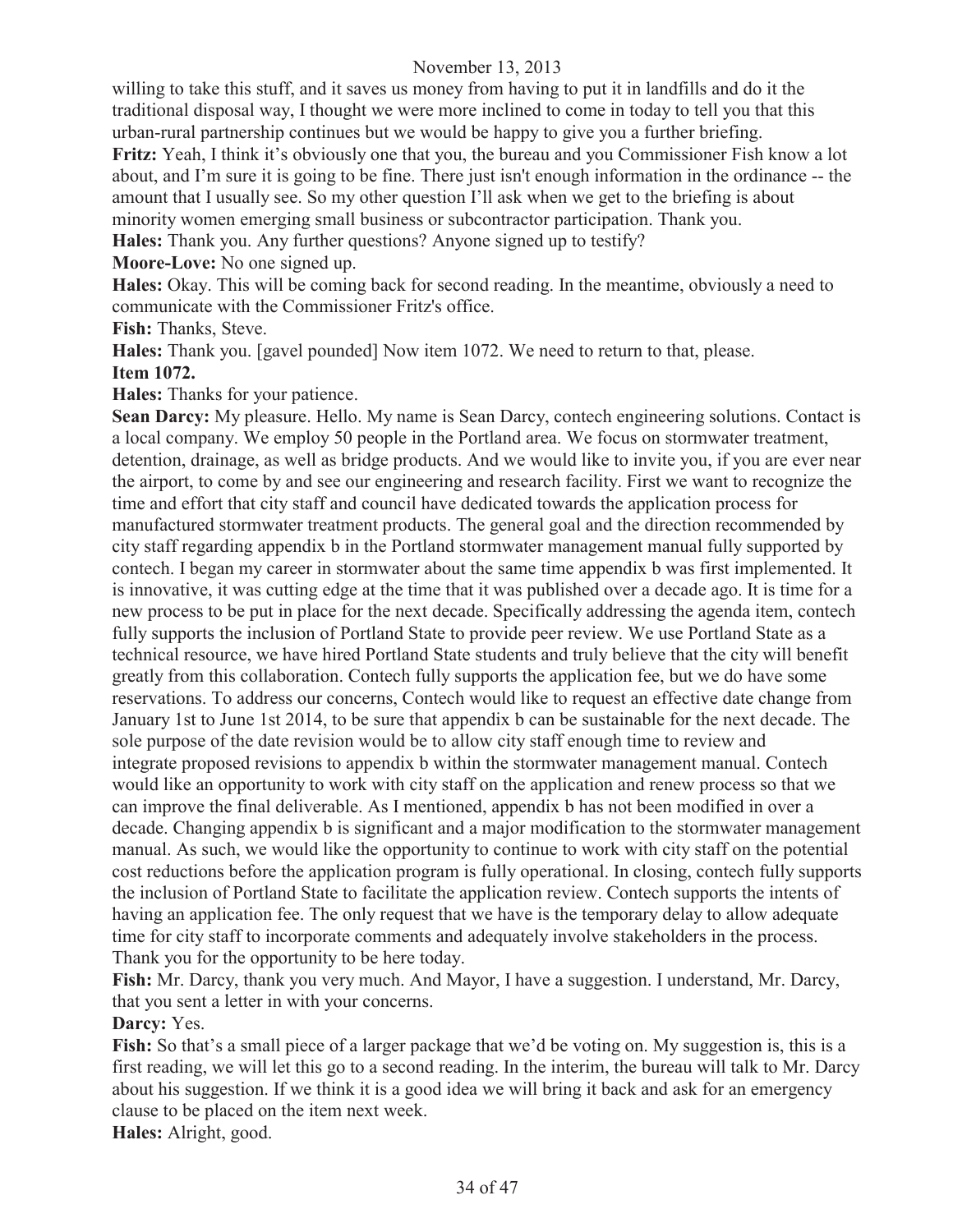**Fish:** We'll consult fully with Mr. Darcy.

**Hales:** You'll have a chance to have the discussion and amend it if you see fit.

**Fish:** Right.

Darcy: Okay. Thank you.

**Hales:** Thanks for bringing this to our attention, appreciate your patience. Again, this passes to second reading. [gavel pounded] And we are recessed until tomorrow at 2:00 p.m. [gavel pounded]. Thank you everybody.

At 11:44 a.m., Council recessed.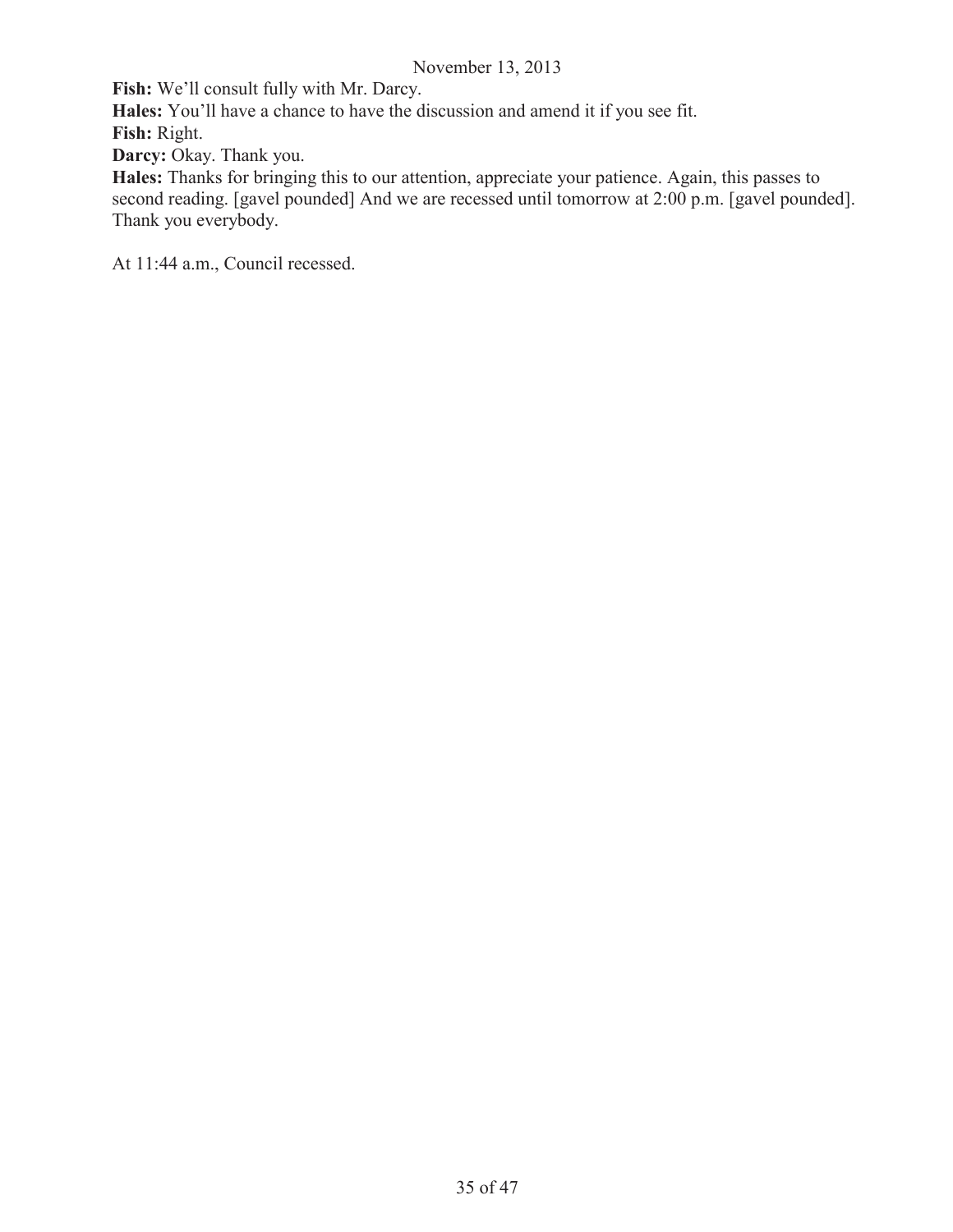## November 14, 2013 **Closed Caption File of Portland City Council Meeting**

This file was produced through the closed captioning process for the televised City Council broadcast and should not be considered a verbatim transcript. Key: **\*\*\*\*\*** means unidentified speaker.

## **NOVEMBER 14, 2013 2:00 PM**

**Hales:** Good afternoon, everyone. [gavel pounded] Welcome to the November 14th session of Portland City Council. Please call the roll.

**Novick:** Here. **Fritz:** Here. **Fish:** Here. **Saltzman:** Here. **Hales:** Here.

**Hales:** Okay. Do you want to read these items together?

**Moore:** Yes.

#### **Item 1084. Item 1085.**

**Hales:** Do we have any opening comments before we call on the city attorney and the staff to start the process?

**Fritz:** No, that's fine, thank you.

**Kathryn Beaumont, Chief Deputy City Attorney:** Good afternoon. I have several procedural announcements that I'm required by state law to make. These concern the kind of hearing we're having today, the order of presenting testimony, and some guidelines for presenting testimony. First, this is an evidentiary hearing. This means that you may submit new evidence to the council in support of your arguments. In terms of order of testimony, testimony concerning the hearings officer's recommendation will be heard as follows. We'll begin with a staff report by BDS staff for approximately 10 minutes. Following the staff report, the council will hear from interested persons in the following order. The applicant will go first and will have 10 minutes to address the council. After the applicant, the council will hear from individuals or organizations who support the applicant's proposal, each person will have three minutes. Next the council will hear from any persons or organizations who oppose the applicant's proposal, and each person will have three minutes. And if there is testimony in opposition to the applicant's proposal, the applicant will have five additional minutes to rebut testimony given in opposition to that proposal. The council may then close the hearing and deliberate. The council may vote to -- actually, the council will not vote today on the hearings officer's recommendation or the ordinance that would implement the hearings officer's recommendation if approved. The ordinance is a nonemergency ordinance and both the recommendation and the ordinance need to be voted on together, so both would be carried over to the time the second reading for the ordinance. In terms of guidelines for presenting testimony, any letters or documents you wish to become part of the record should be given to the council clerk after you testify. Similarly, the original or copy of any slides, photographs, drawings, maps, videos, or other items you show to the council during your testimony, including PowerPoint presentations, should be given to the council clerk to make sure they become part of the record. Any testimony, arguments and evidence you present must be directed toward the applicable approval criteria for this land use review, or other criteria in the City's comprehensive plan or zoning code that you believe apply to the decision. BDS staff will identify the applicable criteria. You must raise an issue clearly enough to give the council and the parties an opportunity to respond to the issue. If you don't, you won't be able to raise the issue on appeal to the land use board of appeals. Finally, if the applicant fails to raise any constitutional or other issues relating to proposed conditions of approval with enough specificity to allow the council to respond, the applicant will be precluded from bringing an action for damages in circuit court. That concludes the announcements I need to make.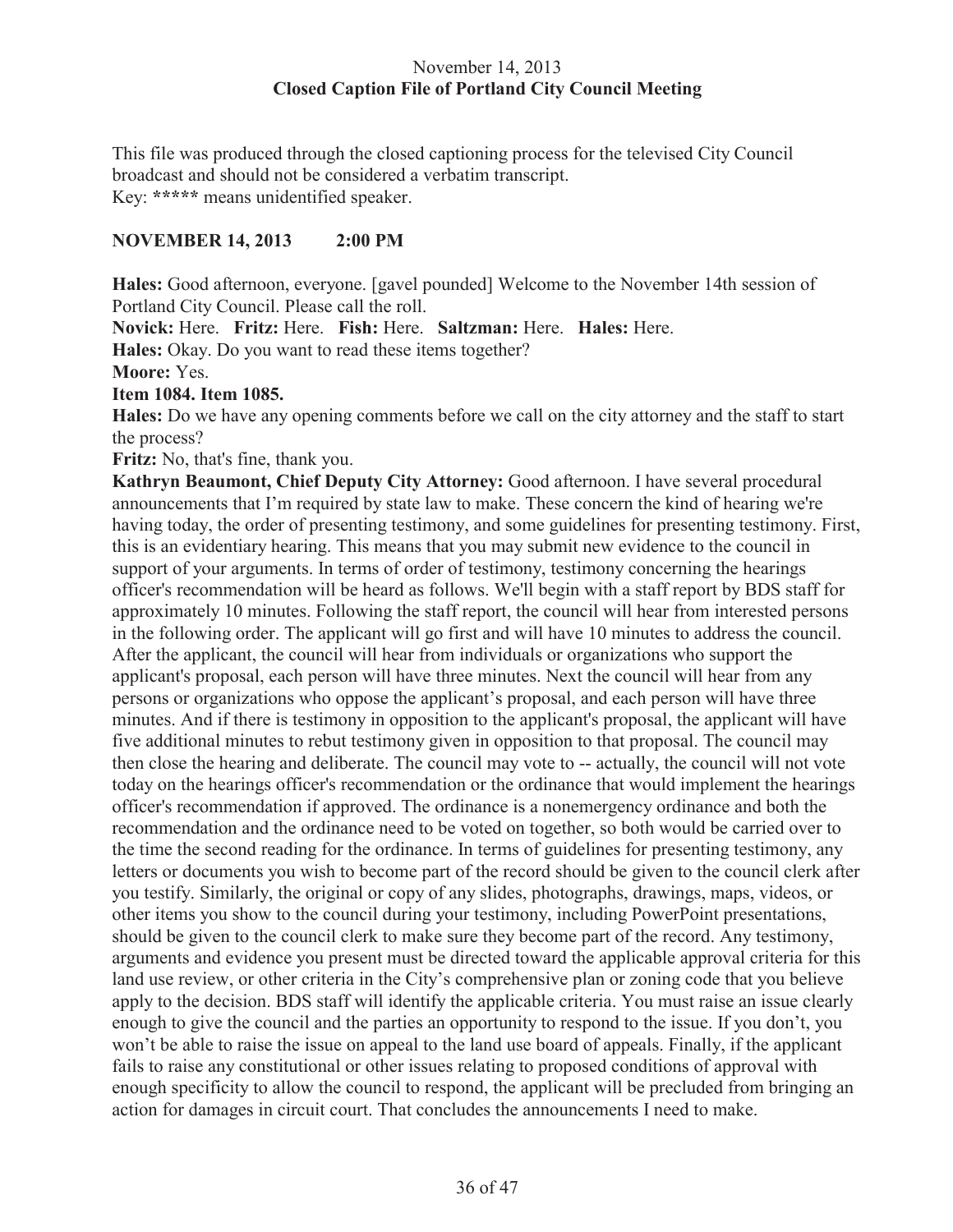**Hales:** Thank you. Do any council members have potential conflicts of interest or ex parte contacts to report? I don't hear any. All right. Anything further before we call on Ms. Cate? **Fish:** I have one question. Looking at the material, am I correct that we received no opposition [inaudible]

**Fritz:** There have some concerns expressed. I'm not sure whether they rise to the level of opposition.

**Hales:** Sylvia, come on up.

**Sylvia Cate, Bureau of Development Services:** Good afternoon Mayor and Commissioners. I'm Sylvia Kate, I'm here to represent to you the hearings officer's recommendation to you for this application. And just so you know, Bob Haley is here if you have any questions about transportation as related to this case, and also the applicant's traffic engineer Julia Kuhn from Kittleson is also here if you have any questions about transportation. Castaway Bronze owns and operates a 10,000 square-foot site. That site is currently zoned general industrial one, and it's located within the northwest plan district. Castaway proposes to rezone the site to exd. They operate an event venue at the site. There is no new development proposed, and Castaway seeks to continue its existing use upon an approval of their request. Here you see listed the applicable approval criteria. The very first one for comp plan map amendments requires an analysis that, on balance, the proposal is consistent with and supportive of Portland's comprehensive plan. On balance means that sometimes some policies have more weight in relation to the proposal than others. Because this application request to rezone from industrial land, the hearings officer gave a lot of weight to goal two, urban development, and in particular policy 2.14, industrial sanctuaries. And he found, on balance, that the request was still consistent. Related findings under goal six, transportation, were also considered crucial because the criteria also look at analysis of what the impact is on freight movement and traffic that's related to the surrounding industrial uses, or adjacent. Also there's a key criterion in a zoning map amendment that adequate services must be available. All of the service bureaus responded with either no concerns or an affirmation that services were available. So here is the zoning map. It's a 10,000-square-foot lot, as I mentioned, it's highlighted for you there. It's developed with a 10,000-square-foot building, so it literally has 100% building coverage. And as I mentioned, it's located in the northwest plan district, transitional subarea. Here is what the proposed zoning looks like per the request. And I want to spend just a couple slides talking about the northwest district plan, which was adopted by council in 2003. Within that plan, a portion of the overall district was identified as a transition subarea with policies noting that the expectation of this particular area will slowly transition over to mixed employment uses and likely get rezoned to exd over time. And you can see the relationship of the site specifically within that subarea. The hearings officer recommends approval. He recommends this with no conditions. And we will now do a virtual site tour in our silent helicopter. We're hovering over the site which is highlighted red, and this is to show its relationship, central city boundaries, and there is a boundary for guilds lake industrial sanctuary. So this site is located in that transitional area and it's close to other large swaths that are zoned exd. This is a view of the site, and the building on it. This building was constructed in 1929, and this particular architectural form is called garage generic. But it actually became an architectural vernacular of that era. If you look around the city and some of the older industrial areas, you will notice a number of buildings in this architectural style with large bay window and that rhythmic fenestration that goes along the facades.

**Fish:** Are you suggesting we should landmark it?

**Cate:** I think the applicant might be interested, perhaps. This is a view showing the building in context. We're looking southeast from almost 19th avenue. This is a view, I've got the zoning map up in the corner with an arrow so you can see the direction of photographer is facing. It shows a couple of the adjacent buildings. The building in the left is in the exd zone. The building on the right is the IG one zone. Here's another look. The two buildings we just saw in the previous slide are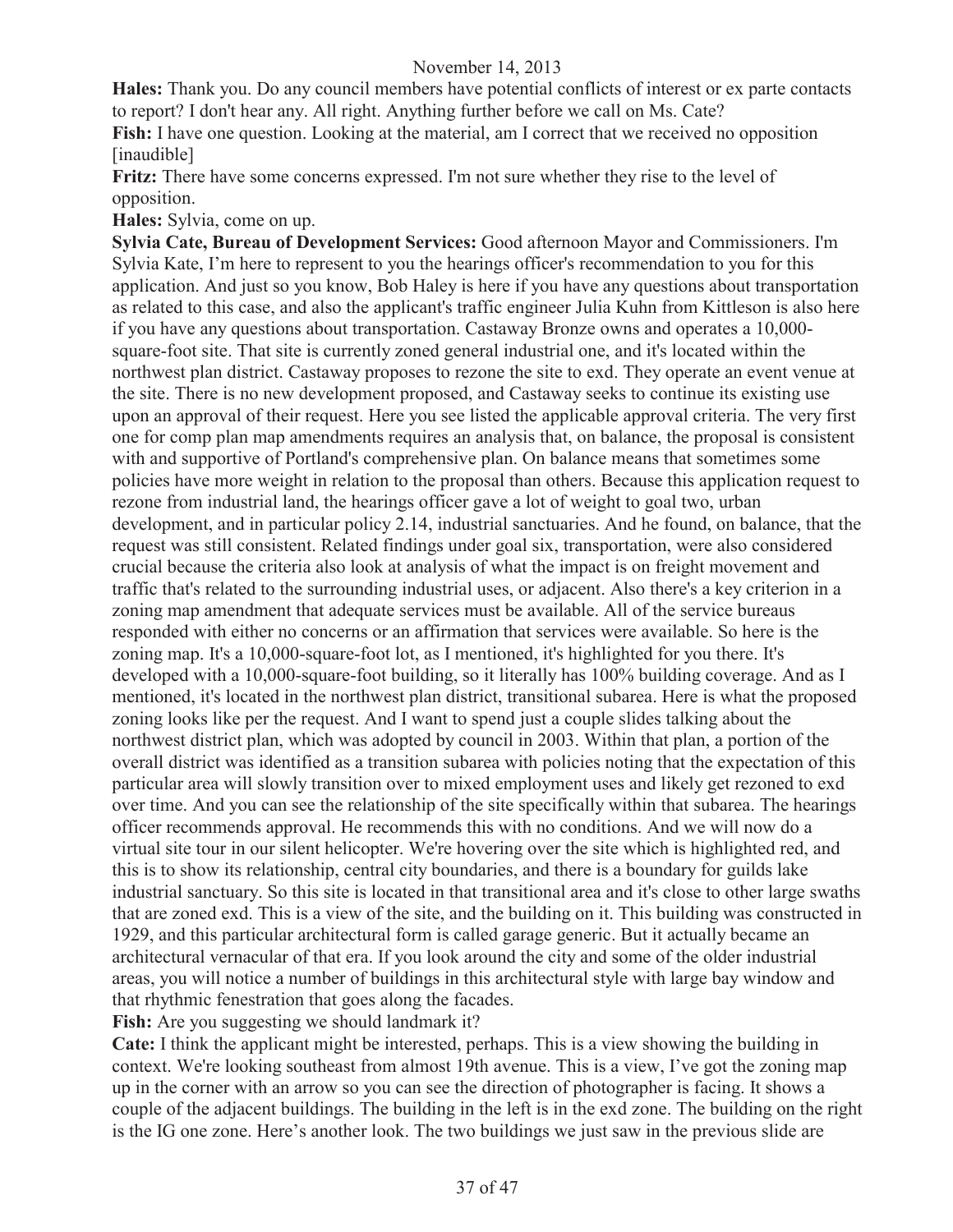here, you can see the context of how the subject site fits in. And this is a final view. You see the iconic arch of the Fremont Bridge in the background. This particular area, as you can see from the zoning map, has a number of flyover ramps from i-5 going over to 405, so a lot of them are elevated. It makes a pretty interesting pedestrian experience with the traffic above your head a little bit south of this site. I also wanted to just make a note there is an existing bicycle facility on northwest 18th and during my formal site visit, I saw five bicyclists in about half an hour go by. I was very impressed. They did not seem to have any qualms at all about going through an industrial area. And this particular area has fairly quiet streets given the immediately surrounding uses. **Fish:** Is there train tracks?

**Hales:** Probably freight spurs there.

**Cate:** I believe that's what they are. That concludes my presentation, but I would like to address the question you raised, Commissioner. There were some concerns raised to the hearings officer, after he analyzed those concerns, he felt that they didn't really rise to opposition, so he determined that this is an unopposed case, and move forward with it. Are there any other questions for staff? **Hales:** I wasn't here, most of us weren't here in 2003 when that transition area was formalized. So I guess I'm just trying to understand the planning context a little more. That was -- is it fair to say that was a realistic triage of which areas would be truly still viable as industrial sanctuary given the likely kinds of industrial uses that we'll need in the next 25, 30 years versus the smaller sites somewhat chopped up by infrastructure and the rail line and so forth that are not commercially viable as industrial uses, and that was the rationale behind the transition area?

**Cate:** Exactly. There are a number of sub districts within the plan, some are specifically for industrial uses. But given the existing uses and how that area, just its location, it's so close to other - - the central city, exd to the east and west, there was a directive policy 13 in the northwest district plan where that city council directed the planning bureau to consider creating a transitional subarea in recognition that precisely what you said, there are no large parcels there, the existing uses would be allowed In either zone. And you just don't have large vacant sites in that particular area. Hales: Yeah, obviously the worry on the other side of the ledger would be that we would just incrementally nibble away at the industrial sanctuary and so over time it would go away, and that's a concern I think none of us would want to see that happen. Assuming there's still a need for large floor plate industrial stuff. When I was on the council we had a very large, very contested land use case about a half mile from here where a Costco was proposed inside the boundaries of the industrial sanctuary. And council I think did the right thing and denied that. So not very far from here, but a different situation because it's much larger site and right on highway 30 and so I think I see the point here of the policy.

**Cate:** Right. Very different context both the development pattern and the uses there. I should also just note that with the northwest plan district, zoning regulations were adopted specifically for this district, and specifically for this transitional subarea, because one of the concerns is ex allows residential, and so there was a large concern that well if we allow this to go to an exd, there might be an overwhelming amount of residential development right adjacent to industrial, and that's not a good fit, not a good mix. So there are taps in the zoning code specifically for sites in this transitional subarea that says, you can only have residential uses 20% of your entire floor area. In this situation, not that the applicant's proposing any development now, but let's say 15 years from now all the players change, someone wanted to come in and redevelop this site from scratch, they would be limited to that 20% residential allowance which here calculates out to be roughly six or seven units total, once you figure out the standard market rate size and deduct for hallways and common areas. So I think those concerns were anticipated back then, and those regulations were put in place to help keep this transitional area in an employment standing, but not get overwhelmed with the associated residential use that could be allowed.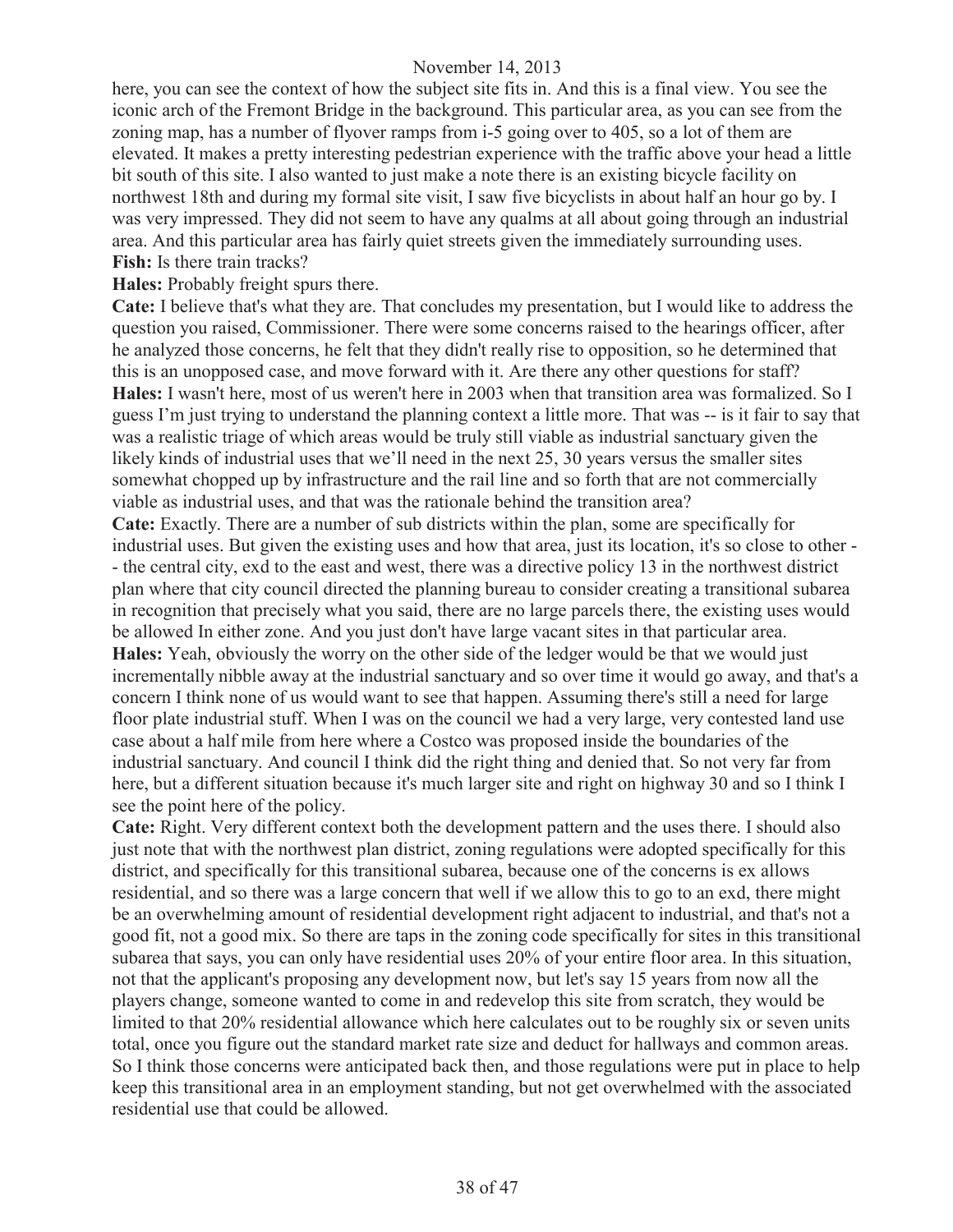**Hales:** Okay, good. Thank you. Very helpful. Other questions for Sylvia? Thank you very much. Do we have a presentation from the applicant? Good catch.

**Christe White:** Yeah, thank you. I was more worried about my leg. I'm Christe white, representing the applicant. I first want to thank BDS and PBOT for their hard work on this application and the management of the process. We have very little to say here today. We of course accept the staff report and the hearings officer's recommendation. The zone change to exd will allow this existing business to continue on a successful path in a 1929 warehouse that it has restored. And at the same time will continue to permit if in the future circumstance dictates, industrial uses like manufacturing and production. The venue is highly consistent with the northwest plan policies for the transition subarea, and I would also add a little context in the record too with regards to traffic. The traffic report was scoped by PBOT and it was accepted by PBOT and ODOT, and it demonstrates the zone change has absolutely no impact on the transportation facilities in the area, and that a reasonable worst case scenario of full development actually reduces the trip generation on the site by one trip. So there was a pretty compelling finding of no impact. It's also not on any of the regional truck ways, priority truck streets, major truck streets, truck access streets or freight streets. So there's no impact with regards to the industrial traffic in the area as well. So that's all I'll say, unless you have any questions of us.

**Hales:** Great. Any questions for Ms. White? Thank you.

**White:** Thank you.

**Hales:** Anyone else here to speak in support of the application?

**Moore:** No one signed up.

**Hales:** How about anyone in opposition?

**Moore:** No.

**Hales:** I think we're ready to close the public hearing.

**Beaumont:** That's right.

**Hales:** And we can make a tentative decision awaiting findings. Correct?

**Beaumont:** You could take a tentative vote on the hearings officer's recommendation. You would continue it to next week or whenever it will be set for a vote on the ordinance.

**Hales:** Next week soon enough, given we don't have to modify anything?

**Beaumont:** That's fine.

**Hales:** Okay. So, I'm ready for a motion if someone has one ready.

**Fritz:** Move adoption of the hearings officer's recommendation.

**Fish:** Second.

**Hales:** So that motion for a tentative decision approving the recommendation to come back to the council next week with the ordinance of findings. Further discussion? Roll call.

**Roll on motion to tentatively adopt Hearings' Officer's recommendation.** 

**Novick:** A tentative aye.

**Fritz:** Thanks to staff and development services and the bureau of transportation as well to the applicant. When you have a hearing like this where nobody is testifying in opposition or in favor, it shows it's been a lot of work done ahead of time to work through all the issues with some interesting comments from the bureau of planning and sustainability regarding the industrial lands inventory, and I think that's probably for another -- an issue for another time in our discussions on West Hayden Island and the comprehensive plan process. But on balance I agree that the comprehensive plan is met by this application and I very much appreciate all the work on all sides. Aye. **Fish:** Once again thanks to Sylvia and the whole team for a superb presentation, and to those members of the public that are here wondering why this is so devoid of drama, I just want to comment that one of our jobs at this stage is to hear from people that are opposed. And to make sure that we not miss something. So in the absence of that, we would have to actually manufacture something on the record before this is quite clear. So thanks for all the good work. Aye.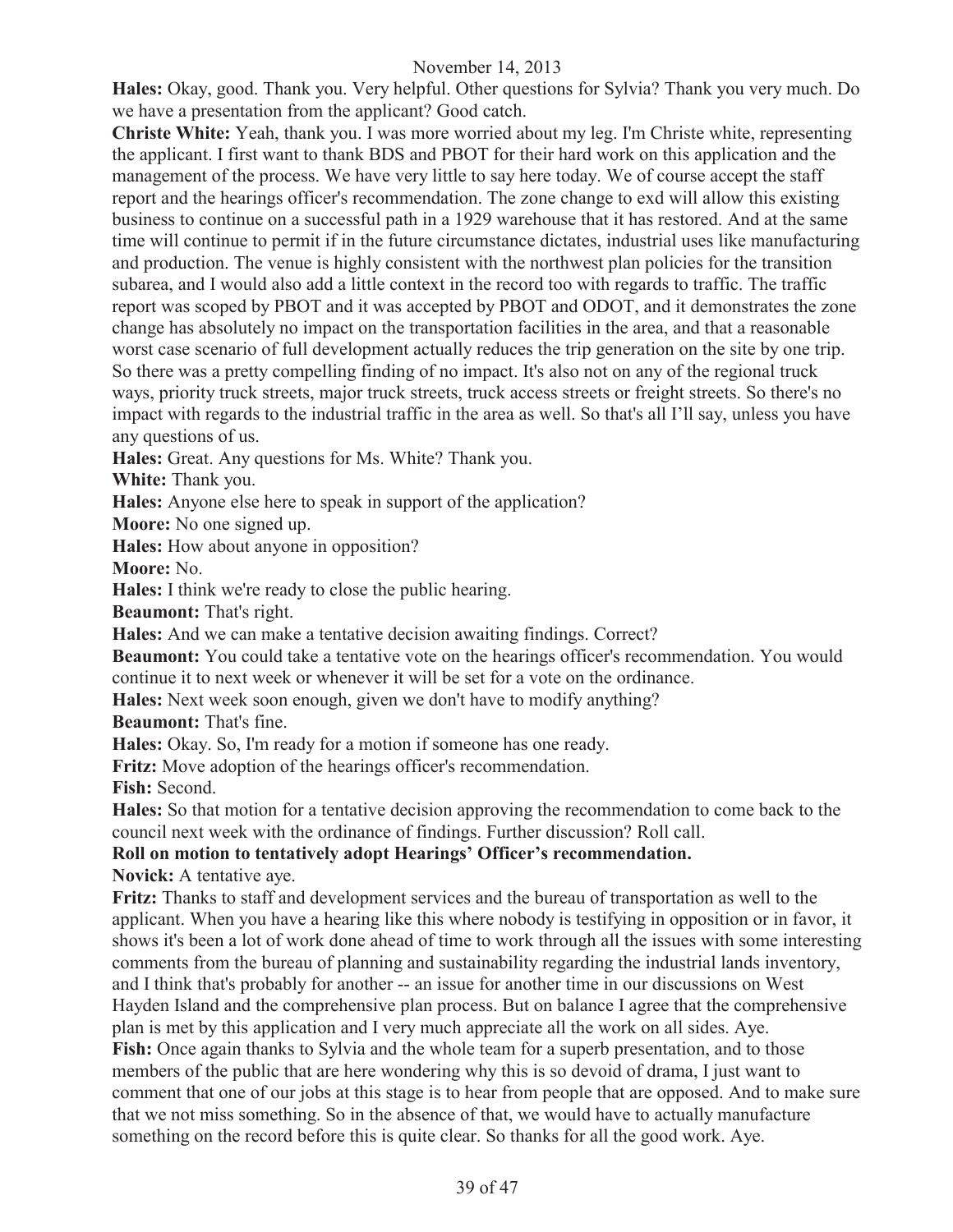## **Saltzman:** Aye.

**Hales:** This is a great creative reuse of an old building, great venue. So I'm happy to see this application, glad that it makes this particular business more viable, and appreciate the remedial understanding, building my remedial understanding of how that transition area came into being. This certainly seems consistent with it. Aye. [gavel pounded] So these will return, the second item is continued for a week.

**Beaumont:** It moves to second reading.

**Hales:** So we'll set both of those for next week?

**Beamont:** Correct.

Fish: Are we going to do a time certain?

**Hales:** The regular calendar I think.

**Moore:** We were thinking of taking them next Thursday, but they could be on next Thursday's regular agenda.

**Hales:** Yeah, regular agenda. Thank you all very much. We're adjourned. Oh, sorry, recess. Because we've got a 3:00 time certain. [gavel pounded]

At 2:24 p.m. Council recessed.

At 3:03 p.m. Council reconvened.

## **Item 1086.**

**Hales:** Welcome. Glad you're here.

**Judy Parker, Office of Mayor Charlie Hales:** Thank you, Mr. Mayor. My name is Judy Parker, and I work for you, and I'm the director of international relations for the city of Portland. Portland has nine sister cities, and one friendship city, and we're here to today to talk about the relationship we have with one of them.

**Katherine Morrow:** Thank you for welcoming us today. My name is Katherine Morrow, I'm the president of the Portland Ulsan Sister City Association, and I had the great pleasure to be in the company of these six distinguished gentlemen and Korean War veterans for five days in early October. We were invited by our sister city Ulsan in South Korea to be part of their armed services day in Korea, and also to commemorate the 60th anniversary of the Korean War. Our sister city has a 26 year history with Portland, started out in the humble beginnings as a port sister relationship, and now we boast over 100,000 Hyundai cars coming from Korea through the Port of Portland every year. In the past 18 years, numerous delegations of city leaders, groups of students, and performing arts groups from Ulsan have visited Portland. Very few, however, from the Portland side have had the chance to visit Ulsan. Last year, one of the largest exchange programs was when the city of Ulsan sponsored their 100-member philharmonic orchestra to come to Portland during our Rose Festival to mark the 25th anniversary of the sister city, and they performed a concert here in Arlene Schnitzer Concert Hall to over 2500 people. This year, we hope to begin growing the delegations that go from Portland to Ulsan, and we started it off with this trip. I've personally been involved with our sister city association for approximately 18 years. Most of that has been through my connection at Portland State University where I work in the international affairs office. We have been hosting students from the University of Ulsan on an annual basis at Portland State. Now, I serve as the president of the sister city association and hope to do more civic engagements. **Parker:** What we're going to talk about Ulsan itself, and then talk about the trip that we had, and in the process of talking about the trip, the gentlemen and the veterans will talk about their experiences also, in Korea then and now.

**Hales:** Great.

**Morrow:** Ulsan today is remarkably transformed from what it was just 10 years ago. Very few here in Portland know about this. These gentlemen have become spokesmen for the city of Ulsan since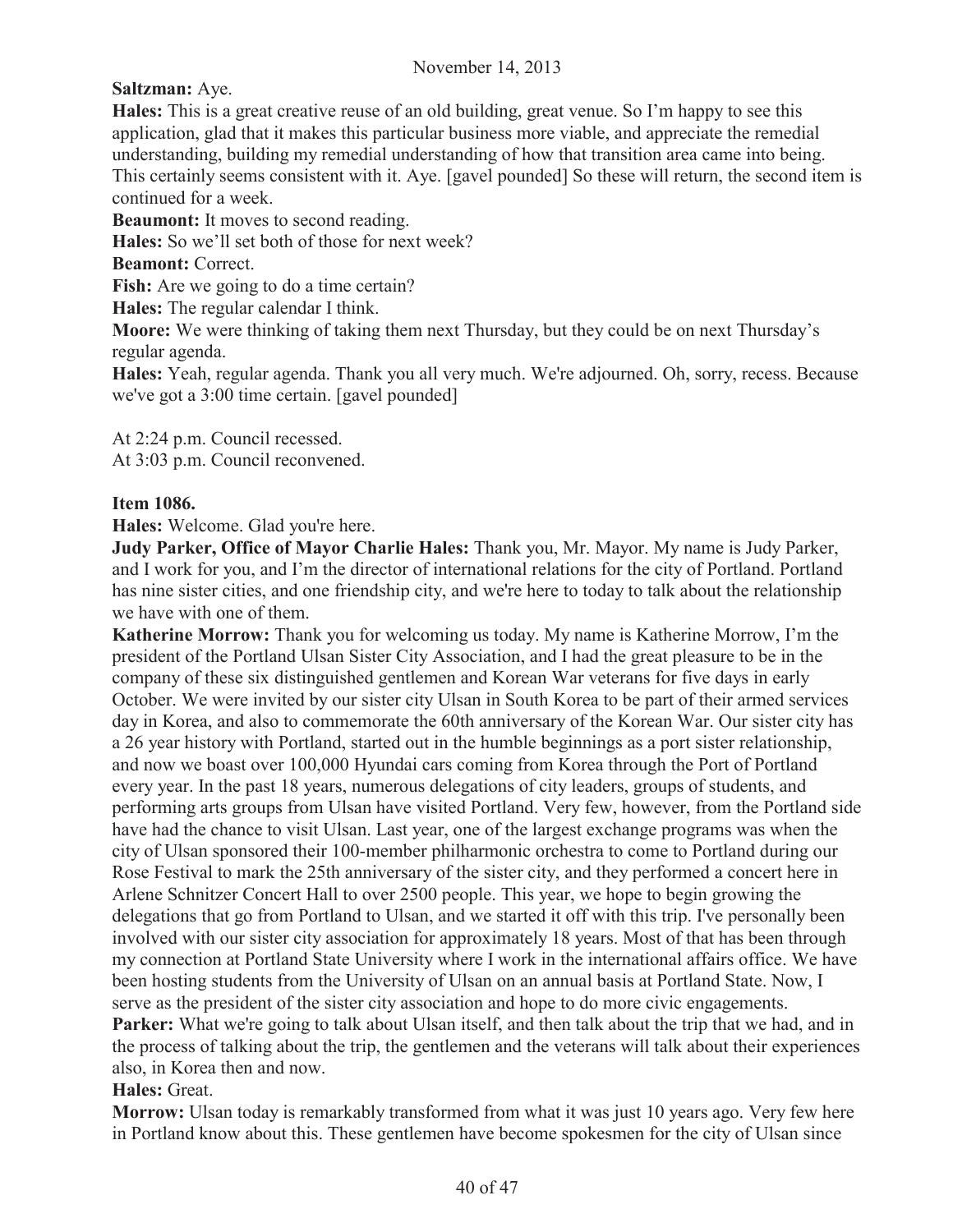this trip. The city of Ulsan is the seventh largest city of in Korea, it's a youthful city with majority of its people under the age of 40. It is also the industrial hub and economic engine of Korea, boasting a per capita GDP of \$67,000. This is twice the national average of Korea, also twice the national average of Japan and also that of Germany. Ulsan is home to the world's largest automobile manufacturing plant, the world's largest ship building facility, and the largest oil refinery in the world. In the early 2000s, the city of Ulsan was an ugly polluted industrial city. However, Mayor Bak Maeng-woo, who became mayor in 2002, sought to change this, and over the past 11 years has brought about a renaissance of urban development, environmental restoration, quality of life, and promotion of arts and culture. And it's now a city that gives back to its people.

Parker: About six or seven months ago, the city of Ulsan asked me to find six Korean War veterans. They wanted to bring them to Korea and thank them for their service during the Korean War. It was sort of aspirational to get that invitation, but Katherine and I worked really hard and went to a bunch of different Korean War veteran associations all over the state to find these gentlemen. And these gentlemen are the ones who were selected to go on the trip. So I would like to introduce each of them at this time and you can see them all on the picture. First, we've got Shirley and Hollis Hess. Wave. We've got Major Drewery Wood and his companion Dr. Jackie Walden. We've got Bruce Pence, Bruce Wickward, we had two Bruces, it was fun. We had Arthur Hull. And we had Al Pewell. So this is the very first day of the trip. We're at PDX, we're about to go off, and we had the Royal Rosarians come and see us off and presented everybody with a royal for you a rose grows certificate.

**Morrow:** Our first stay in Ulsan was part of their armed services day, a national holiday in Korea, and we visited the Korean War memorial in Ulsan. And, Drewery?

**Drewery Wood:** The memorial was one of the most touching ceremonies I've ever been to. Unless of course it was our own in Washington. And taps, of course, I always get soft on that. But when we got there, there were, what 500, 600 Korean veterans all dressed in uniform, and they were serious about this. They had people standing, and I was fortunate enough to be selected because I'm the oldest. I'm the oldest in this room. [laughter] So, we were going up there and on the way up they draped us with beautiful flowers around the neck, and white gloves, so that we could approach and do the Buddhist ceremony of putting ashes from an urn into the fire. It was really touching. Then I was asked to give a small speech to the mayor, and I came with this that it would only take one minute and 47 seconds. Over 60 years ago, the old men you see here were sent to a land we had never seen and few heard of. We were expecting a rest from war, but the orders were given, and we came. One now sees what's has been done. The modern city of Ulsan has created from devastation and rubble this nation established as an area of stability in a world threatened by greed and political domination. We are still at the side of the Korean people to resist aggression against them. We returned to our country to tell our friends and neighbors what you have done, it is good and we are well pleased. Thank you for your hospitality. But as an end to that, we were having lunch with the mayor on their flight on their armed forces day, and f-16s were flying back and forth, tanks going back and forth, and I said I was impressed with the flight demonstrations because I was a pilot all my life, and we could not do such things over here because of budget cuts. [laughter] Could we borrow his credit card. [laughter] He said ho, ho, ho, very funny. We use only cash. [laughter] Thank you.

**Parker:** Let's see if this works. This is video, a news clip. I don't think it's going to work. Well, we were on the news every night and that was rather exciting. And in the newspapers every morning, just from our trip. One of the things we found was that people were actually paying attention to all those news stories and would come up to the veterans in the street all over Ulsan and the parts surrounding and would thank them for their service and give them whatever they had in their bag at the time. I don't have anything except a banana. Here. Thank you for your service. And somebody brought Arthur a cup of coffee just because he was standing there. It was pretty great. From there we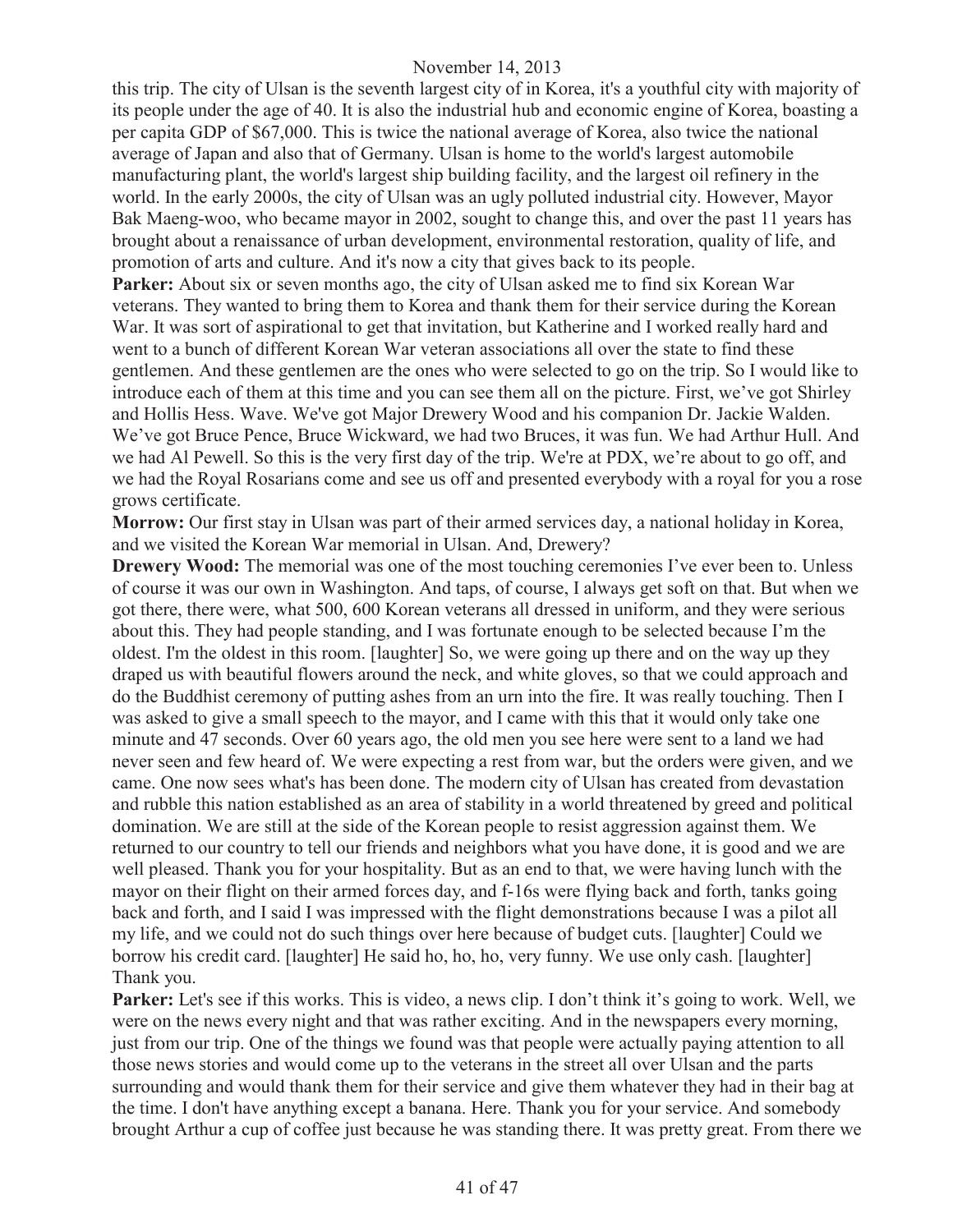went to city hall, we thought you might appreciate taking a look at what the city hall was like. All the city hall employees were out in the street waving flags, American and Korean flags for us. This is the mayor of Ulsan, Mayor Bak. He is a really charismatic, a really great guy. This is what their chambers were like. They awarded our veterans pretty significant medals and plaques for their service to Korea. And Arthur, would you like to talk about that?

**Arthur Hull:** My name is Arthur Hull. I went to Korea 1952. I went to Ulsan, never fought there, but there wasn't much there when I went through it. Most of the buildings were gone, what buildings were there were damaged from artillery and mortar rounds, and the people that were still there was taking parts from other buildings to put together to build a shack so they could get out of the weather. Little kids in rags standing out in the street with their hands out. Of course we didn't care for our c-rations, our k-rations, so we'd give them to them. They thought that was great. It's all we had to give them, but give one little boy a pack of gum, he took about three sticks out of it, stuck them in his mouth, chewed them up four times and swallowed them. [laughter] Anyway, when we went to Korea this time, that same city was fantastic. I was on the 22nd floor of the hotel, and I could look out my window and there was the top seats on a Ferris wheel right out my window. I never went on that Ferris wheel. They said it took about 30 minutes for it to go around. Anyway, when we were having our presentations and everything from the mayor, when they got all through, the mayor asked me if I wanted to say anything. And I said, sir, I would. And so I told him, you know, when I was over here when the shooting was done, our job was done. We were on our way out. When we left a remnants of our military here to help you secure your jobs, you were still fighting a war. It wasn't a shooting war, but it was a war nevertheless. You had to bring your country back to what it was before and beyond that. And you've done it very well. But I've never seen any of you pat one another on the back and say thank you for helping. And one of the guys from the council was there and he was a young man, he could speak English pretty well. He went over and came over and asked me, he says, can you do me a favor? And I said, what's that? He said can you tell everybody that? And I said, I can. But a lot of them won't understand me because they don't speak English. And he says, well, tell everybody anyway. Those that can speak English will know. And I said, well, that's good. But I says, you guys are going to have to start going to your schools and telling them, telling the kids so that they don't take the country for granted and so they remember what you went through. And he says, you're right. So it was a good trip. A real good trip. And these girls done a fantastic job. And now, I -- one more thing I'd like to say. Can you imagine an old man like me running around Ulsan with an 18-year-old girl hanging on his arm? [laughter] The college, they figured we were old enough that we'd need help. So they asked the college to get kids to volunteer. Well, all the volunteers were girls. And mine was an 18-year-old college student. And she was cute as a bug's ear, but she found out that I was the same age as her grandmother and she says, oh well maybe you can marry my grandmother and you could be my grandpa. [laughter] And I said, no, that wouldn't work. My wife wouldn't like it. [laughter] Oh, well, maybe you can be my American grandpa. And I said, that's all right. I can do that. So that's what I was when I left there.

**Morrow:** We owe a lot to the University of Ulsan for finding and handpicking wonderful English language major students to be companions and guides and interpreters to us throughout the trip. They provided an extra element of engagement while we were there. The first night we went to a welcome dinner, and were hosted by the mayor, who also invited a delegation of Korean War veterans from Korea as well as some city officials, and these are some photos of the dinner. The city of Ulsan has traditional performing arts group, and they performed traditional music and dance for us. The costumes you see are similar to those that the friends of Ulsan have worn when we've been invited to be in the Rose Festival parade in Portland.

Parker: It was Bruce Pence's birthday while we were there and the mayor surprised him with a birthday cake, so we thought we would have Bruce talk about this.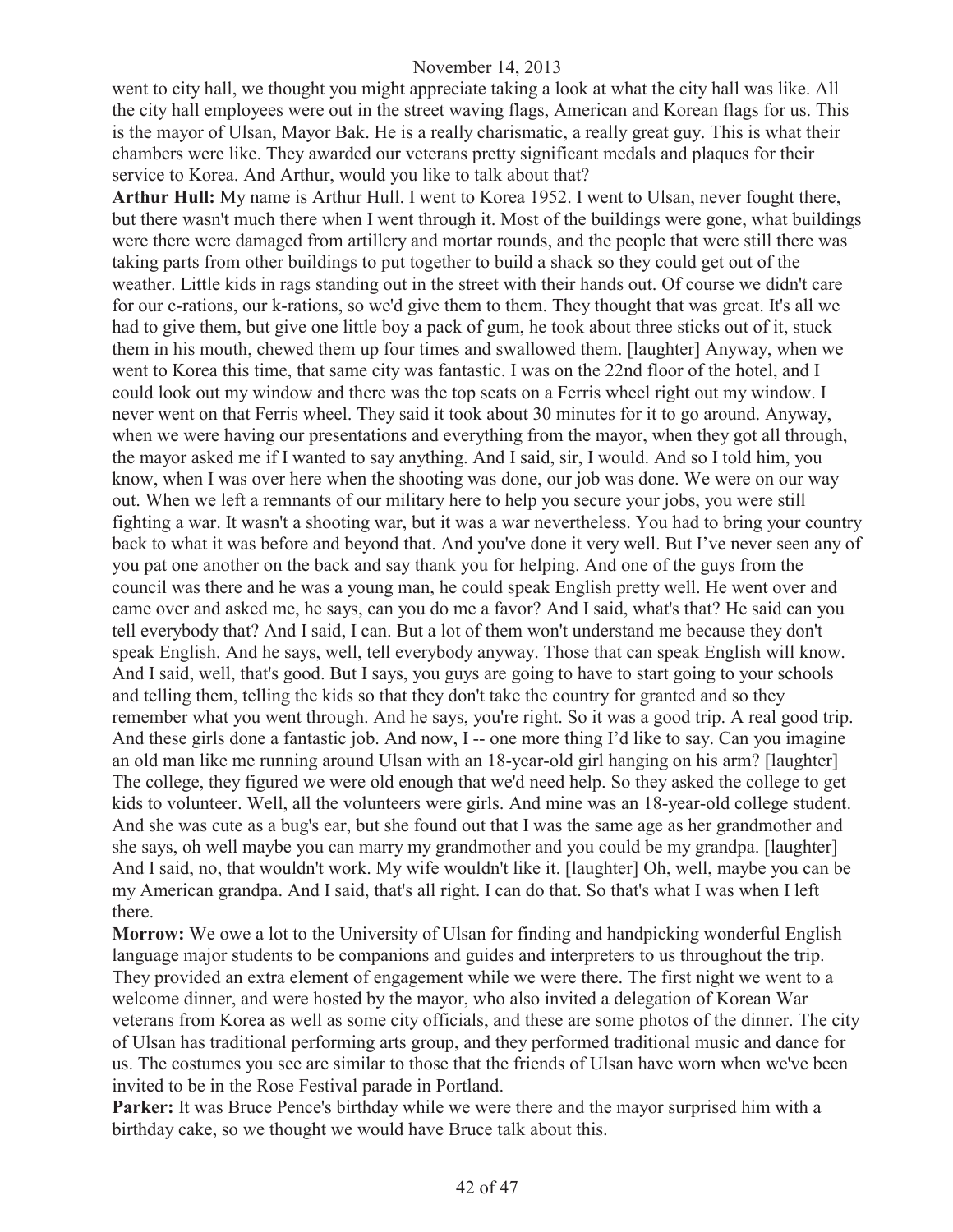**Bruce Pence:** Probably the most surprising thing that's ever happened to me. I arrived in Korea in 1951, and at the age of -- ripe old age of 18. And I had my 19th birthday in Korea on the 1st of October. So it was kind of special -- special to be there on the 1st of October for my 81st birthday. I really enjoyed it. They just did great, they gave me great gifts, everybody was very welcoming and thankful, all the Korean veterans wanted to shake my hand. It just makes you feel special.

**Morrow:** Yes. There were so many unknown surprises that this trip brought to us. We knew we would see the country restored and we would be well received, but the attention to the detail that they put, noticing that it was one of our members' birthdays, having student interpreters with us, having us come on their armed services day, little things like this really went a long way. We presented the mayor of Ulsan with several gifts. Major DreweryWoods presented a photo book of some of his experiences during the Korean War.

**Parker:** I of course on behalf of city hall presented him with a Timbers scarf as befitting our city. Another thing they did was take us to the Hyundai plant. It was a pretty exciting morning. So Bruce Wickward, do you want to talk about that?

**Bruce Wickward:** Korea is alive and busy. I was surprised at the size of the Hyundai automobile factory. As we started going through this big area, they told us that the Hyundai auto factory is on 1600 acres. That's pretty good sized. And they gave us a real good tour up above the work being down below, and told us what was going on and everything. We followed a car for an hour plus, really. But Hyundai has more than just cars in Korea. They got the largest ship factory in the world, and it's amazing how much they have done in the last 60 years. If they dropped us in there by airplane and didn't tell us where we was at, we wouldn't know, because there wasn't any buildings left when we left. And now they got big sky rises all over everywhere. The Hyundai factory was very interesting. It's good to see activity going on, so much. And I want to thank you for coming to our club meeting several months ago. I enjoyed your speech.

**Morrow:** They also took us to a viewpoint to overlook their gem of their city, the Taehwa River, which is very similar to our Willamette River.

Parker: In 1995 the Taehwa River was completely polluted, it was classified as a dead river because of all of the level pollution. So on the one hand you've got Hyundai, which is able to produce all of this economic development of this city and really raise the quality of life for every body that lives there as well as everybody, by extension, in the country. But at the same time all of those chemicals were being put into the river and just killing everything in there. So 1995 you've got this dead river, 2002 Mayor Bak came into office and said that one of the things he really wanted to do was revitalize the city and its green space. He came to Portland a few times and was really invigorated by our waterfront properties and our natural parks and said, I want to recreate that. So since 2007 they've been doing this massive clean-up of the Taehwa River. It is beautiful now. They stopped all of the pollution from being pushed into the river. They were able to dredge all the poisons from the banks and the silt below. Now the river is clean, it's a model of green sustainability. There's fish in the river, and every year they have an annual swimming competition. So people can get into that river, and swim along and paddle through. It's really a marvel. And he said that what he wants to be known as, as mayor, is the man who cleaned up the river. This is his claim to fame. One of the things that they also did was take us on a lot of these places in their city, the jewels of their city, they reminded us so much of Portland. They've got a grand park, similar to our rose garden, inspired by Portland's own rose garden. They have a waterfront area right here that you can see that was developed on this, and then -- go back one slide -- right in this little curve there, there's a waterfront area, a recreational area where they have things similar to our blues fest, and our Rose Festival, where people will just flock to that area, be one with nature and the community and have this joint living, working fun space for the city. I did not realize when I went there how close the connection were between our sister cities based on what they wanted to see is really based on the Portland model. It was really exciting to see.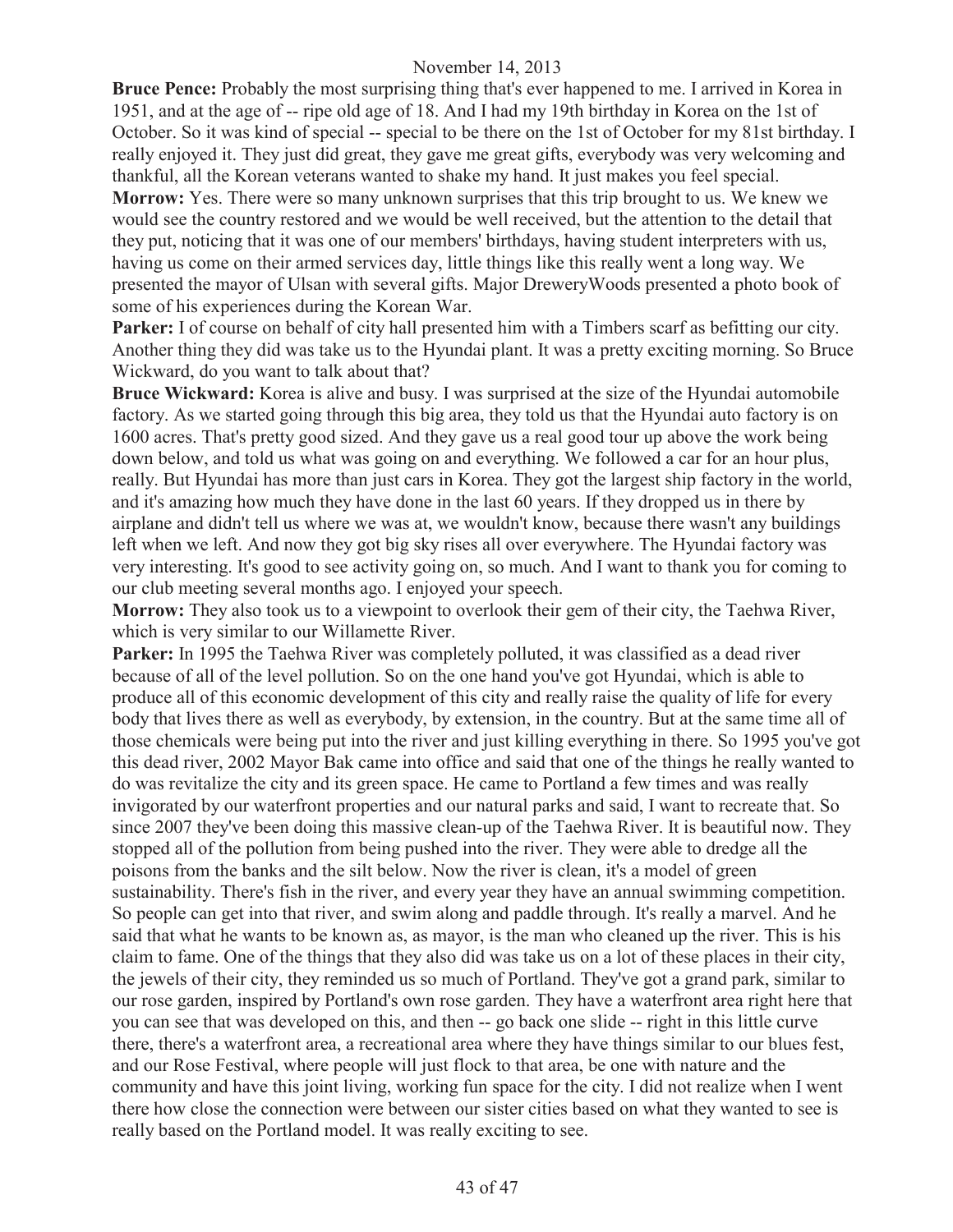**Morrow:** One of the hopes of our veterans prior to going to Korea was to be able to see not just a developed city, but how the landscape and countryside had recovered in the past 60 years. And we were able to do this while we were there as our guides took us to several temples, and we would go through the countryside en route to the temples. We visited two different Buddhist temples which are open to the public and are also fully operational as functioning spiritual retreat centers, and places of mediation and solace for their citizens. One evening we had an evening of sharing with all of our veterans, and the students who were interpreters, they had a chance to learn from us about the veterans' experience and Hollis shared that particular night about his time.

**Hollis Hess:** Hi. It's really a pleasure to be here today. We looked forward to it and got excited the closer the time came. I was brought up in Gladstone, which doesn't even have a stop light. They only have a stop sign. So I joined the navy and made three trips, three to Korea, the last as we were leaving on March of 1953, the captain made an announcement, anyone that would like to see Korea for the last time, come up on deck because the ship was leaving in 15 minutes. Well, I was so angry, I was -- because of what took place in Korea. Principally because of the people that played the supreme. So I thought never would I come back to Korea. Until one day I met two beautiful, beautiful ladies, Judy and Katherine, they're gorgeous, they're beautiful, they persuaded me to go back to Korea. Well, I thought about it for a while. I thought, for 60 years I didn't have any desire to go back to Korea. So before I knew it, I was in Narita airport in Tokyo, japan. And then they said I could bring Shirley, my wife, so I thought, what an opportunity. What a great opportunity. So we flew from Narita to South Korea. I never stayed -- Gladstone doesn't have a five-star hotel, that's for sure. So he would stay in a five-star hotel, and you've been aware of what took place. And without the city of Portland, without the Portland of roses, city of roses, it wouldn't have been possible for us to go. And so it's with great honor and joy, could I have stayed there. In fact, I would like to maybe buy a condo there and just go back. Thank you very much.

**Morrow:** Thank you, Hollis. They of course treated us royally with wonderful traditional Korean food. Al, do you have a memorable time?

**Al Pewell:** Yes. First, I'd just like to thank the Mayor and the city council members for giving me the opportunity to revisit Korea. When I was there in '51, '52, they had nothing but dirt roads to travel on. Now they got two, three, and four-lane highways, just beautiful city. Back to the restaurant we went, so in each restaurant we had to take our shoes off before entering the establishment. And the shoes were all stacked up outside. And the food they brought in was - continues every time a bowl or dish was empty, they'd swoop it up and bring you more food. And the type of food they eat there will keep you real slim. You never, never see an obese person walking around. It's just the type of food they eat. We all got that food in the afternoon and evening, most ate with chopsticks and in order for me to eat I had to use a fork. That's all.

**Morrow:** Ulsan is known for its bulgogi barbecue beef. They are trying to replicate Kobe beef in Korea, so Ulsan bulgogi beef is where they took us to their big festival. They also have pears in their city. Being as at the barbecue beef festival was a cultural experience, similar to our bones and brew that we have here in Portland. We grilled it on our table. And then one of our final meals was a traditional meal as well.

**Parker:** So, remember that the reason we were there was to celebrate October 1st, armed forces day in Korea. So they wanted to finish our trip with a very meaningful trip to the United Nations Korean War Memorial Cemetery in Busan, which a large town right beside it. It was a very emotional day for all of us. The U.N. cemetery there is a place that is directly in the middle of the city, and so you have that quietude, the solitude and the peace, but you also are surrounded by the bustling city at the same time. We were able to see not only the area dedicated to the American soldiers that fell, but also to walk along the wall of remembrance that had all the names carved in of every service member from every country that fell, was killed in action or missing in action. And, Shirley?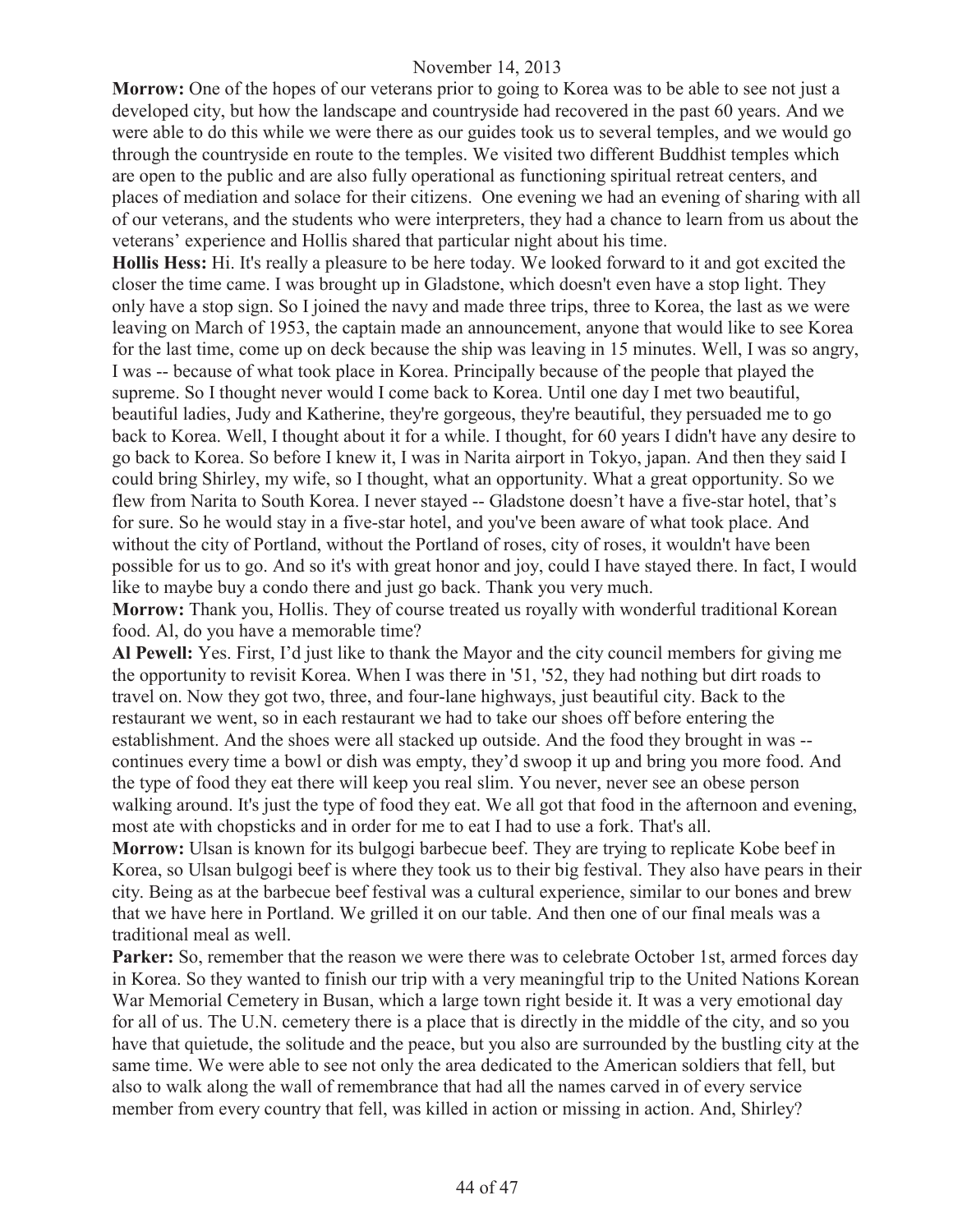**Shirley Hess:** I'm Shirley Hess, and the picture is me pointing to my brother-in-law's name on the wall of remembrance. It was his first trip to Korea and his plane was shot down and his body was never recovered. And so he was missing in action for years before they finally pronounced him dead. But, I just want to thank the council for making this trip possible, it was more than you can ever imagine. And it was such a great privilege to travel with these six veterans who are so humble. I mean, they tell you about this much of what actually happened during the war, and the rest is just locked in their hearts, I know. But it was such a wonderful, wonderful experience.

**Morrow:** Thank you, Shirley. And one of the final surprises that the city of Ulsan had in store for us was that night, on October 4th, the USS George Washington aircraft carrier, which is stationed in Japan, made a ported call to Busan. Busan is about an hour from Ulsan and it's the second largest city there, and that'd the city we flew into when we arrived. There is a U.S. console official in Busan, and he arranged for our delegation to take part in an evening reception with all of the top military people of the Busan navy and the U.S. navy. The USS George Washington was in town to take part in tri-country military exercises with U.S., Japan, and Korea.

**Parker:** This is the same George Washington that is right now travelling to the Philippines to aid in the disaster relief. So it was really meaningful.

**Morrow:** So we were a part of their welcome reception. We were introduced to the audience, and had the opportunity to meet their military officials, including their highest-ranking naval officer. We also received a welcome and even a hug from the rear admiral Lisa Franchetti, who is in charge of the U.S. Navy in Korea. That was also another surprise, to meet a woman admiral while we were there.

**Pence:** While we was down there on the aircraft carrier, some of the guys gave us coins, remembrance coins. This one was given to me by the admiral of the Korean navy. He's in charge of all Korean navy. This one was given to me by a chief that said they called him the old man. I said, how old are you? And he says, 45. [laughter] And I said, you're not an old man. And he said, look over by that jet. You see those three guys over there? I said, yeah. He said, 19, 20 and 21. To them, I'm the old man. And he says, if they think I'm the old man, then I'm the old man, because I gotta keep them happy. Anyway, they're quite neat. And on the back of it, it's got the constitution of the United States. This one was given to me by another chief and I don't know what his job was because I didn't get to talk to him long enough. He just had it in his hand and he put his hand in mine and dropped the coin in there and said, thank you for service. And I said, thank you for yours. And that was it. But this is quite pretty. It's got crossed swords on it. And if you'd like to look at them, I'll put them up there so you can look at them.

**Morrow:** Having the opportunity to meet the military personnel who were there, was like I said, the icing on the cake and a wonderful way to end this trip. Drewery, did you want to say anything? Wood: I was a fighter pilot in World War II in the Marine Corps on aircraft carriers. And I think the ship I was on, you could hang off the side as a lifeboat compared to this nuclear carrier the George Washington. The only thing I didn't like about it was that I was talking to the commander of the air group and I said, what are you guys short of? We have airplanes over there to give demonstrations but they didn't have enough fuel. And they're also short on missiles. That bothers me that we actually had military representation in that part. Of course, the airplanes that I flew couldn't go off the deck. 15,000 pounds and they went off at 186,000 pounds. Anyway, it was pretty impressive. I was -- I can't find a word to describe it. To compare my experiences with what they have now in nuclear aircraft carriers? It's incredible. And that aircarrier there is on permanent duty. It's there to show the Korean people that we are there and we will stay there with them to defend them against any aggression. The carrier is now in the Philippines on relief duty. That's all I can think of for the aircraft carrier. The way they went up and down on the elevator, that was pretty exciting. Parker: Jackie Walden would like to say a couple words about sister city relationships.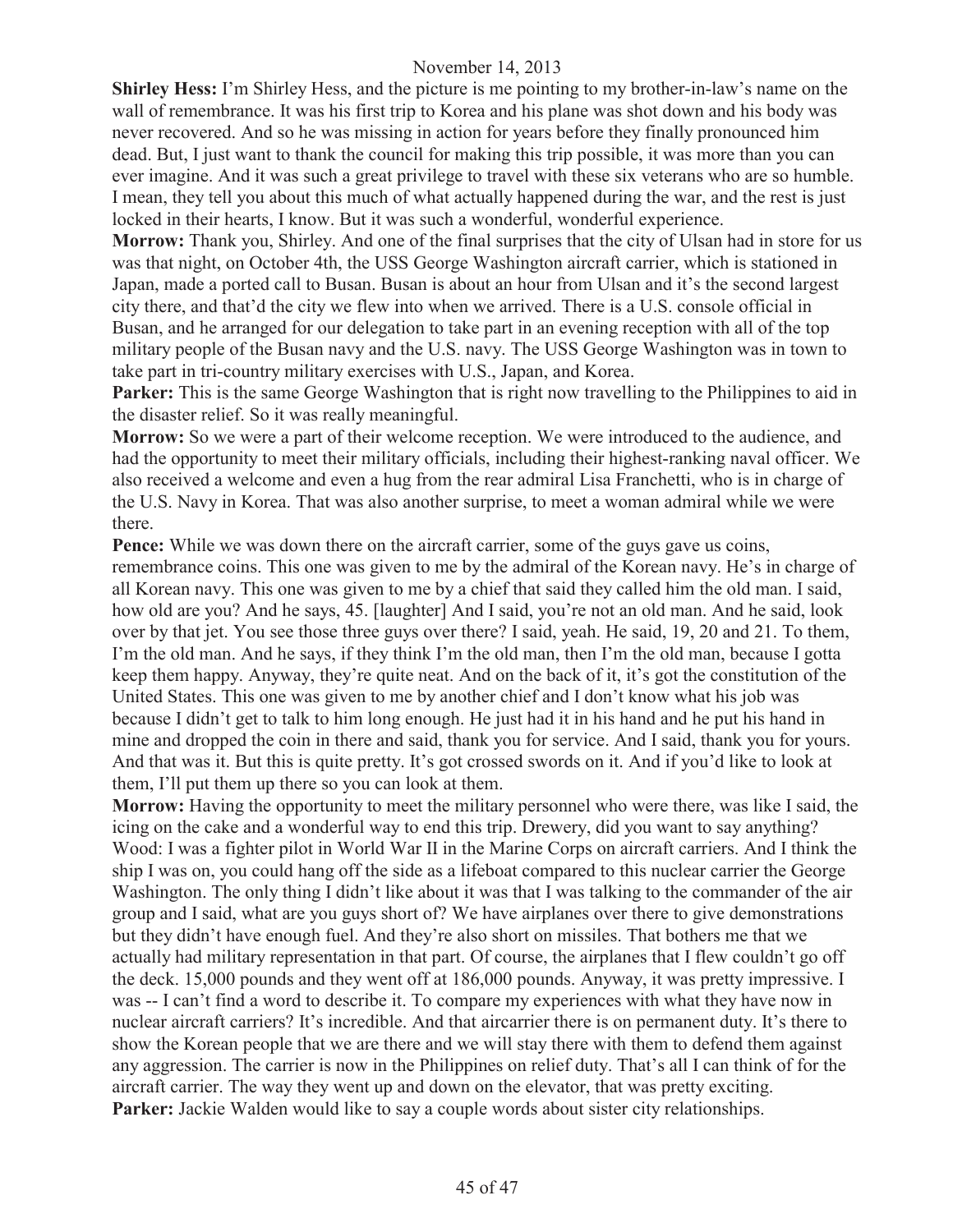**Jackie Walden:** It's interesting that the USS George Washington is already in the Philippines. I want to thank the city of roses, Judy, Katherine, and the sister cities international, and Drewery, for the opportunity to visit Korea.

**Wood:** I paid for her. [laughter]

**Walden:** It added happy memories for the veterans to their earlier unhappy memories. It was a profound visit to me because I'm a surviving spouse of a Korean War veteran. When we got home, I did some research on Sister Cities International to get a larger picture, see where I fit into it. Drewery and I are still talking to friends, family, and associates about our experience there. It was truly wonderful. Just the other day, I was talking to the editor of the hospital [inaudible] in Grants Pass, which I am a member, and the editor asked me to send her an article and photos on our experience there. The courier had a nice article about the three Grants Pass servicemen who went on the trip. I think next year, I'll prepare a paper maybe about culture change to give to the southwestern anthropological association. That will be my adventure. I would like to thank sister cities international is one way to realize Eisenhower's dream of, quote, lessening the chance of new conflicts. By understanding the differences and similarities between cultures. Again, thank you. **Hales:** Thank you.

Parker: It was a really fantastic trip. We made all sorts of new friends. This is the head of the international affairs department for the city of Ulsan. And you can see the relationships were pretty profound. I also want to let the city and the council know that the city of Ulsan paid for everything. The city of Portland didn't pay for anything in this whole thing, it was completely at their invitation. Which was really great. And the impact on the city, the relationship between the two cities I think has definitely been strengthened. And also the impact on the six veterans who were able to return back to Korea, where they had had pretty awful experiences 60 years ago, and I hope pretty positive ones know. It was pretty great. So, do you guys have questions for the veterans? I also want to say we timed this to coincide with Veterans' Day on Monday.

**Hales:** Thank you. Any questions for this amazing group?

**Saltzman:** Well, I don't have any questions but I certainly know all of us up here want to thank you for your service to our country, and this sounds like a great trip, and we have a great sister city in Ulsan. Thank you very much.

**Hales:** I really appreciate you representing our country and our state and our city in this amazing bridge of friendship that you've built in this trip. So, it's really a great report and I'm just so happy that you were able to put this group together and that it was such a great experience for all of you. **Fritz:** I was wondering where you served in World War II.

**Wood:** In the Pacific. We were the first airplanes into Tokyo after doolittle's raiders. And we worked up and down from Tokyo down through Iwo Jima. And it was an exciting time. **Fritz:** Thank you for your service both in Korea and in World War II. And thank you for coming to share your story, thank you for coming to talk to us today on camera so that the kids of today know firsthand from people who were there, how important it was that you were there. I'm so glad that you got to go back under more pleasant circumstances. I want you to know that on Veterans' Day we have rededicated the USS Oregon battleship memorial down in Waterfront Park. We've partnered with the commission on disability and the parks bureau to improve the accessibility of that memorial, which previously some veterans couldn't get to because we didn't have a wheelchair ramp. So, it's very important that we don't forget, so that we learn from the lessons from the past. And as someone who grew up in England, and wouldn't be here without American veterans, I'm very grateful.

**Wood:** It was very touching. I was in Korea a week after it started, and I stayed with the first Marine division, walking up the coast to North Korea, and then back down again. And I had a little doggie there that I still remembered, and I had a little boy around the camp. We tried to find him, and couldn't. But I was really, really touched by the Koreans' sincerity, how much they really